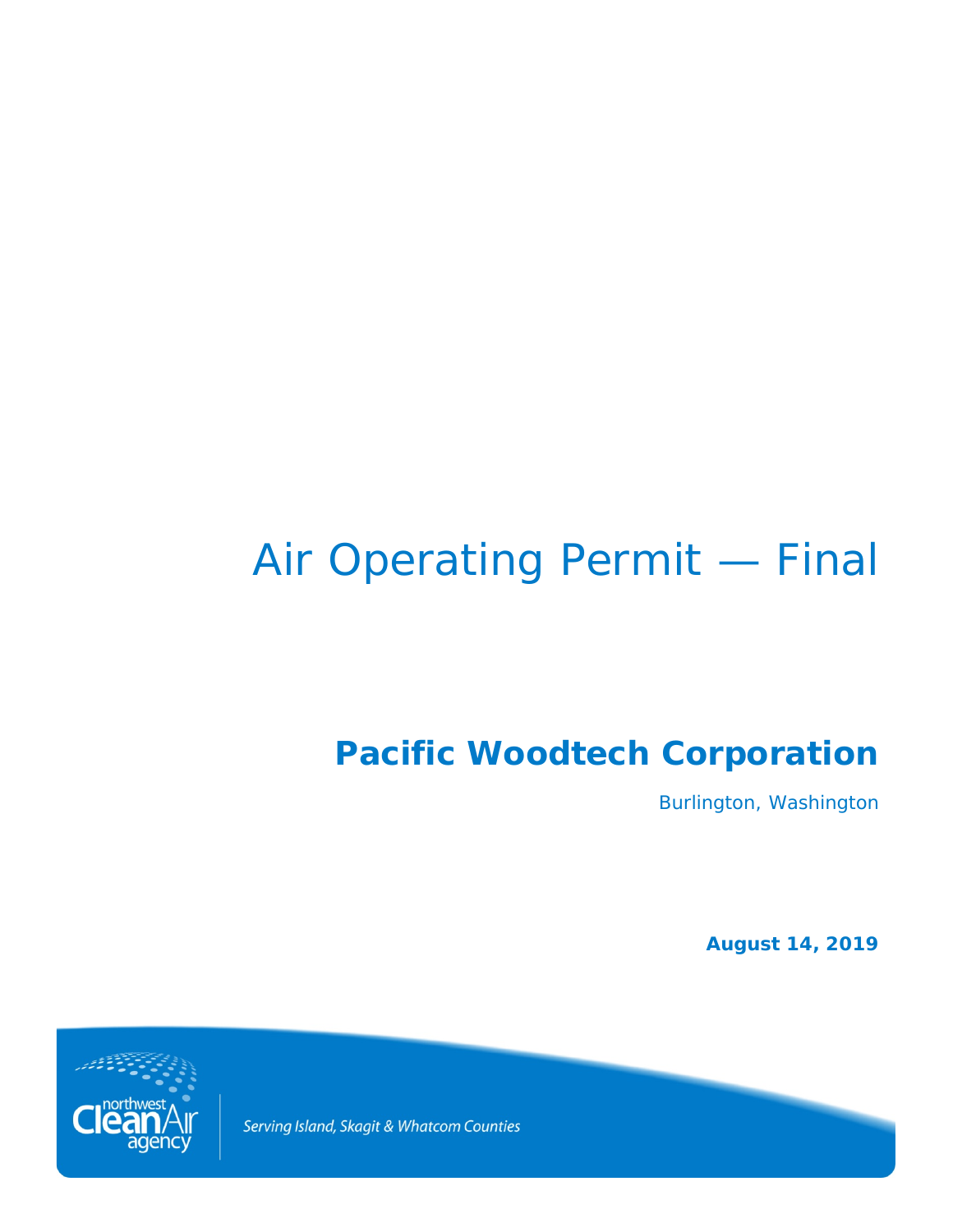## **PERMIT INFORMATION**

**Pacific Woodtech Corporation 1850 Park Lane, Burlington, WA 98233**

**SIC: 2439 NAICS: 321213** **NWCAA ID: 1813-V-S**

## **Responsible Corporate Official Corporate Inspection Contact**

Randy Schillinger VP Operations Pacific Woodtech Corporation 1850 Park Lane Burlington, WA 98233

Chris Jones Environmental Manager Pacific Woodtech Corporation 1850 Park Lane Burlington, WA 98233 (360) 707-2200 ext 206

## **Owner (Representative of General Partners)**

Masahiro Okafuji, President and CEO Itochu Corporation 5-1, Kita-Aoyama 2-chome Minato-ku, Tokyo 107-8077, Japan

## **Northwest Clean Air Agency Figure 2 Prepared by**

1600 South Second Street Mount Vernon, WA 98273-5202 (360) 428-1617

Christos Christoforou, P.E. Engineer (360) 419 - 6839

| <b>Air Operating Permit Number:</b> | <b>Issuance Date:</b>           |
|-------------------------------------|---------------------------------|
| 018R2                               | August 14, 2019                 |
| <b>Permit Modifications</b>         | <b>Modification Date:</b>       |
| <b>NA</b>                           | <b>NA</b>                       |
| <b>Supersedes Permit Number:</b>    | <b>Expiration Date:</b>         |
| 018R1                               | August 13, 2024                 |
| <b>Application Date:</b>            | <b>Renewal Application Due:</b> |
| August 13, 2018                     | August 13, 2023                 |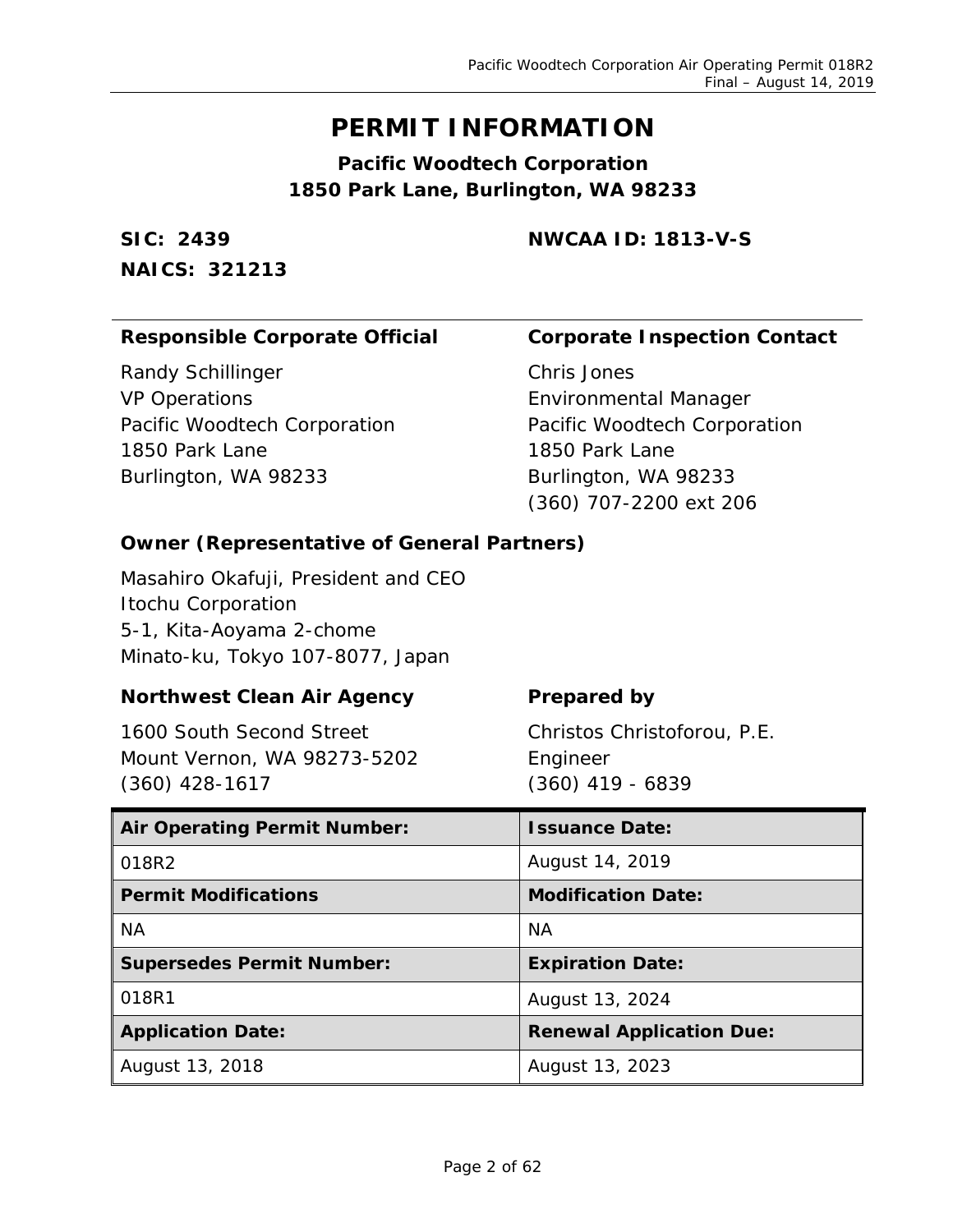## ATTEST

This permit is issued in accordance with the provisions of Section 322 of the Regulation of the Northwest Clean Air Agency and the provisions of Chapter 173-401 Washington Administrative Code.

Pursuant to Section 322 of the Regulation of the Northwest Clean Air Agency and Chapter 173-401 Washington Administrative Code, Pacific Woodtech Corporation is authorized to operate subject to the terms and conditions of this permit.

Northwest Clean Air Agency Approval:

C. S. Clinsty Date:  $08/14$ 

Christos Christoforou, P.E. Engineer

M Ohre P.E Date

Agata McIntyre, P.E. Engineering Manager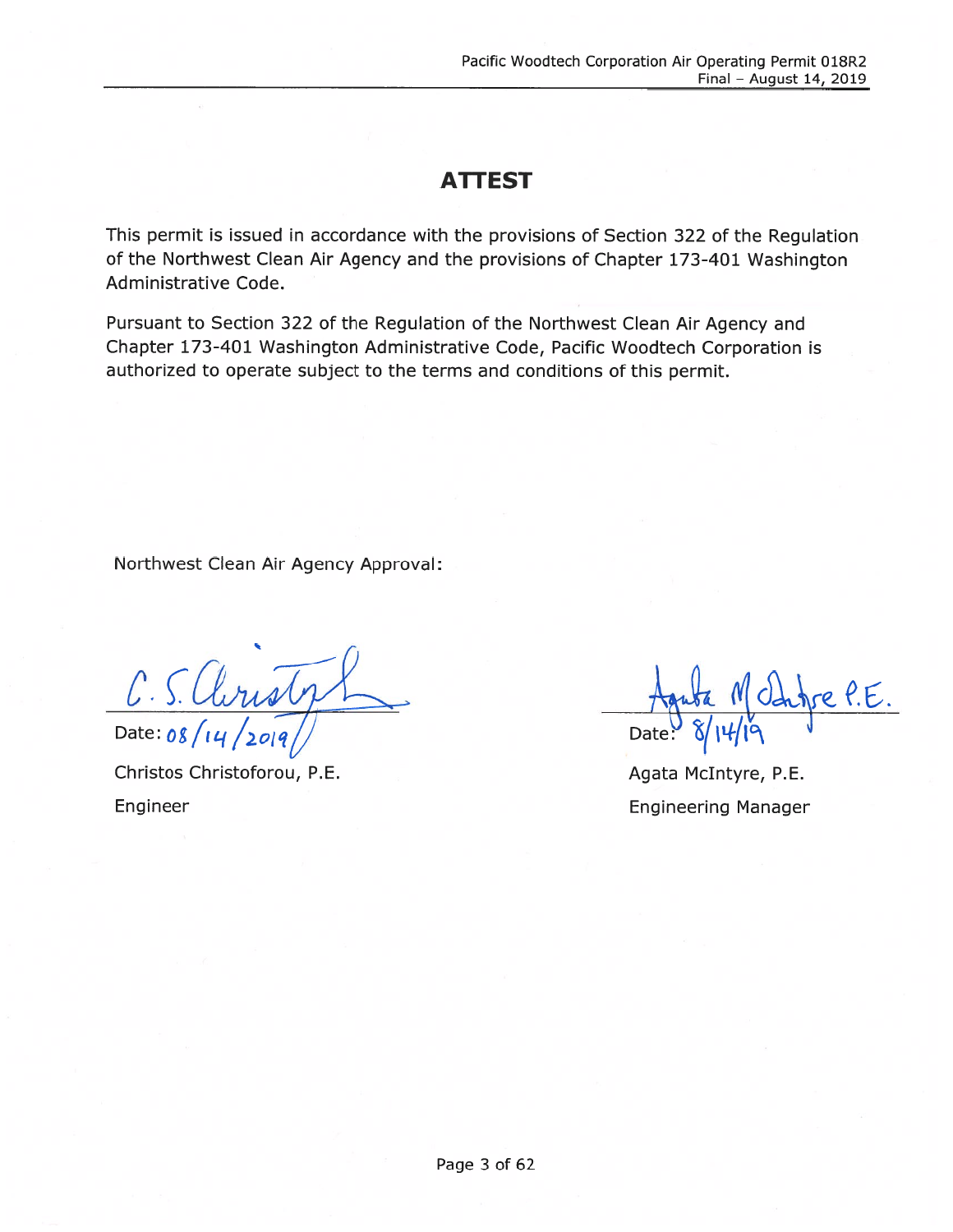## **TABLE OF CONTENTS**

| STANDARD TERMS AND CONDITIONS FOR NATIONAL<br><b>EMISISON STANDARDS FOR HAZARDOUS AIR</b> | 30                                                                                                                                                           |
|-------------------------------------------------------------------------------------------|--------------------------------------------------------------------------------------------------------------------------------------------------------------|
| Part 63 - National Emission Standard for Hazardous Air Pollutant                          |                                                                                                                                                              |
|                                                                                           |                                                                                                                                                              |
|                                                                                           |                                                                                                                                                              |
|                                                                                           |                                                                                                                                                              |
|                                                                                           | Notice of Construction and Application for Approval/New Source Review 26<br>GENERALLY APPLICABLE REQUIREMENTS 39<br>SPECIFICALLY APPLICABLE REQUIREMENTS  49 |

## **TABLES**

| Table 4-1 Generally Applicable Requirements - Plantwide 40              |     |
|-------------------------------------------------------------------------|-----|
| Table 5-1 Specifically Applicable Requirements - Lines 1 & 2            |     |
| Table 5-2 Specifically Applicable Requirements - Line 1 Press           | .50 |
| Table 5-3 Specifically Applicable Requirements - Baghouses 1,           | .52 |
| Table 5-4 Specifically Applicable Requirements - Baghouse 4             | .54 |
| Table 5-5 Specifically Applicable Requirements - Billet Beam            | .57 |
| Table 5-6 Specifically Applicable Requirements – Heaters and<br>Burners | 59  |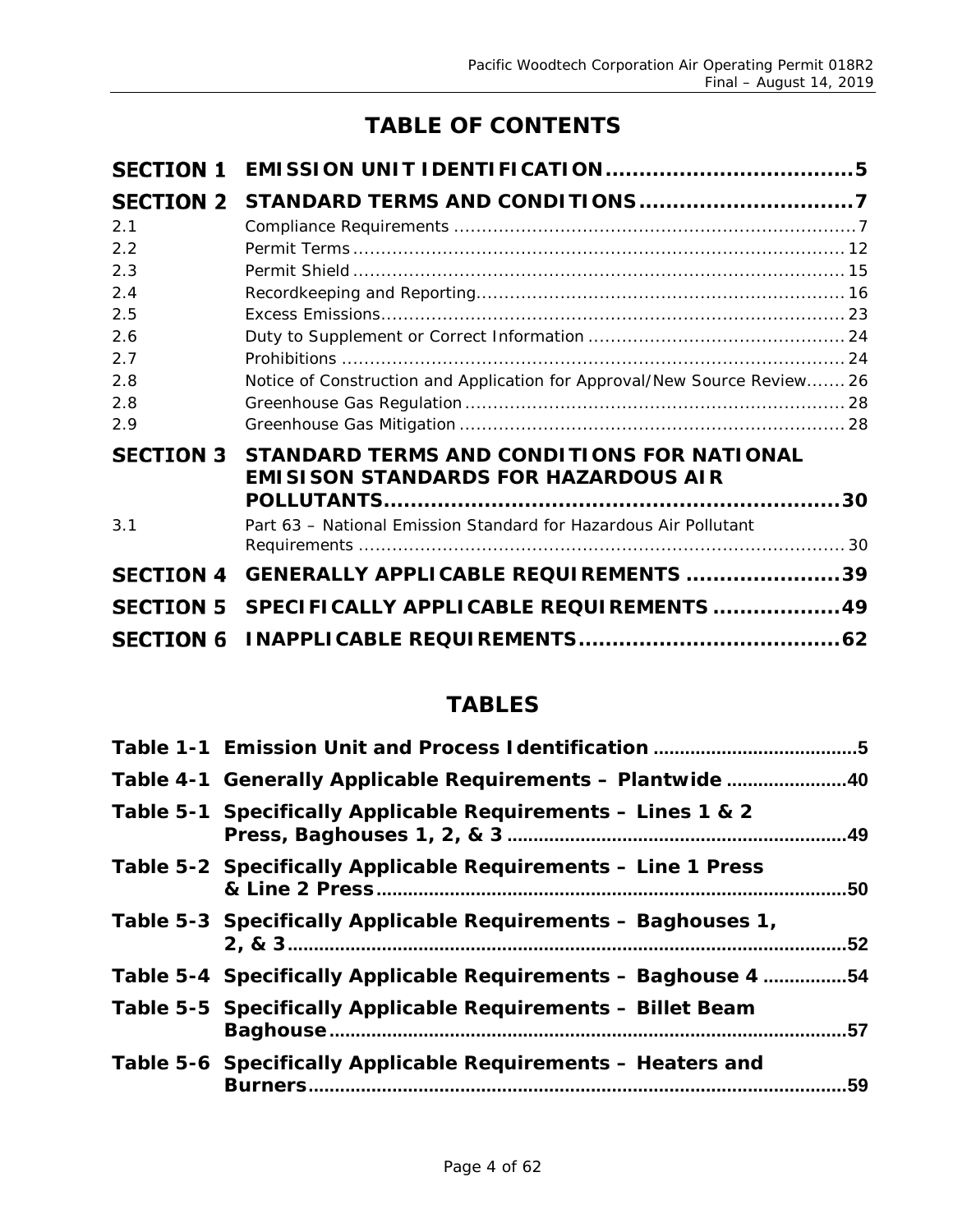#### <span id="page-4-3"></span>**SECTION 1 EMISSION UNIT IDENTIFICATION**

[Table 1-1](#page-4-2) lists emission units and activities that are located at the Pacific Woodtech Corporation facility located at 1850 Park Lane, Burlington, Washington, hereinafter referred to as PWC, the facility, or the permittee. The information presented in [SECTION 1t](#page-4-3)his section is for informational purposes only.

<span id="page-4-0"></span>

| <b>Process Name</b> |          | <b>Process Description</b>                                                                                                                                                                                                                                                                                                                        | <b>Emission</b><br><b>Point</b>                    | OAC&<br>Federal<br><b>Regulations</b>        | Control<br><b>Device</b> |
|---------------------|----------|---------------------------------------------------------------------------------------------------------------------------------------------------------------------------------------------------------------------------------------------------------------------------------------------------------------------------------------------------|----------------------------------------------------|----------------------------------------------|--------------------------|
| Line 1              | Press    | Resin is mixed with additives and applied via a glue<br>curtain to sheets of veneer. Alternating layers of<br>veneer and resin are pre-heated with a microwave<br>before entering a continuous press that applies heat<br>and pressure to manufacture a continuous billet of<br>laminated veneer lumber (LVL). Line 1 is the<br>original process. | Line 1 stack, roof<br>exhaust fan<br>vents $1 & 2$ | 40 CFR 63<br>Subpart DDDD                    | None                     |
|                     | Cutting  | Completed billets exiting the Line 1 press are cut to<br>length and both edges of the billet are hogged to<br>maintain a consistent billet width.                                                                                                                                                                                                 | Baghouse 1<br><b>Stack</b>                         | <b>OAC 933</b>                               | Baghouse 1               |
| LVL Billet Ripping  |          | Full billets are fed into ripsaw 1, the reclaim ripsaw,<br>and the reclaim cut saw to be cut into smaller<br>widths, or lengths for use as headers or I-joist<br>flanges.                                                                                                                                                                         |                                                    | 40 CFR 64<br>CAM                             |                          |
| LVL Billet Ripping  |          | Quality control uses a 2 foot wide "mini" ripsaw to<br>cut samples for testing.                                                                                                                                                                                                                                                                   | Baghouse 1<br><b>Stack</b>                         |                                              | Baghouse 1               |
| I-line              | adhesive | Flanges are combined with oriented strand board<br>(OSB) web to construct wood I-joists.                                                                                                                                                                                                                                                          | Roof Exhaust<br>Vents                              | OAC 933                                      | None                     |
|                     | cutting  | Flanges are routed and eased. Webing is ripped, and<br>chamfered, I-Joist are rough cut to length.                                                                                                                                                                                                                                                | Baghouse 2<br><b>Stack</b>                         |                                              | Baghouse 2               |
| Hog                 |          | Unusable scraps of LVL or I-joists are hogged into<br>sawdust.                                                                                                                                                                                                                                                                                    | Baghouse 2<br><b>Stack</b>                         | 40 CFR 64<br>CAM                             |                          |
| Line <sub>2</sub>   | Press    | Resin is mixed with additives and applied via glue<br>curtain to sheets of veneer. Alternating layers of<br>veneer and resin are pre-heated with a microwave<br>before entering a continuous press that applies heat<br>and pressure to manufacture a continuous billet of<br>LVL. Line 2 is the newer process.                                   | Line 2 stack                                       | OAC 933, 40<br><b>CFR 63</b><br>Subpart DDDD | None                     |

<span id="page-4-2"></span><span id="page-4-1"></span>**Table 1-1 Emission Unit and Process Identification**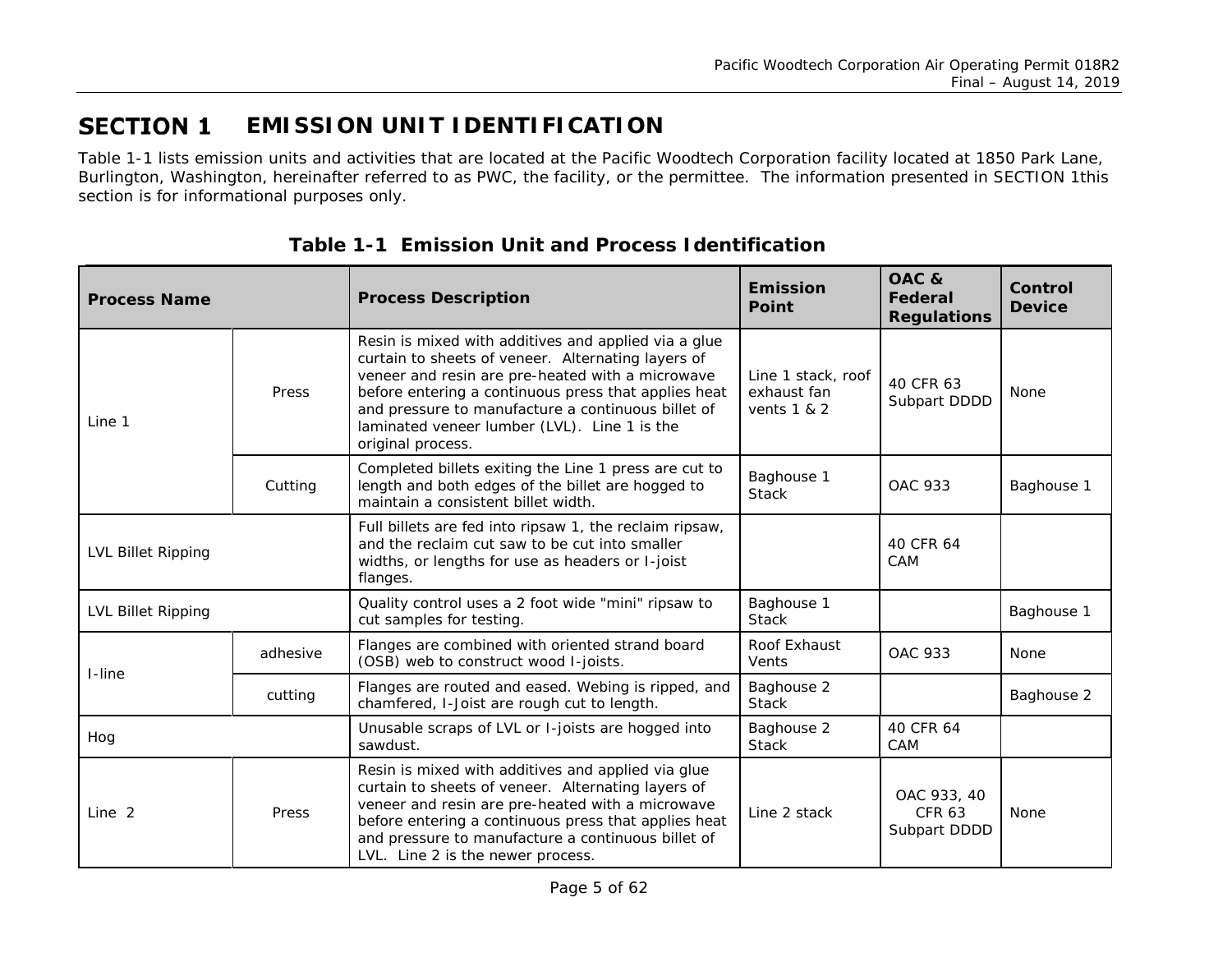| <b>Process Name</b>           |                       | <b>Process Description</b>                                                                                                                                                                                                                          | <b>Emission</b><br><b>Point</b>                                               | OAC&<br>Federal<br><b>Regulations</b>                   | Control<br><b>Device</b>              |
|-------------------------------|-----------------------|-----------------------------------------------------------------------------------------------------------------------------------------------------------------------------------------------------------------------------------------------------|-------------------------------------------------------------------------------|---------------------------------------------------------|---------------------------------------|
|                               | Cutting               | Completed billets exiting the Line 2 press are cut to<br>length and both edges of the billet are hogged to<br>maintain a consistent billet width.                                                                                                   |                                                                               |                                                         |                                       |
| Scarf                         | Sawing                | Raw veneer is checked for moisture content and<br>other defects. Raw veneer is trimmed to length and<br>in some cases receives a tapered cut on the short<br>edge.                                                                                  | Baghouse 3<br><b>Stack</b>                                                    | OAC 933, 40<br>CFR 64 CAM                               | Baghouse 3                            |
| <b>LVL</b>                    | <b>Billet Ripping</b> | Full billets are fed into ripsaw 2 to be cut into<br>smaller widths for use as headers.                                                                                                                                                             |                                                                               |                                                         |                                       |
| LVL & I-Joist                 | Sawing                | LVL and I Joist are cut to customer specified<br>dimensions at Packaging lines 1 & 2 prior to being<br>shipped off site.                                                                                                                            |                                                                               |                                                         |                                       |
| <b>LVL</b>                    | <b>Billet ripping</b> | Full billets are fed into ripsaw 3 to be cut into<br>smaller widths for use as headers.                                                                                                                                                             |                                                                               |                                                         |                                       |
| LVL                           | Sawing                | LVL is cut to customer specified dimensions at<br>packaging line 3 prior to being shipped off site.                                                                                                                                                 | Baghouse 4<br>stack                                                           | OAC 1151a,<br>40 CFR 64                                 | Baghouse 4                            |
| Veneer Drum<br>Chipper        | Chipping              | Chips scrap veneer lumber prior to being sold for<br>reuse off site.                                                                                                                                                                                |                                                                               | CAM (for non-<br>fugitive units)                        |                                       |
| <b>Outside Operations</b>     | Sawing                | Holtec saw is used to cut certain types of Reclaim to<br>length.                                                                                                                                                                                    | North yard<br>(fugitive)                                                      |                                                         | None                                  |
| <b>LVL Billet Beam</b>        | <b>Cold Press</b>     | Laminated veneer lumber sheets are layered<br>together with adhesives then pressed in a cold press<br>to form billet beams.                                                                                                                         | <b>Billet Beam Bldg</b><br>Vents                                              | OAC 1285                                                | None                                  |
|                               | Processing            | LVL billets are cut and trimmed in planer, edge<br>easer and bundle saw into LVL billet beams.                                                                                                                                                      | LVL Billet Beam<br><b>Baghouse Stack</b>                                      |                                                         | <b>LVL Billet</b><br>Beam<br>Baghouse |
| Natural gas heaters & burners |                       | Two 7.5 MMBtu/hr natural gas-fired thermal oil<br>heaters provide heat to the LVL presses. Two 2.8<br>MMBtu/hr natural gas-fired heaters provide heat for<br>the I-line hot house, which is used to speed the cure<br>time of the I-joist adhesive. | Thermal oil<br>heater stacks 1<br>& 2 and I-line<br>hot house stacks<br>1 & 2 | OAC 933; 40<br><b>CFR 63</b><br>Subpart<br><b>DDDDD</b> | None                                  |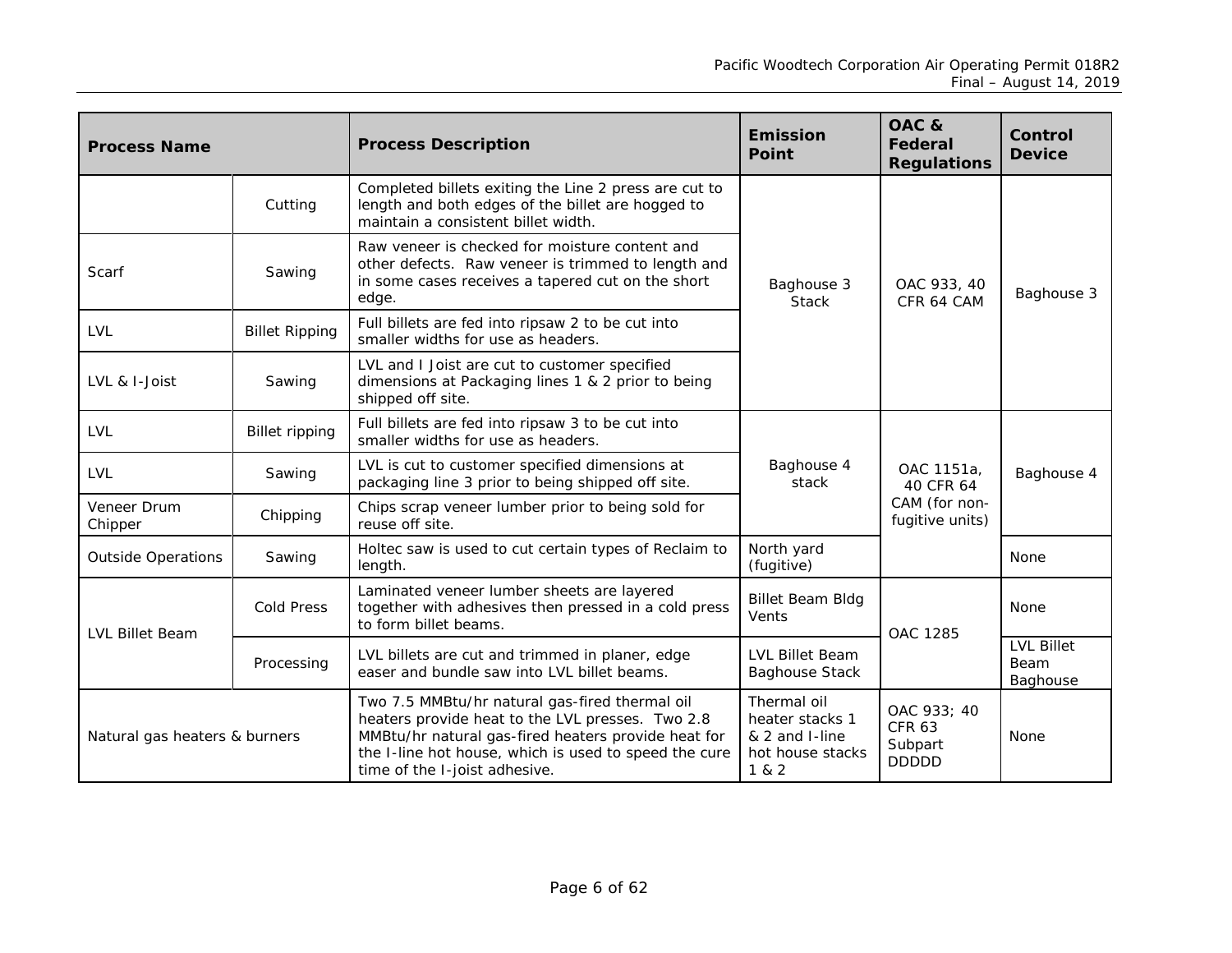#### <span id="page-6-0"></span>**SECTION 2 STANDARD TERMS AND CONDITIONS**

Standard terms and conditions are administrative and/or other requirements that typically have no ongoing compliance monitoring requirements. The permittee must comply with the requirements listed below. All terms and conditions of this permit are enforceable by the Environmental Protection Agency (EPA) Administrator and by citizens under the Federal Clean Air Act (FCAA), except for those terms and conditions designated in the permit as "State Only". A requirement designated "State Only" is enforceable only by the state or the NWCAA, and not by EPA or through citizen suits. "State only" WAC citations are enforceable by the NWCAA because they are adopted by reference in NWCAA 104.1 as amended April 11, 2019.

Unless the text of the term is specifically identified to be "Directly Enforceable", the language of the cited regulation takes precedence over a paraphrased requirement. A permit condition labeled "Directly Enforceable" is a legal requirement, and the permit shield in condition 2.3.1 of this permit applies.

## <span id="page-6-1"></span>**2.1 Compliance Requirements**

## **2.1.1 Duty to Comply**

## *2.1.1.1 WAC 173-401-620(2)(a) (11/4/1993)*

The permittee shall comply with all terms and conditions of this permit. Any permit noncompliance constitutes a violation of RCW 70.94 and, for federally enforceable provisions, a violation of the Federal Clean Air Act (FCAA). Such violations are grounds for enforcement action; for permit termination, revocation and re-issuance, or modification; or for denial of a permit renewal application.

## *2.1.1.2 State Only: NWCAA 322.3 (11/17/2011)*

It shall be unlawful for any person to operate a source that is subject to the requirements of chapter 173-401 WAC without complying with the provisions of chapter 173-401 WAC and any permit issued under its authority.

## **2.1.2 Civil and Criminal Penalties**

*2.1.2.1 WAC 173-400-230(2) (3/20/1993), WAC 173-400-240 (3/22/1991), NWCAA 131 (4/14/1993), NWCAA 132 & 133 (10/13/1994), and Section 113 of the FCAA*

Any person who violates applicable regulations or aids and abets in a violation, as notified in accordance with this section, shall be subject to penalties.

*2.1.2.2 State Only: NWCAA 131 (3/14/2013), 132, & 133 (8/13/2015)*

Any person who violates applicable regulations or aids and abets in a violation, as notified in accordance with this section, shall be subject to penalties.

## *2.1.2.3 WAC 173-400-250 (9/20/1993) and NWCAA 133.2 (10/13/1994) State Only: NWCAA 133.2 (8/13/2015)*

Penalties issued may be appealed to the pollution control hearings board within 30 days after notice is served.

## **2.1.3 Need to Halt or Reduce Activity Not a Defense**

## *WAC 173-401-620(2)(b) (11/4/1993)*

It shall not be a defense for a permittee in an enforcement action that it would have been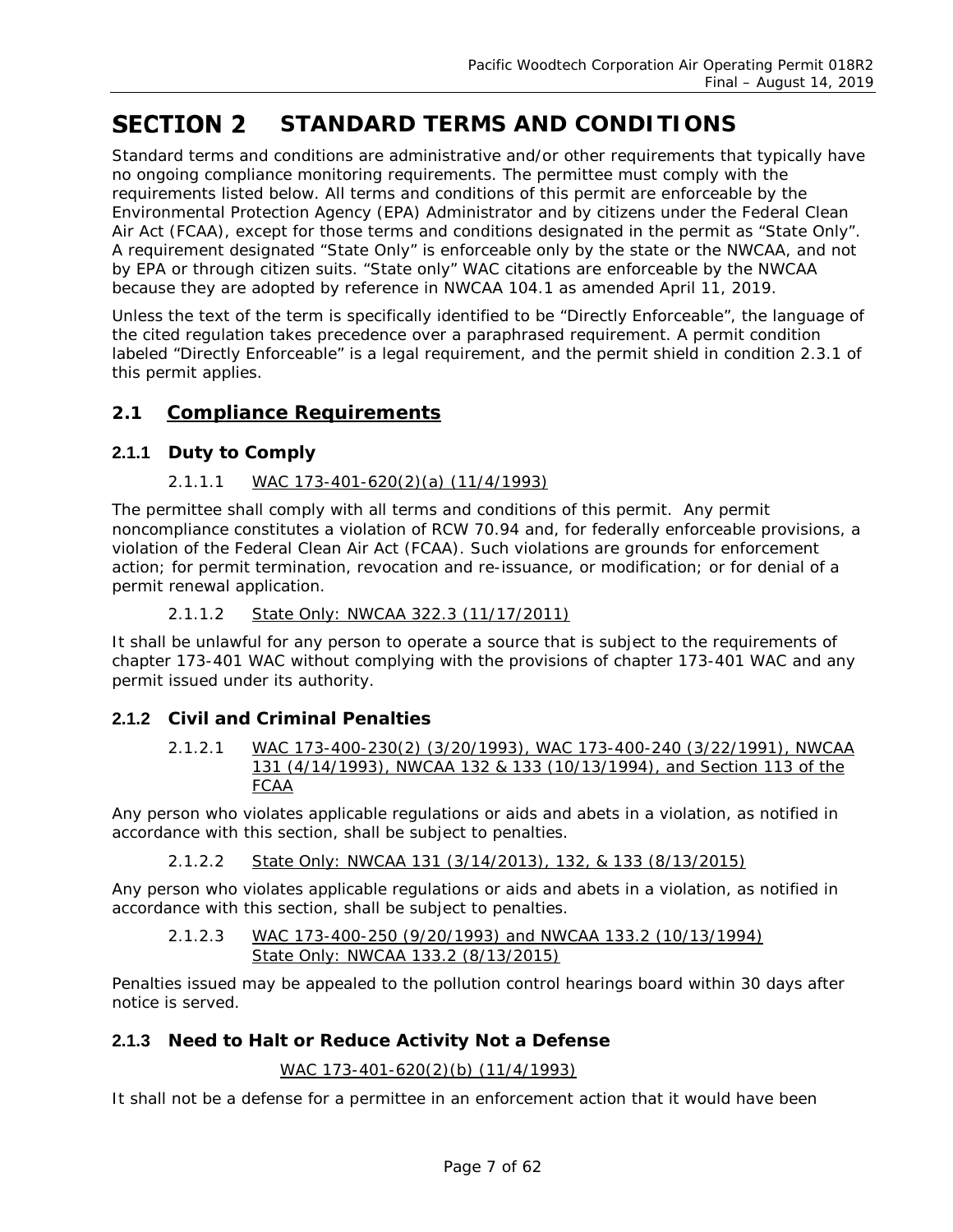necessary to halt or reduce the permitted activity in order to maintain compliance with the terms and conditions of this permit.

## **2.1.4 Duty to Provide Information**

## *WAC 173-401-620(2)(e) (11/4/1993)*

The permittee shall furnish to the NWCAA, within a reasonable time, any information that the NWCAA may request in writing to determine whether cause exists for modifying, revoking and reissuing, or terminating the permit or to determine compliance with the permit. Upon request, the permittee shall also furnish to the NWCAA copies of records required to be kept by the permit or, for information claimed to be confidential, the permittee may furnish such records directly to the EPA Administrator along with a claim of confidentiality. The NWCAA shall maintain confidentiality of such information in accordance with RCW 70.94.205 and the NWCAA Regulation.

## **2.1.5 Confidential Information**

## *2.1.5.1 NWCAA 114.1 (4/14/1993)*

Whenever the permittee requests that records or information eligible for confidentiality status be made confidential by the Board of the NWCAA, the NWCAA shall maintain confidentiality of such information in accordance with NWCAA 114. The records or information shall be only for the confidential use of the Board, the Advisory Council, and the NWCAA staff, but may not be accessed if, in the opinion of the Board, there is a conflict of interest.

## *2.1.5.2 State Only: NWCAA 114 (11/8/2007)*

Whenever any records or other information other than ambient air quality data or emission data furnished to or obtained by the Agency, relates to processes or production unique to the owner or operator, or are likely to affect adversely the competitive position of such owner or operator if released to the public or to a competitor, and the owner or operator of such processes or production so certifies, such records or information shall be only for the confidential use of the NWCAA.

Nothing herein shall be construed to prevent the use of records or information by the NWCAA in compiling or publishing analyses or summaries relating to the general condition of the outdoor atmosphere: provided, that such analyses or summaries do not reveal any information otherwise confidential under the provisions of this section: provided further, that emission data furnished to or obtained by the Board shall be correlated with applicable emission limitations and other control measures and shall be available for public inspection during normal business hours at the office of the NWCAA.

## **2.1.6 Inspection and Entry**

## *WAC 173-400-105(3) (9/20/1993), WAC 173-401-630(2) (3/5/2016), NWCAA 110 & 111 (1/8/1969) State Only: WAC 173-400-105(3) (11/25/2018)*

Upon presentation of credentials and other documents as may be required by law, the permittee shall allow Ecology, NWCAA or an authorized representative to:

- (i) Enter upon the permittee's premises where a chapter 401 source is located or emissionsrelated activity is conducted, or where records must be kept under the conditions of the permit;
- (ii) Have access to and copy, at reasonable times, any records that must be kept under the condition of the permit;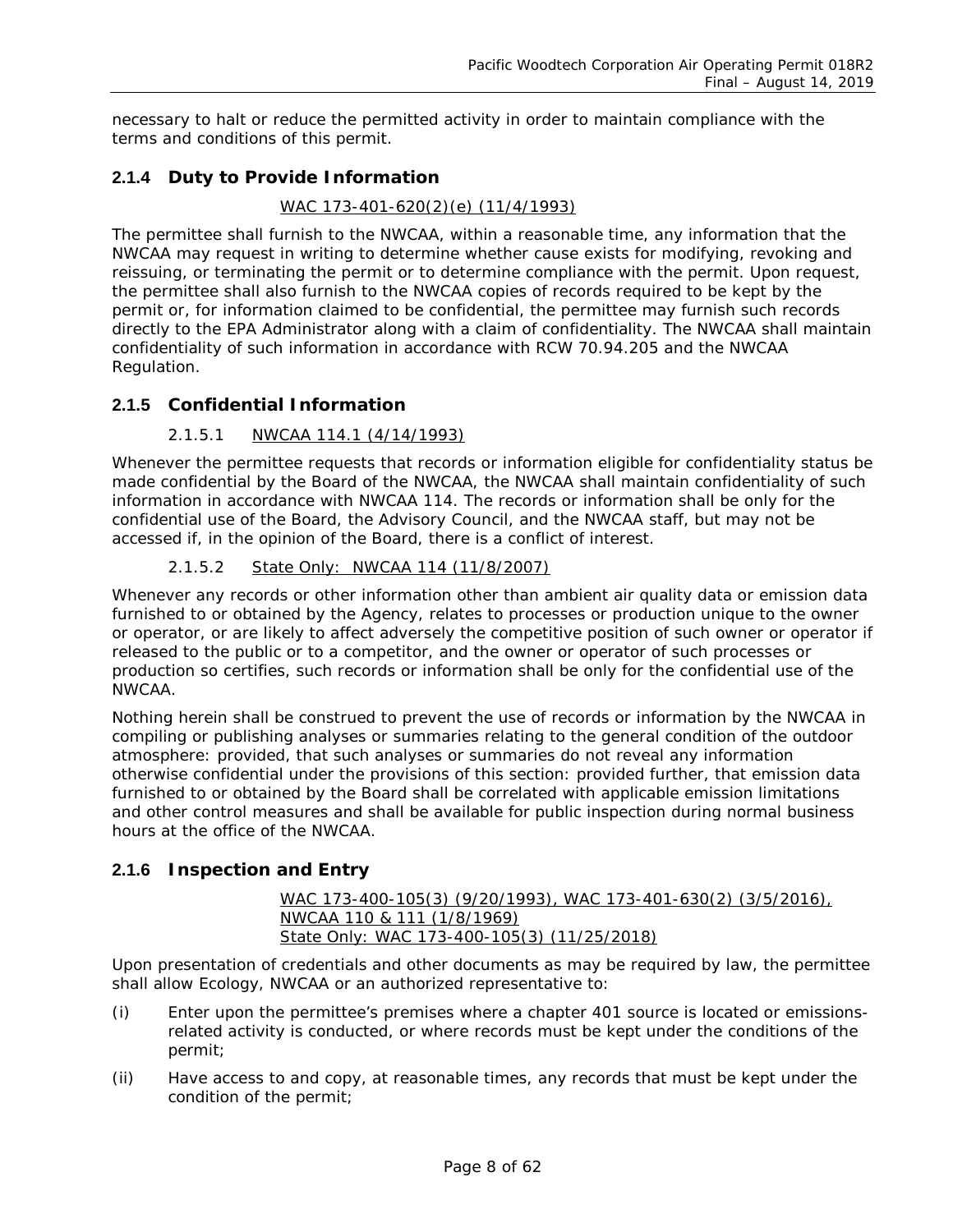- (iii) Inspect at reasonable times any facilities, equipment (including monitoring and air pollution control equipment), practices, or operations regulated or required under the permit; and
- (iv) Sample or monitor, at reasonable times, substances or parameters for the purpose of assuring compliance with the permit or applicable requirements.

No person shall willfully interfere with or obstruct the Control Officer or any NWCAA employee and/or assigned agent in carrying out any lawful duty.

## <span id="page-8-1"></span>**2.1.7 Investigation and Studies**

## *NWCAA 110 (1/8/1969)*

The Control Officer and/or his qualified agents may make any reasonable investigation or study which is necessary for the purpose of standards or any amendments thereto on reducing the amount or kind of contaminant.

When investigating conditions specific to the control, recovery or release of air contaminants, the Control Officer or his duly authorized representatives shall have the power to enter at reasonable times upon any private or public property, except non-multiple unit private dwellings housing two families or less.

If an authorized employee of the Agency, during the course of an inspection desires to obtain a sample of air contaminant, he shall notify the owner or lessee of the time and place of obtaining a sample so the owner or lessee has the opportunity to take a similar sample at the same time and place. A receipt shall be given to the owner or lessee for the sample obtained.

## <span id="page-8-0"></span>**2.1.8 Source Testing**

## *2.1.8.1 WAC 173-400-105(4) (9/20/1993)*

To demonstrate compliance, Ecology or the NWCAA may conduct or require that a test be conducted of the source using approved EPA methods from 40 CFR 60 Appendix A which are adopted by reference, or approved procedures contained in the "Source Test Manual – Procedures for Compliance Testing," state of Washington, Department of Ecology, as of July 12, 1990, on file at Ecology. The operator of a source may be required to provide the necessary platform and sampling ports for Ecology personnel or others to perform a test of an emissions unit. Ecology shall be allowed to obtain a sample from any emissions unit. The operator of the source shall be given an opportunity to observe the sampling and to obtain a sample at the same time.

## *2.1.8.2 State Only: WAC 173-400-105(4) (11/25/2018)*

To demonstrate compliance, the required test must be conducted using approved EPA methods from 40 CFR Parts 51, 60, 61 and 63 (in effect on January 24, 2018) or procedures contained in "*Source Test Manual – Procedures for Compliance Testing*," state of Washington, department of ecology, as of September 20, 2004, on file at ecology. All other language is the same as [2.1.8.1.](#page-8-0)

## *2.1.8.3 State Only: NWCAA 367 and Appendix A (7/14/2005)*

Source tests required by NWCAA to assess compliance with an air emission standard shall be conducted according to the following provisions:

- (i) A source test plan shall be submitted to the NWCAA for approval for all compliance source tests at least 30 days prior to scheduled testing. A summary of the test shall accompany the test plan and be submitted on a template provided by the NWCAA.
- (ii) Once a test plan has been approved, any changes in test dates or methodology shall require NWCAA approval.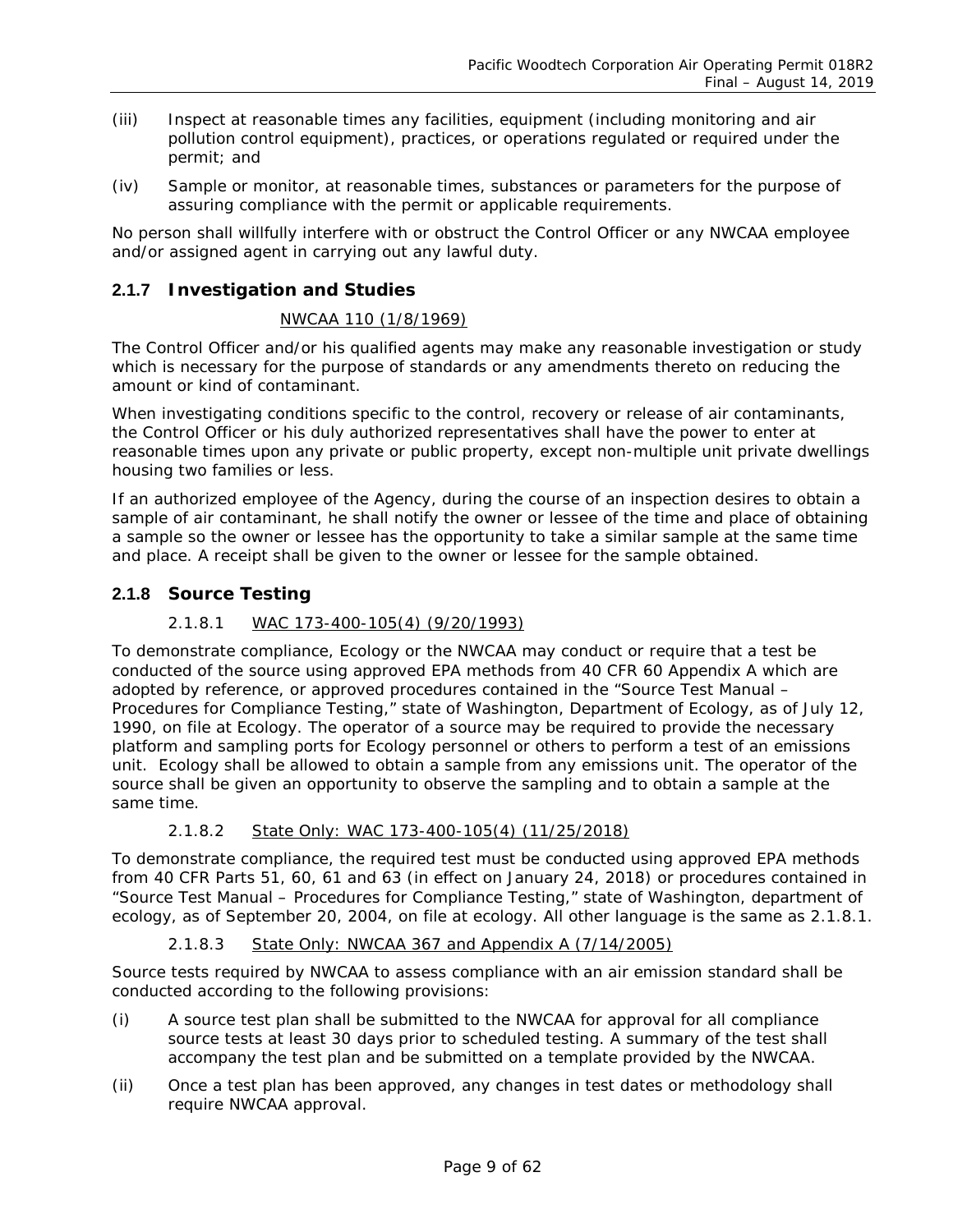(iii) Results of required source tests must be submitted within sixty days of completion of the test unless prior approval is granted by NWCAA.

## **2.1.9 Testing and Sampling**

## *2.1.9.1 NWCAA 360.1 (2/14/1973)*

Any person operating or using any article, machine, equipment or other contrivance shall provide and maintain such sampling and testing facilities as specified in the Order of Approval to Construct or an Air Operating Permit.

## *2.1.9.2 State Only: NWCAA 367 and Appendix A (7/14/2005)*

All ambient monitoring, compliance testing, continuous monitoring systems and continuous opacity monitoring systems required by a regulation, order of approval or permit issued by the NWCAA shall comply with the applicable requirements of Section 367 and Appendix A of the NWCAA Regulation. The applicable requirements of Section 367 and Appendix A of the NWCAA Regulation are in addition to any monitoring, testing, calibration or quality assurance/quality control requirements that otherwise apply.

Any person operating an air operating permit source may, at any time, be required to monitor the ambient air, process emissions or conduct emission tests as deemed necessary by the Control Officer.

The Control Officer may take such samples and perform any tests and investigations deemed necessary to determine the accuracy of the monitoring reports and tests submitted to the Agency, and evaluate the validity of the data. The owner or operator may also be required by the Control Officer to take a sample using an approved procedure and submit the results thereof within a reasonable period of time.

Once initiated, a compliance test shall be completed unless interrupted by severe weather, test equipment failure or other conditions beyond control of the facility. Failure to complete a test shall be a violation of the requirement to test, and, in cases where the initial data indicate a non-compliance of the applicable emission standard, the results may be considered a violation of that standard.

## **2.1.10 Ambient Air and Continuous Emission Monitoring**

## *2.1.10.1 NWCAA 365.1 (2/8/1989)*

Any person operating an air contaminant source or an air operating permit source may, at any time, be required to monitor the ambient air, process emissions or conduct emission tests as deemed necessary by the Control Officer under the following provisions:

The Board or Control Officer may require any person operating any source to conduct a monitoring program on site or adjacent off site for emissions, ambient air concentrations or any other pertinent special studies deemed necessary.

All monitoring data shall be submitted in a form which the Board or Control Officer may require. Averaging time and collection periods will be determined by the Control Officer. Failure to record and/or report data as specified in the "Guidelines for Industrial Monitoring Equipment and Data Handling" may be cause for a Notice of Violation to be issued.

All data and records shall be kept for a period of at least one year and made available to the Control Officer upon request.

All required continuous emission monitors or required opacity monitors used to monitor compliance and all instruments used for special studies must meet appropriate EPA performance specifications (40 CFR 60, Appendix B) and shall be calibrated and maintained in accordance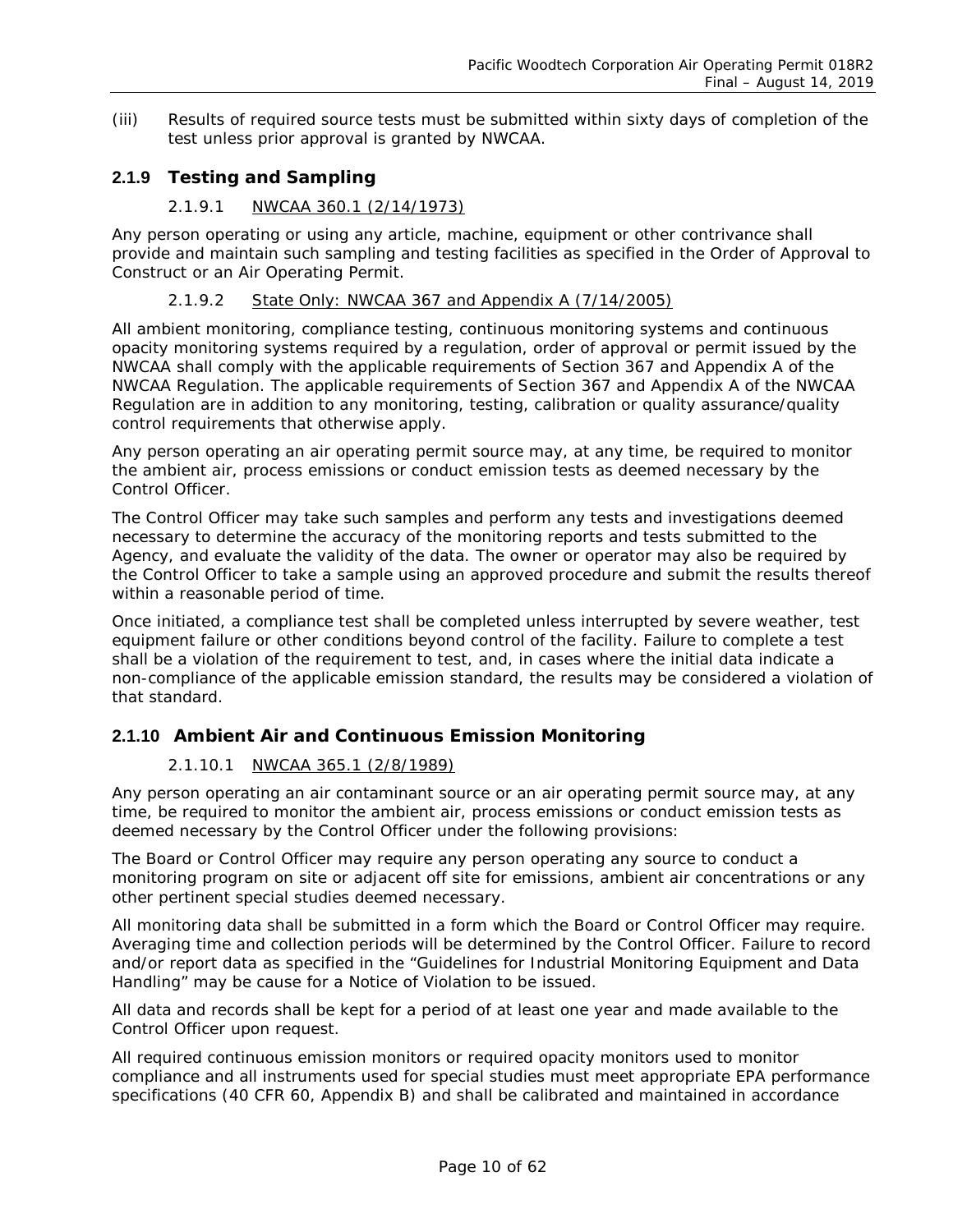with the "Guidelines for Industrial Monitoring Equipment and Data Handling" procedures approved by the Control Officer.

The Control Officer may take such samples and make any tests and investigations deemed necessary to determine the accuracy of the monitoring reports and tests submitted to the NWCAA, and evaluate the validity of the data. The owner or operator may also be required by the Control Officer to take a sample using an approved procedure and submit the results thereof within a reasonable period of time.

The Board or the Control Officer may require additional reasonable monitoring be undertaken at any appropriate time to insure compliance with the NWCAA Regulation.

## *2.1.10.2 State Only: NWCAA 367 and Appendix A (7/14/2005)*

All ambient air monitors shall be operated and maintained as required by the appropriate Sections of 40 CFR Parts 50 and 58.

A Quality Assurance (QA) manual and station log book shall be kept for all stations. Written calibration and precision/span check procedures shall be included in the QA manual. A station audit shall be conducted by the NWCAA at least once per year.

Unless subject to acid rain regulations (40 CFR Part 72 and 75), all continuous emissions monitoring systems (CEMS) shall be capable of meeting appropriate EPA performance specifications using procedures outlined in 40 CFR Part 60 Appendix B. CEMS subject to acid rain regulations shall be capable of meeting the specifications outlined in the appropriate section of 40 CFR Part 75.

All CEMS shall be operated in accordance with the appropriate section of 40 CFR Part 60 Appendix F, and the operator shall assess the operation of each CEMS daily.

Continuous opacity monitors shall be maintained according to "Recommended Quality Assurance Procedures for Opacity Continuous Monitoring Systems" (EPA 340/1-86-10) and the manufacturer's procedures. All gaseous CEMS shall be maintained using the QA criteria of 40 CFR Part 60 Appendix F and the manufacturer's procedures.

Auditing of opacity monitors shall be conducted according to recommended procedures. Data accuracy assessments shall be conducted at least once every calendar quarter for gaseous monitors and at appropriate periodic intervals. Relative Accuracy Test Audits (RATAs), Relative Accuracy Audits (RAAs) and Cylinder Gas Audits (CGAs) shall be employed as described in 40 CFR Part 60 (or 40 CFR Part 75 if the facility is subject to acid rain regulations).

Strip charts and approved data acquisition systems shall be used to capture and store data. All data must be retained for a period of at least five years and be available to the NWCAA upon request.

CEMS are required to maintain greater than 90% data availability on a monthly basis. A supplemental report shall be submitted if during any calendar month a CEMS fails to produce 90% data availability stating the reasons for the low data availability.

The following data shall be submitted to the NWCAA on a monthly basis or according to the applicable standard:

- (i) Time, date, magnitude, and cause of all emissions or temperatures which exceed the applicable standard(s).
- (ii) The cause and time periods of any bypass of the air pollution control equipment.
- (iii) The cause and time periods of CEM downtime not associated with routine QA or maintenance operations.
- (iv) Data availability for each CEM, listed by unit and parameter.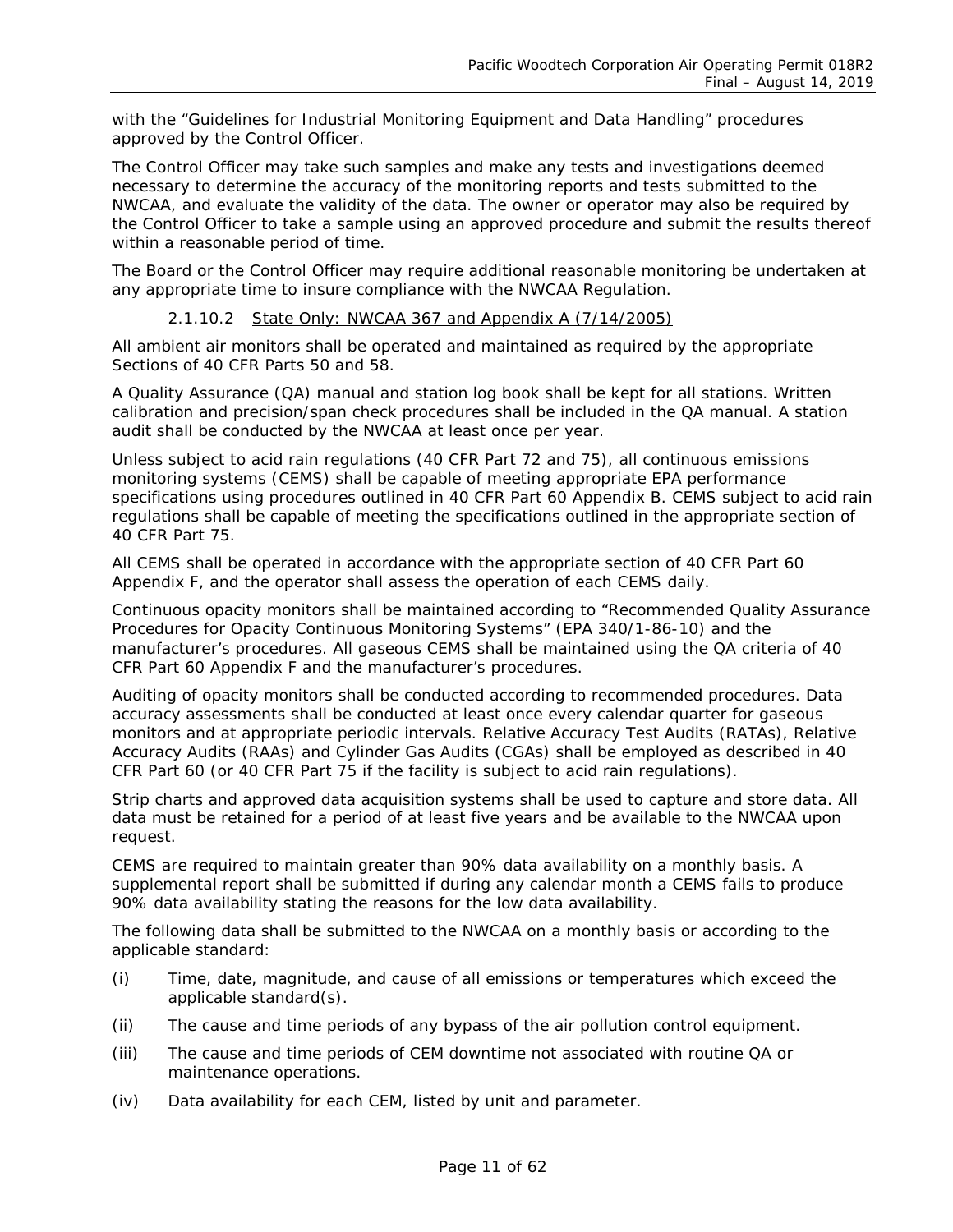- (v) Supplemental report for system with ≤90% monthly data availability.
- (vi) Other data or information as required by the Control Officer.

## **2.1.11 Credible Evidence**

## *40 CFR 51.212(c), 40 CFR 52.12, and 40 CFR 52.33 (2/24/1997)*

For the purpose of compliance certifications or establishing whether or not a person has violated or is in violation of this permit, nothing shall preclude the use, including the exclusive use, of any credible evidence or information relevant to whether a source would have been in compliance with applicable requirements if the appropriate performance or compliance test or procedure had been performed.

## <span id="page-11-0"></span>**2.2 Permit Terms**

## **2.2.1 Permit Expiration and Renewal**

#### *WAC 173-401-610 (11/4/1993) and WAC 173-401-710 (10/17/2002)*

This permit is issued for a fixed term of five years from date of issuance. Permit expiration terminates the source's right to operate unless a timely and complete renewal application has been submitted. A complete permit renewal application shall be submitted to the NWCAA no later than the date established in the permit.

## **2.2.2 Permit Actions**

## *WAC 173-401-620(2)(c) (11/4/1993)*

This permit may be modified, revoked, reopened, reissued, or terminated for cause. The filing of a request by the permittee for a permit modification, revocation and re-issuance, or termination, or of a notification of planned changes or anticipated noncompliance does not stay any permit condition.

## **2.2.3 Emissions Trading**

## *WAC 173-401-620(2)(g) (11/4/1993)*

No permit revision shall be required, under any approved economic incentives, marketable permits, emissions trading, and other similar programs or processes, for changes that are provided for in this permit.

## **2.2.4 Emission Reduction Credits**

#### *State Only: WAC 173-400-131 (4/1/2011), WAC 173-400-136 (12/29/2012)*

An emission reduction credit may be issued and used in accordance with the applicable regulations listed above.

## **2.2.5 Severability**

## *WAC 173-401-620(2)(h) (11/4/1993)*

If any provision of this permit is held to be invalid, all unaffected provisions of the permit shall remain in effect and be enforceable.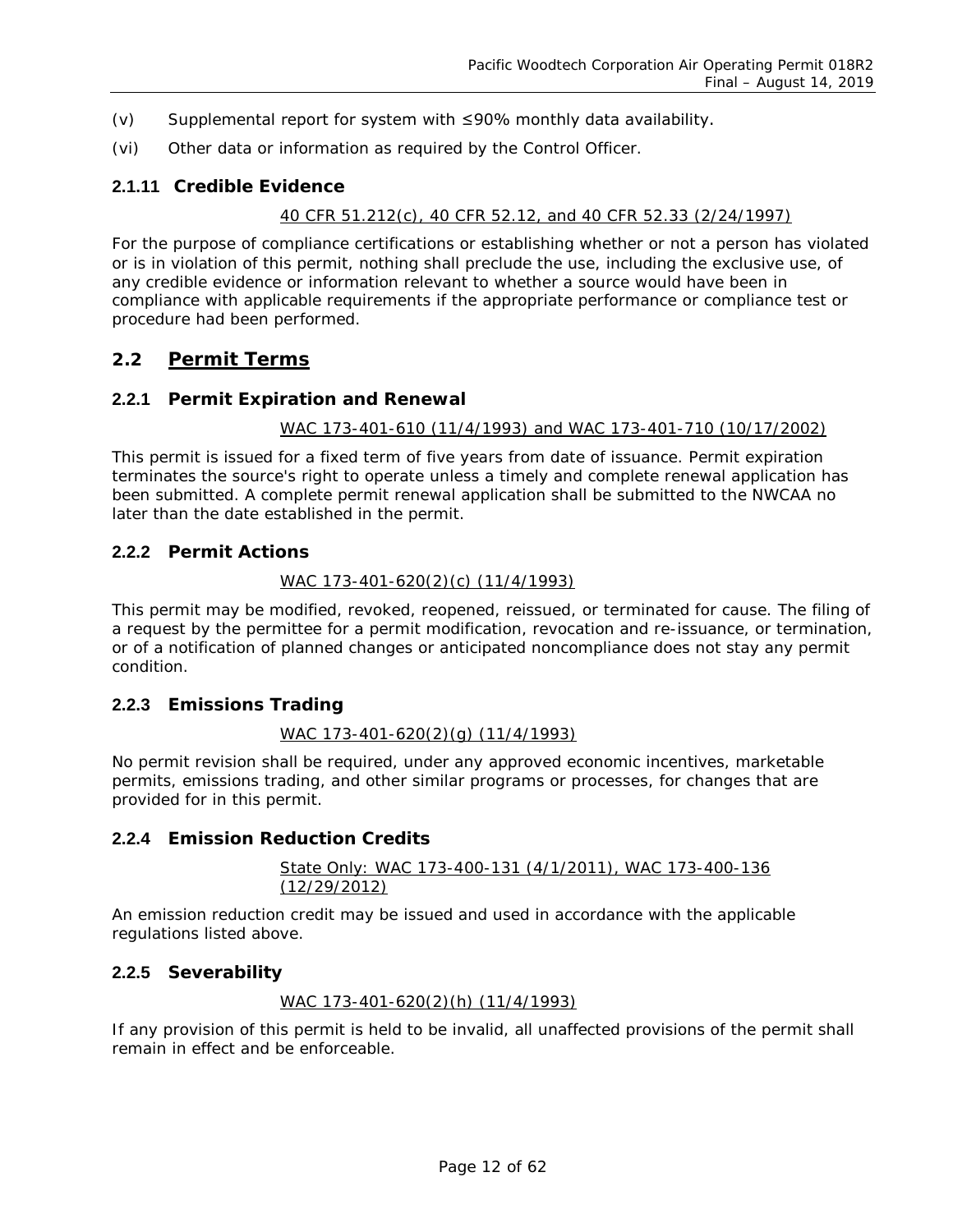## **2.2.6 Permit Appeals**

## *WAC 173-401-620(2)(i) (11/4/1993), WAC 173-401-735 (5/3/1997)*

This permit or any conditions in it may be appealed only by filing an appeal with the pollution control hearings board and serving it on the NWCAA within thirty days of receipt. This provision for appeal is separate from and in addition to any federal rights to petition and review under section 505(b) of the FCAA.

## **2.2.7 Permit Continuation**

## *WAC 173-401-620(2)(j) (11/4/1993)*

This permit and all terms and conditions contained therein, including any permit shield provided under WAC 173-401-640, shall not expire until the renewal permit has been issued or denied if a timely and complete application has been submitted. If a timely and complete application has been submitted, an application shield granted pursuant to WAC 173-401-705(2) shall remain in effect until the renewal permit has been issued or denied.

## **2.2.8 Reopening for Cause**

## *WAC 173-401-730 (11/4/1993)*

The permit shall be reopened and revised under any of the following circumstances:

- (i) Additional requirements become applicable to the source with a remaining permit term of three or more years. Such a reopening shall be completed not later than eighteen months after promulgation of the applicable requirement. No such reopening is required if the effective date of the requirement is later than the date on which the permit is due to expire, unless the original permit or any of its terms and conditions have been extended pursuant to WAC 173-401-620(2)(j);
- (ii) Additional requirements (including excess emissions requirements) become applicable to an affected source under the acid rain program. Upon approval by the EPA Administrator, excess emissions offset plans shall be deemed to be incorporated into the permit;
- (iii) The NWCAA or the EPA Administrator determines that the permit contains a material mistake or that inaccurate statements were made in establishing the emissions standards or other terms or conditions of the permit; or
- (iv) The NWCAA or the EPA Administrator determines that the permit must be revised or revoked to assure compliance with the applicable requirements.

## **2.2.9 Changes not Requiring Permit Revisions/Off-Permit Changes**

## *WAC 173-401-722 (10/17/2002), WAC 173-401-724 (3/5/2016)*

The permittee may make the changes described in WAC 173-401-722 and WAC 173-401-724 without revising this permit, provided that the changes satisfy the criteria set forth in those sections.

## **2.2.10 Permit Modifications**

*WAC 173-401-720 (11/4/1993), WAC 173-401-725 (11/4/1993)*

This permit may be revised as provided in WAC 173-401-720 (administrative permit amendments) and 173-401-725 (permit modifications).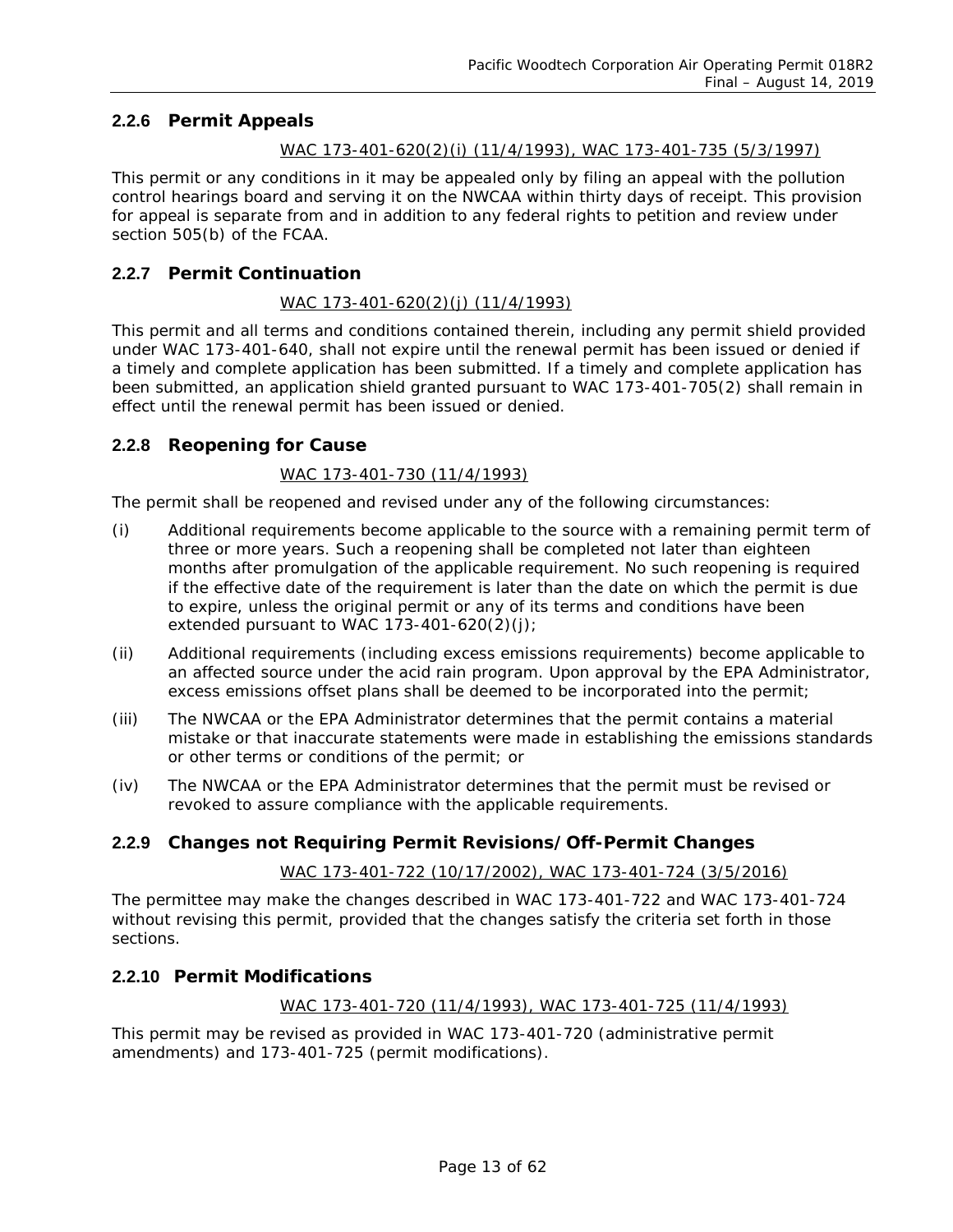## **2.2.11 Property Rights**

## *WAC 173-401-620(2)(d) (11/4/1993)*

This permit does not convey any property rights of any sort, or any exclusive privilege.

## **2.2.12 Definitions**

## *2.2.12.1 NWCAA 200 (10/13/1994)*

Particular references to terms not otherwise defined in this permit or the associated Statement of Basis have the meaning assigned to them in the specific regulation being cited. The terms NWCAA, Ecology, and EPA shall mean the Northwest Clean Air Agency, the Washington State Department of Ecology, and the United States Environmental Protection Agency, respectively. FCAA means the Federal Clean Air Act.

## *2.2.12.2 State Only: NWCAA 200 (4/11/2019)*

In the new version of the NWCAA Regulation some of the definitions have been modified slightly to provide clarification and some have been revised to include an expanded definition of the term.

## **2.2.13 Compliance Schedule**

## *WAC 173-401-630(3) (3/5/2016), WAC 173-401-510(2)(h)(iii) (3/5/2016)*

The permittee shall continue to comply with all applicable requirements with which the source was in compliance as of the date of permit issuance. The permittee shall meet on a timely basis any applicable requirements that become effective during the permit term.

## **2.2.14 Permit Fees**

## *2.2.14.1 WAC 173-401-620(2)(f) (11/4/1993)*

The permittee shall pay fees as a condition of this permit in accordance with the NWCAA fee schedule.

## *2.2.14.2 State Only: NWCAA 322.4 (11/17/2011)*

The NWCAA shall assess and collect annual air operating permit fees for sources in its jurisdiction that are required to have Title V Air Operating Permits (excluding sources regulated by WDOE directly). The total fees required to administer the program shall be determined by a workload analysis conducted by NWCAA staff and approved annually by the NWCAA Board of Directors.

## **2.2.15 Transfer or Permanent Shutdown**

## *2.2.15.1 NWCAA 325 (2/14/1973)*

Approval to construct a stationary source is not to be transferable from one location to another (outside the plant boundary), from one piece of equipment to another, or from one person to another, except portable sources may retain the same registration so long as they remain within the jurisdiction of the NWCAA.

## *2.2.15.2 State Only: NWCAA 325 (11/8/2007)*

Approval to construct a stationary source is not to be transferable from one location to another (outside the plant boundary), from one piece of equipment to another, or from one person to another, except portable sources may retain the same registration so long as they remain within the jurisdiction of the NWCAA and they comply with NWCAA 300.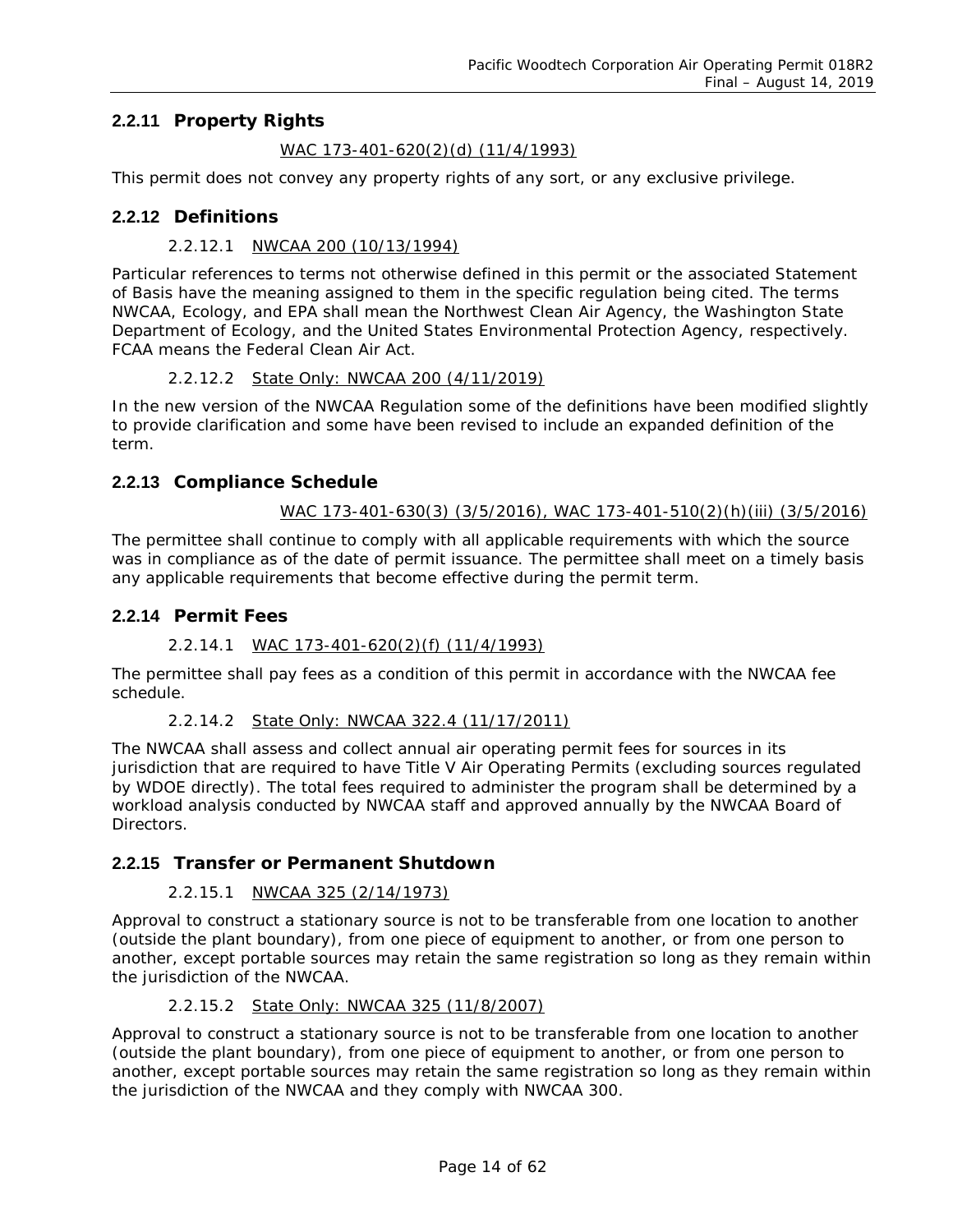The registered owner or operator shall report the transfer of ownership or permanent shutdown of a registered source to the NWCAA within ninety (90) days of shutdown or transfer. The new owner of a registered source shall file a written report with the NWCAA within ninety (90) days of completing transfer of ownership and/or assuming operational control.

In the case of a permanent shutdown, process and pollution control equipment may remain in place and on site, but shall be rendered incapable of generating emissions to the atmosphere.

## <span id="page-14-0"></span>**2.3 Permit Shield**

## **2.3.1 Shield Requirement**

## *WAC 173-401-640(1) (11/4/1993)*

Compliance with a permit condition shall be deemed compliance with the applicable requirements upon which that condition is based, as of the date of permit issuance. The permit shield does not apply to any insignificant emissions unit or activity so designated under WAC 173-401-530.

## **2.3.2 Inapplicable Requirements**

## *WAC 173-401-640(2) (11/4/1993)*

As of the date of permit issuance, the requirements listed in the Inapplicable Requirements section of this permit do not apply to the permittee. The permit shield applies to all requirements so identified.

## **2.3.3 Exclusions**

## *WAC 173-401-640(4) (11/4/1993)*

Nothing in this section or in this permit shall alter or affect the following:

- (i) Provisions of Section 303 of the FCAA (emergency orders), including the authority of the EPA Administrator under that section;
- (ii) Liability of an owner or operator of a source for any violation of applicable requirements prior to or at the time of permit issuance;
- (iii) Ability of EPA to obtain information from a source pursuant to Section 114 of the FCAA; or
- (iv) Ability of the permitting authority to establish or revise requirements for the use of reasonably available control technology (RACT) as provided in RCW 70.94.154.

## **2.3.4 Reasonably Available Control Technology**

## *2.3.4.1 WAC 173-401-605(3) (11/4/1993)*

Emission standards and other requirements contained in rules or regulatory orders in effect at the time of operating permit issuance shall be considered RACT for purposes of permit issuance or renewal.

## *2.3.4.2 WAC 173-400-040 (9/20/1993)*

All emissions units are required to use RACT which may be determined for some sources or source categories to be more stringent than the applicable emission limitations of any chapter of Title 173 WAC. Where current controls are determined to be less than RACT, Ecology or the NWCAA shall, as provided in section 8, chapter 252, Laws of 1993, define RACT for each source or source category and issue a rule or regulatory order requiring the installation of RACT.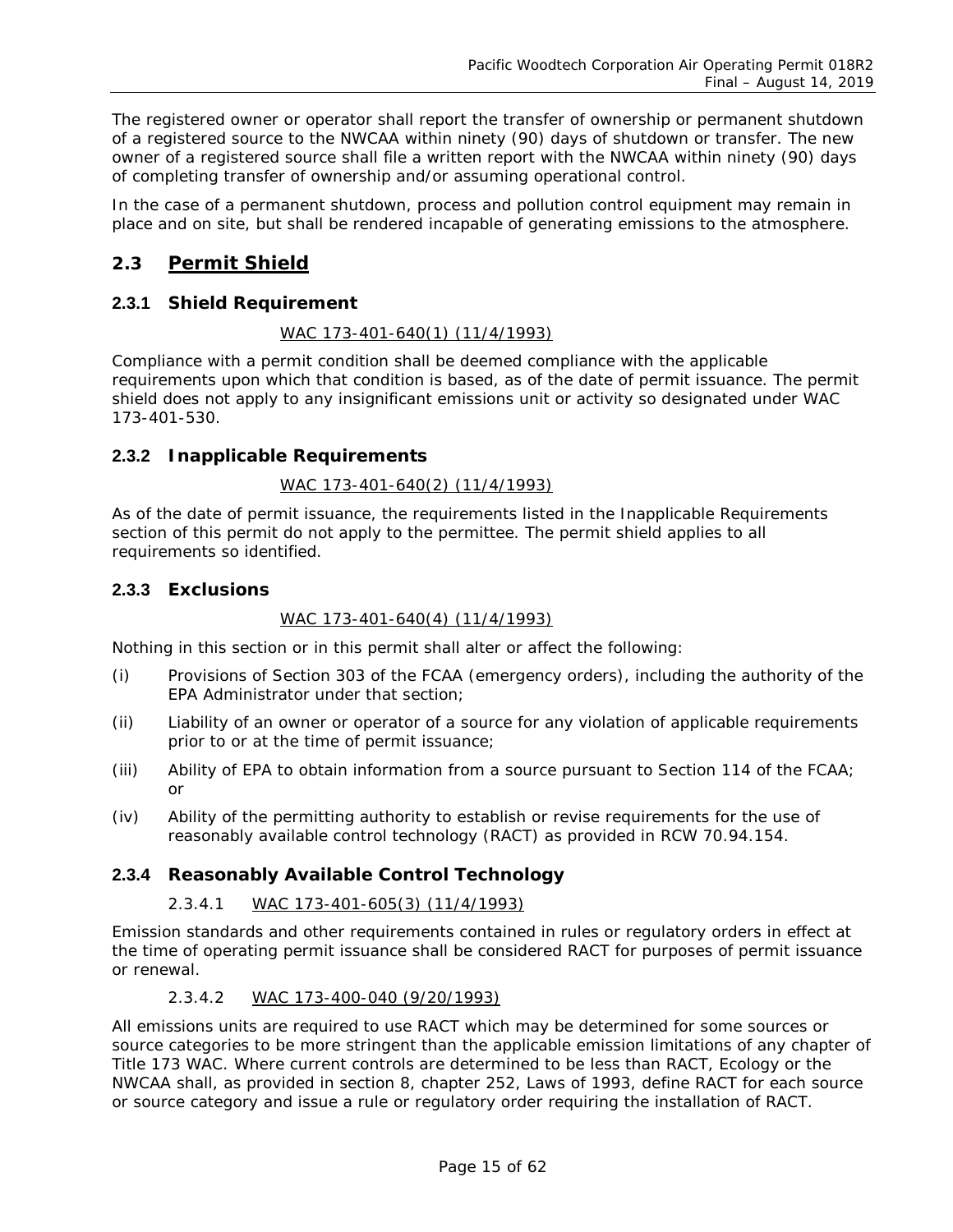## *2.3.4.3 State Only: WAC 173-400-040(1) (9/16/2018)*

All emissions units are required to use RACT which may be determined for some sources or source categories to be more stringent than the applicable emission limitations of any chapter of Title 173 WAC. Where current controls are determined to be less than RACT, the permitting authority shall, as provided in RCW 70.94.154, define RACT for each source or source category and issue a rule or regulatory order requiring the installation of RACT.

## *2.3.4.4 State Only: NWCAA 309 (10/8/2015)*

Reasonably Available Control Technology (RACT) is required for all existing sources except as otherwise provided in RCW 70.94.331(9). Where current controls are determined by the NWCAA to be less than RACT, the NWCAA shall define RACT for that source or source category and issue a rule or an order under NWCAA 121 requiring the installation of RACT. Emission standards and other requirements contained in rules or regulatory orders in effect at the time of operating permit issuance shall be considered RACT for purposes of operating permit issuance or renewal.

## **2.3.5 Emergencies**

## *WAC 173-401-645 (11/4/1993)*

An emergency, as defined in WAC 173-401-645(1), constitutes an affirmative defense to an action brought for noncompliance with a technology-based emission limitation if conditions of WAC 173-401-645 (3) and (4) are met. This provision is in addition to the affirmative defense for unavoidable excess emissions found in any applicable requirement.

The permittee shall submit a notice of emergency to the NWCAA within two working days of the time when the emission limitation was exceeded due to an emergency or shorter periods of time specified in an applicable requirement.

## <span id="page-15-0"></span>**2.4 Recordkeeping and Reporting**

## **2.4.1 Compliance Certification**

## *2.4.1.1 WAC 173-401-630(5) (3/5/2016)*

The permittee shall submit ongoing certifications of compliance with permit terms and conditions. The first such certification shall cover the period from the last compliance certification until issuance of this permit. The following compliance certification shall cover the period from permit issuance to the end of the calendar year. Subsequent compliance certifications shall be made on a yearly basis. Each certification shall include:

- (i) Identification of each term and condition of the permit that is the basis of the certification;
- (ii) Compliance status;
- (iii) Whether the compliance was continuous or intermittent;
- (iv) Methods used for determining the compliance status of the source, currently and over the reporting period. These methods must be consistent with the permit Monitoring, Recordkeeping, and Reporting requirements.

All compliance certifications shall be submitted to EPA Region 10 and the Northwest Clean Air Agency at the following addresses by February 28 for the previous calendar year:

U.S. EPA, Region 10, Mail Stop: OCE-101 Northwest Clean Air Agency Attn: Part 70 Operating Permit Program Attn: Air Operating Permits<br>1200 Sixth Avenue, Suite 155 1600 South Second Street 1200 Sixth Avenue, Suite 155 Seattle, WA 98101 Mount Vernon, WA 98273-5202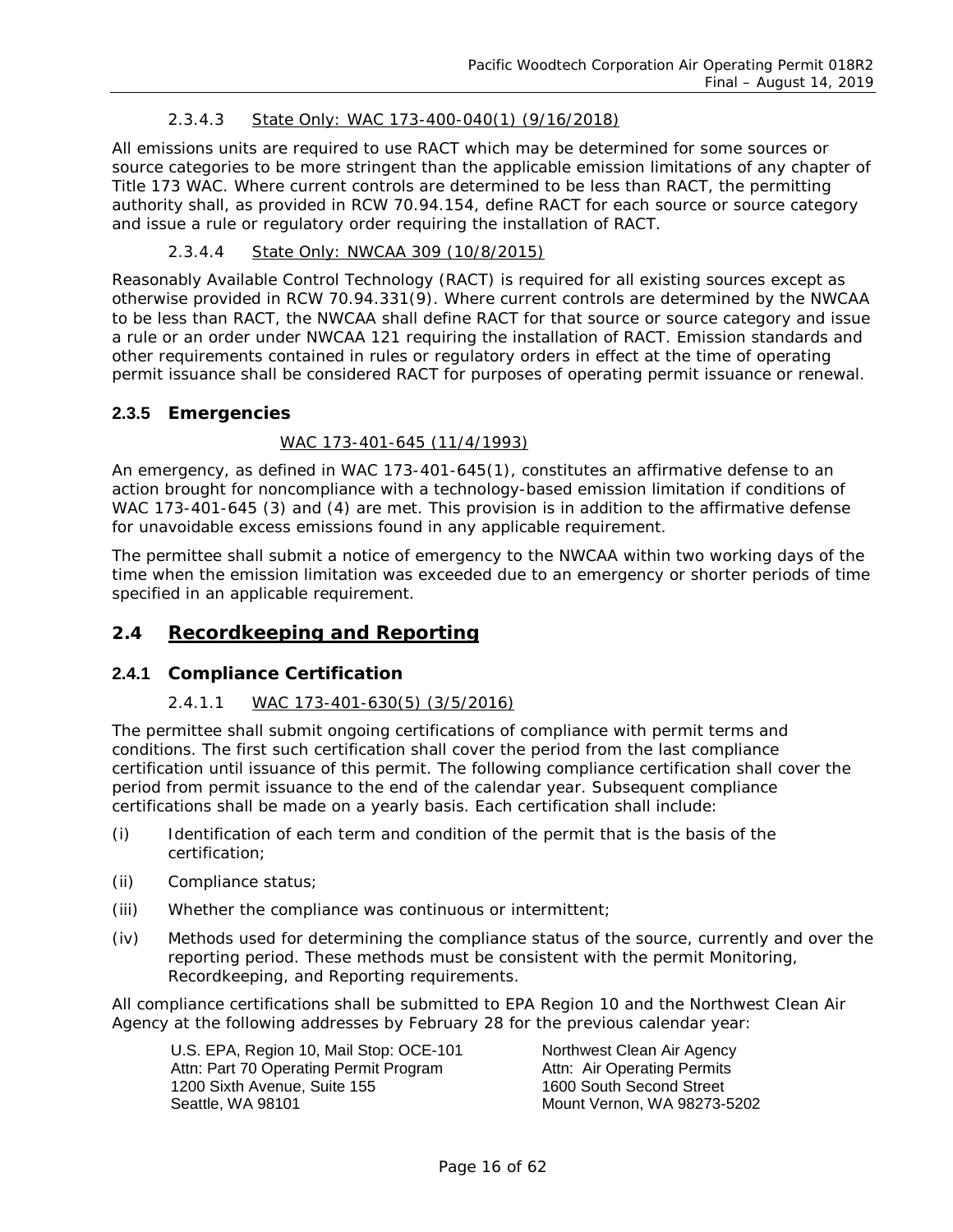## *2.4.1.2 WAC 173-401-520 (11/4/1993)*

Any application form, report or compliance certification that is submitted pursuant to this permit shall contain certification by a responsible official of truth, accuracy, and completeness. This certification and any other certification required under this permit shall state that, based on information and belief formed after reasonable inquiry, the statements and information in the document are true, accurate, and complete.

#### *2.4.1.3 WAC 173-401-615 (10/17/2002) and -630 (3/5/2016) Directly enforceable under WAC 173-401-615(1)(b) & (c) (10/17/2002)*

All required monitoring reports must be certified by a responsible official consistent with WAC 173-401-520. Where an applicable requirement requires reporting more frequently than once every six months, the responsible official's certification need only to be submitted once every six months, covering all required reporting since the date of the last certification, provided that the certification specifically identifies all documents subject to the certification.

The semiannual certifications shall cover the calendar months of January through June, and July through December.

## *2.4.1.4 WAC 173-401-530(2)(d) (10/17/2002)*

Where a permit does not require testing, monitoring, recordkeeping and reporting for insignificant emissions units or activities, the permittee may certify continuous compliance if there were no observed, documented, or known instances of noncompliance of an insignificant emission unit during the reporting period. Where an underlying OAC requires testing, monitoring, recordkeeping and reporting for insignificant emission units or activities, the permittee may certify continuous compliance when the testing, monitoring and recordkeeping required by the permit revealed no violations during the period, and there were no observed, documented or known instances of noncompliance during the reporting period.

## **2.4.2 False and Misleading Oral Statement: Unlawful Reproduction or Alteration of Documents**

## *2.4.2.1 NWCAA 112 (2/14/1973)*

No person shall willfully make a false or misleading oral statement to the Board as to any matter within the jurisdiction of the Board.

No person shall reproduce or alter or cause to be reproduced or altered any order or other paper issued by the Agency if the purpose of such reproduction or alteration is to evade or violate any provision or Regulation of this Agency, or any other law.

#### *2.4.2.2 State Only: NWCAA 112 (11/12/1999)*

No person shall willfully make a false or misleading oral statement to the NWCAA Board, Control Officer, or their duly authorized representatives as to any matter within the jurisdiction of the Board.

No person shall reproduce or alter or cause to be reproduced or altered any order or other paper issued by the NWCAA if the purpose of such reproduction or alteration is to evade or violate any provision or Regulation of the NWCAA, or any other law.

## **2.4.3 Required Recordkeeping**

## *2.4.3.1 WAC 173-401-615(2) (10/17/2002)*

Records of required monitoring information shall include, where applicable, the following:

(i) Date, time, and location of sampling or measurements;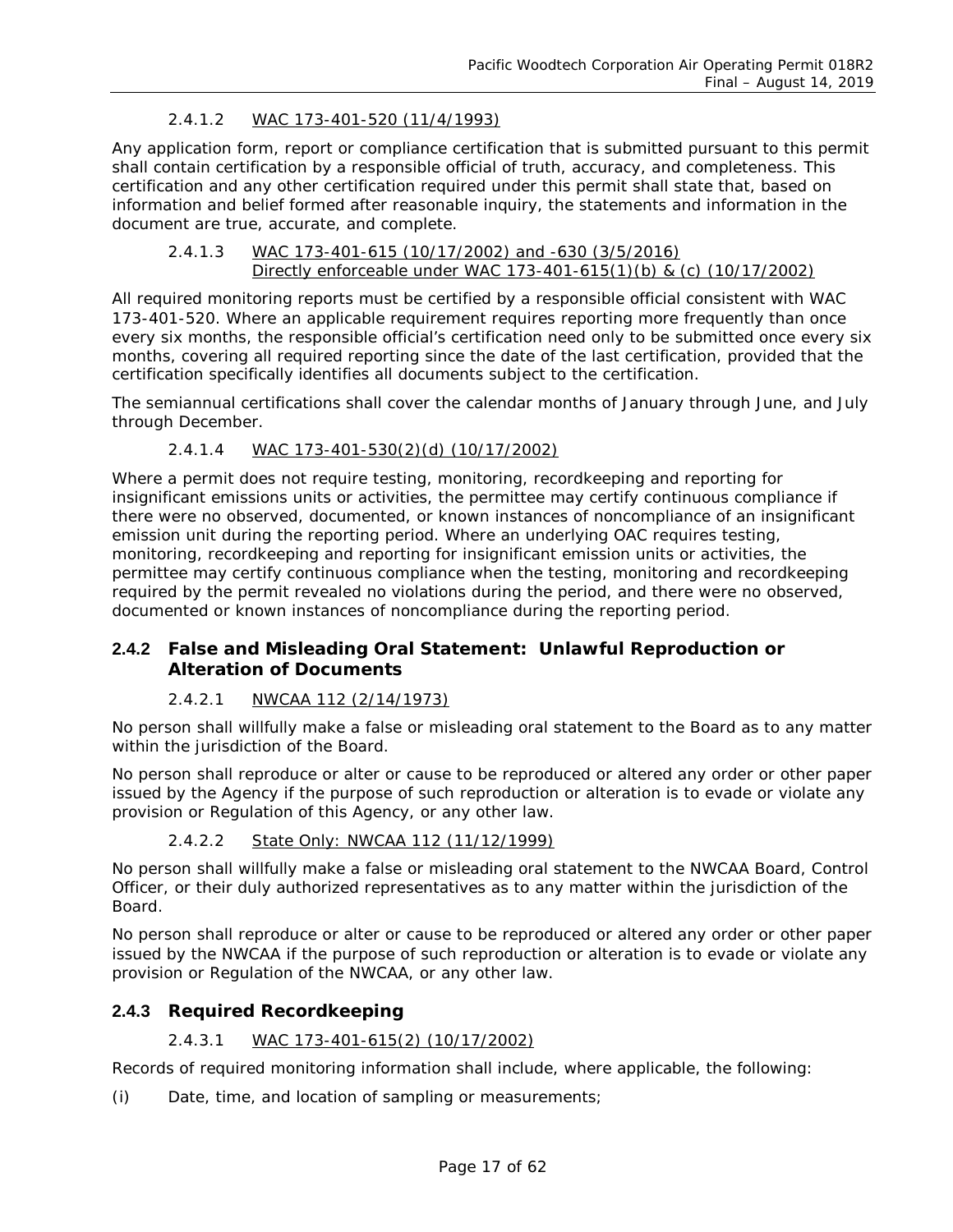- (ii) Operating conditions existing at the time of sampling or measurement; and
- (iii) If analyses were performed, the date, company or entity performing the analyses, the analytical techniques or methods used, and the results of such analyses.

A record shall be kept describing changes made that result in emissions of a regulated air pollutant subject to an applicable requirement, but not otherwise regulated under the permit, and the emissions resulting from those changes.

<span id="page-17-1"></span>Records of all required monitoring data and support information shall be retained for a period of five years from the date of the monitoring sample, measurement, report, or application. Support information includes all calibration and maintenance records and all original strip-chart recordings for continuous monitoring instrumentation, and copies of all reports required by this permit.

#### *2.4.3.2 WAC 173-401-615 (10/17/2002) and -630 (3/5/2016) Directly enforceable under WAC 173-401-615(1)(b) & (c) (10/17/2002)*

Monitoring and associated recordkeeping are not required when an emission unit is not operating and there are no emissions to the atmosphere unless such monitoring is specifically required by the NWCAA. The facility must record the time periods that a unit is shut down and not monitored, and include the time periods and a summary of why the emission unit was shut down in the periodic report of monitoring required by WAC 173-401-615(3)(a).

## <span id="page-17-0"></span>**2.4.4 Pollutant Disclosure - Reporting by Air Contaminant Sources**

## *2.4.4.1 NWCAA 150 (9/8/1993), WAC 173-400-105(1) (9/20/1993)*

The permittee shall file annually at a time determined by the NWCAA and on forms furnished by the NWCAA a report setting forth:

- (i) The nature of the enterprise;
- (ii) A list of process materials which are potentially significant sources of emissions used in, and incidental to, its manufacturing processes, including any by-products and waste products;
- (iii) An estimated annual total production of wastes discharged into the air in units and contaminants designated by the NWCAA that may include stack and fugitive emissions of particulate matter, PM10, sulfur dioxide, carbon monoxide, total reduced sulfur compounds (TRS), fluorides, lead, VOCs, and other contaminants.

Annual emission reports shall be submitted to the NWCAA within 105 days after the end of the previous calendar year. If the emission report is not submitted by the required date and the emissions are used to determine operating permit fees as described in NWCAA 324.126 then potential to emit will be used to determine said fees.

The permittee shall maintain records of information necessary to substantiate any reported emissions, consistent with the averaging times for the applicable standards.

#### *2.4.4.2 State Only: WAC 173-400-105(1) (11/25/2018)*

In addition to the requirements of [2.4.4.1,](#page-17-0) the permittee shall report PM<sub>2.5</sub>, oxides of nitrogen, and ammonia on forms available from the NWCAA or Ecology. Emission estimates may be based on the most recent published EPA emission factors or other information available to the source, whichever is the better estimate.

#### *2.4.4.3 State Only: NWCAA 150 (11/8/2007)*

Annual emission reports shall be submitted to the NWCAA no later than April 15 of the following calendar year. If the emission report is not submitted by the required date and the emissions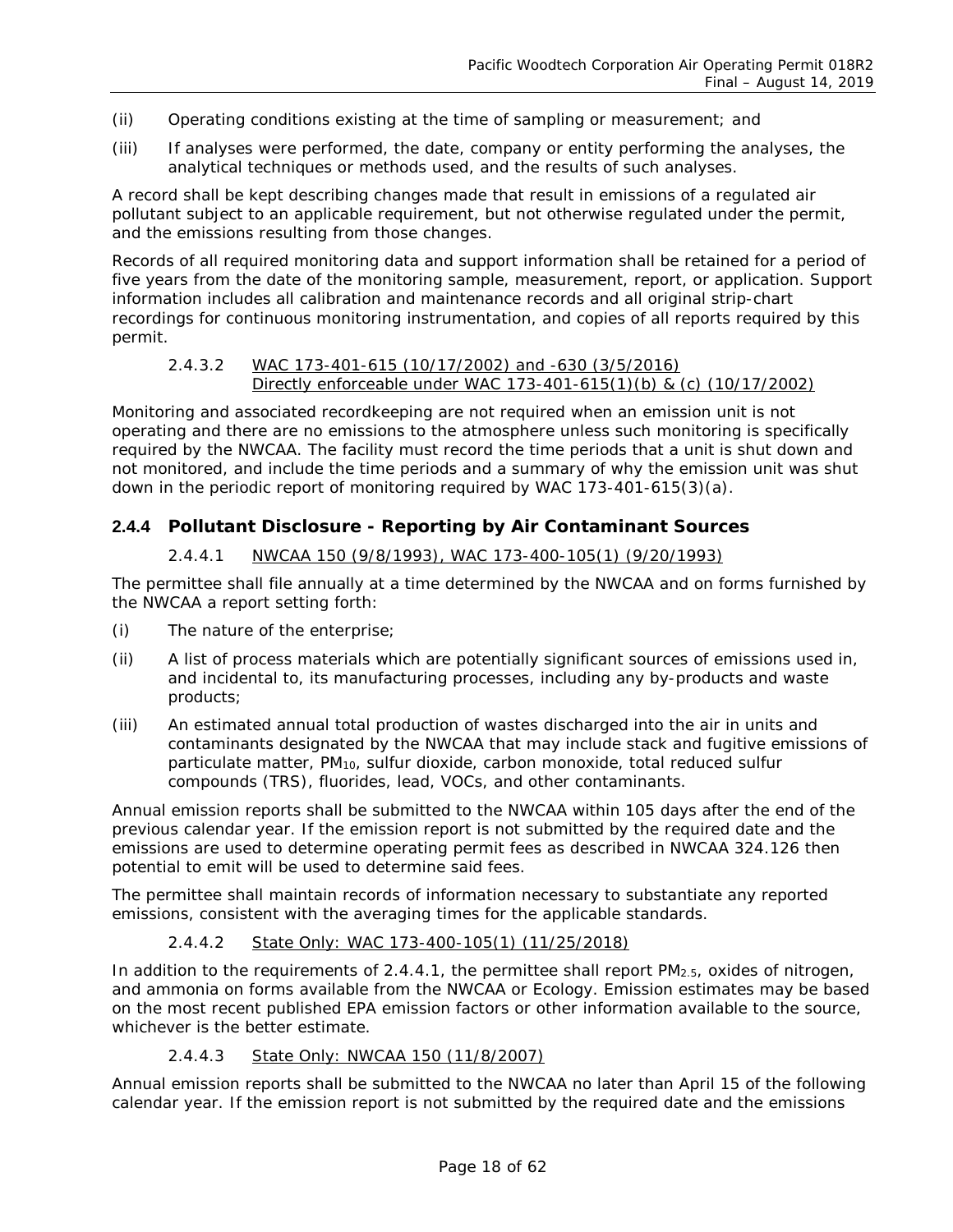are used to determine operating permit fees as described in NWCAA Regulation 322.4, then potential to emit may be used to determine said fees.

## **2.4.5 Greenhouse Gas (GHG) Reporting**

## *2.4.5.1 State Only: WAC 173-441-030(1), (2), (4), and (5) (3/1/2015)*

GHG reporting is mandatory for:

- (i) An owner or operator of any facility listed in WAC 173-441-120 that emits ten thousand metric tons CO2e or more per calendar year in total GHG emissions as calculated according to WAC 173-441-030(1)(b).
- (ii) Any supplier that supplies applicable fuels that are reported to DOL as sold in Washington state of which the complete combustion or oxidation would result in total calendar year emissions of ten thousand metric tons or more of carbon dioxide as calculated according to WAC 173-441-030(2)(b).

A person may choose to voluntarily report to Ecology GHG emissions that are not required to be reported under WAC 173-441-030(1) or (2). Persons voluntarily reporting GHG emissions must use the methods established in WAC 173-441-120(3) and 173-441-130 to calculate any voluntarily reported GHG emissions.

Once a facility or supplier is subject to the requirements of this chapter, the person must continue for each year thereafter to comply with all requirements of this chapter, including the requirement to submit annual GHG reports, even if the facility or supplier does not meet the applicability requirements in WAC 173-441-030(1) or (2) of this section in a future year, except as provided in WAC 173-441-030(5)(a)-(c).

## *2.4.5.2 State Only: WAC 173-441-050 (10/16/2016)*

Follow the procedures for emission calculation, monitoring, quality assurance, missing data, recordkeeping, and reporting that are specified in each relevant section of WAC 173-441.

Beginning calendar year 2012 for existing facilities or suppliers, the annual GHG report shall contain the information required per WAC 173-441-050(3) and (4) and be submitted to Ecology no later than:

- (i) March 31st of each calendar year for GHG emissions in the previous calendar year if the facility is required to report GHG emissions to the U.S. EPA per 40 CFR 98.
- (ii) October 31st of each calendar year for GHG emissions in the previous calendar year if the facility is not required to report GHG emissions to the U.S. EPA per 40 CFR Part 98.

For any facility or supplier that becomes subject to this rule because of a physical or operational change that is made after January 1, 2012, report emissions for the first calendar year in which the change occurs according to WAC  $173-441-050(2)(b)(iii)(A)$  through  $(C)$ .

Retain all required records for at least three years in a form that is suitable for expeditious inspection and review, including a GHG monitoring plan per WAC  $173-441-050(6)(e)$ .

Note: Under WAC 173-401-615(2), records of required monitoring data and support information shall be retained for a period of five years from the date of the monitoring sample, measurement, report, or application.

## *2.4.5.3 State Only: WAC 173-441-060 and -070 (3/1/2015)*

Each such submission shall be signed by a representative designated in accordance with WAC 173-441-060 and 40 CFR 3.10 as adopted on October 13, 2005 and shall include the following certification statement signed by the designated representative or any alternate designated representative: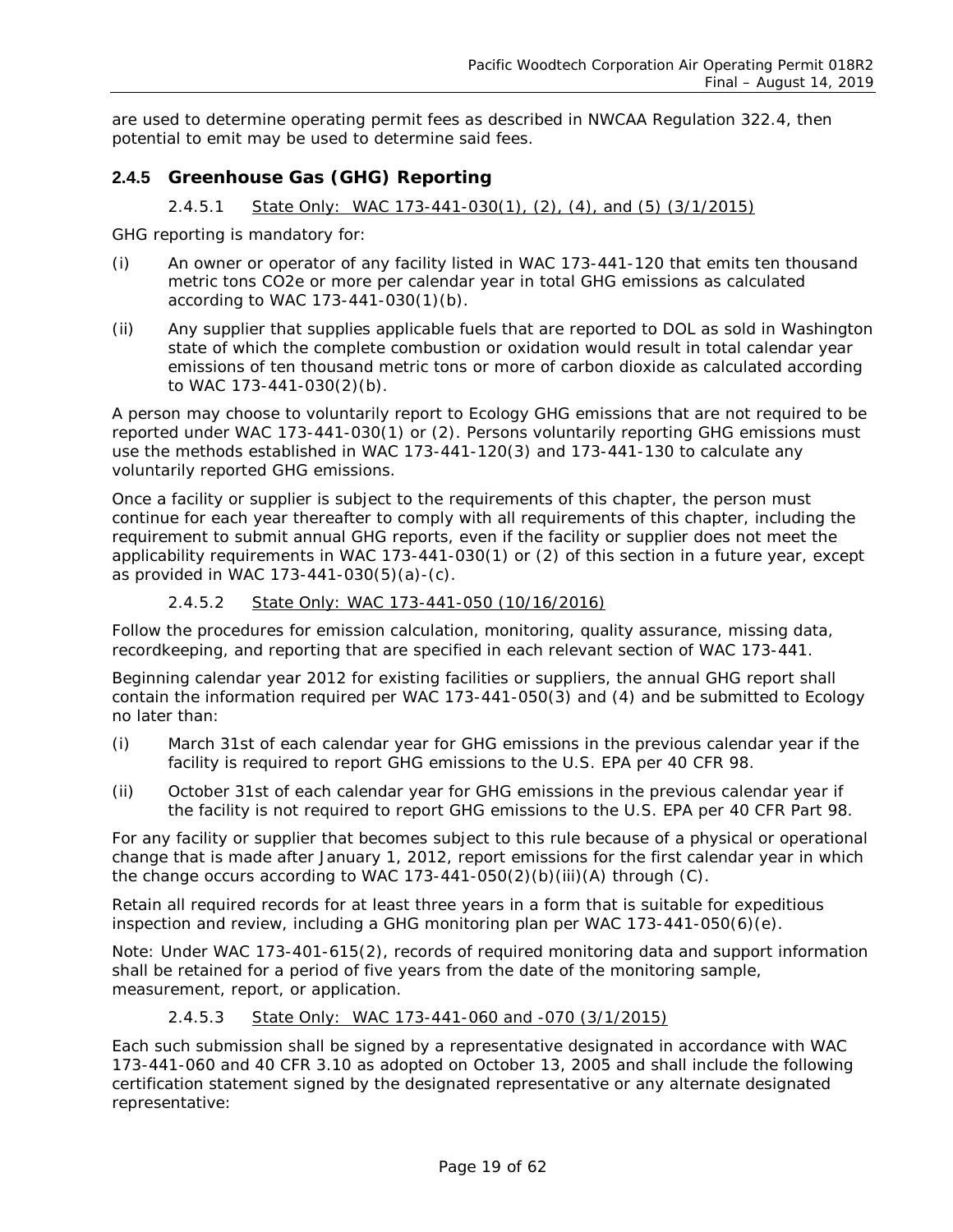"I am authorized to make this submission on behalf of the owners and operators of the facility or supplier, as applicable, for which the submission is made. I certify under penalty of law that I have personally examined, and am familiar with, the statements and information submitted in this document and all its attachments. Based on my inquiry of those individuals with primary responsibility for obtaining the information, I certify that the statements and information are to the best of my knowledge and belief true, accurate, and complete. I am aware that there are significant penalties for submitting false statements and information or omitting required statements and information, including the possibility of fine or imprisonment.".

Each GHG report and certificate of representation for a facility or supplier must be submitted electronically in accordance with the requirements of WAC 173-441-050 and 173-441-060 and in a format specified by Ecology.

## *2.4.5.4 State Only: WAC 173-441-100 (3/1/2015)*

All requests, notifications, and communications to Ecology pursuant to this chapter, must be submitted in a format as specified by Ecology to either of the following:

- (i) Greenhouse Gas Report, Air Quality Program Department of Ecology P.O. Box 47600 Olympia, WA 98504-7600
- (ii) ghgreporting@ecy.wa.gov

## **2.4.6 Reporting to Verify Emissions from Potential PSD Sources**

## *State Only: WAC 173-400-720(4)(b)(iii) (7/1/2016)*

The owner or operator shall monitor the emissions of any regulated pollutants from all projects for which PSD applicability was determined according to the provisions of 40 CFR 52.21(b)(41)(ii)(a) through (c), and calculate and maintain a record of annual emissions on a calendar year basis.

The owner or operator shall submit a report to NWCAA within 60 days after the end of the year during which records must be generated under paragraph 40 CFR 52.21 (r)(6)(iii) setting out the unit's annual emissions, as monitored pursuant to 40 CFR 52.21 (r)(6)(iii), during the calendar year that preceded submission of the report. The report shall include the emissions in tons per year for the project, the baseline actual emissions and the pre-construction projected emissions.

## **2.4.7 Reporting of Deviations from Permit Conditions**

#### *WAC 173-401-615(3)(b) (10/17/2002) Directly enforceable under WAC 173-401-615(1)(b) & (c) (10/17/2002)*

Prompt Reporting of Deviations: The permittee shall promptly report all deviations from permit requirements, including those attributable to upset conditions as defined in this permit. The report shall include a description of the probable cause of such deviations, if known, and any corrective actions or preventive measures taken. Prompt means reporting according to the shortest time period listed below which applies to the situation:

(i) In the case where the deviation represents a potential threat to human health or safety "prompt" means as soon as possible, but in no case later than twelve hours after the deviation is discovered. A follow up report on the deviation shall be included in the next monthly report.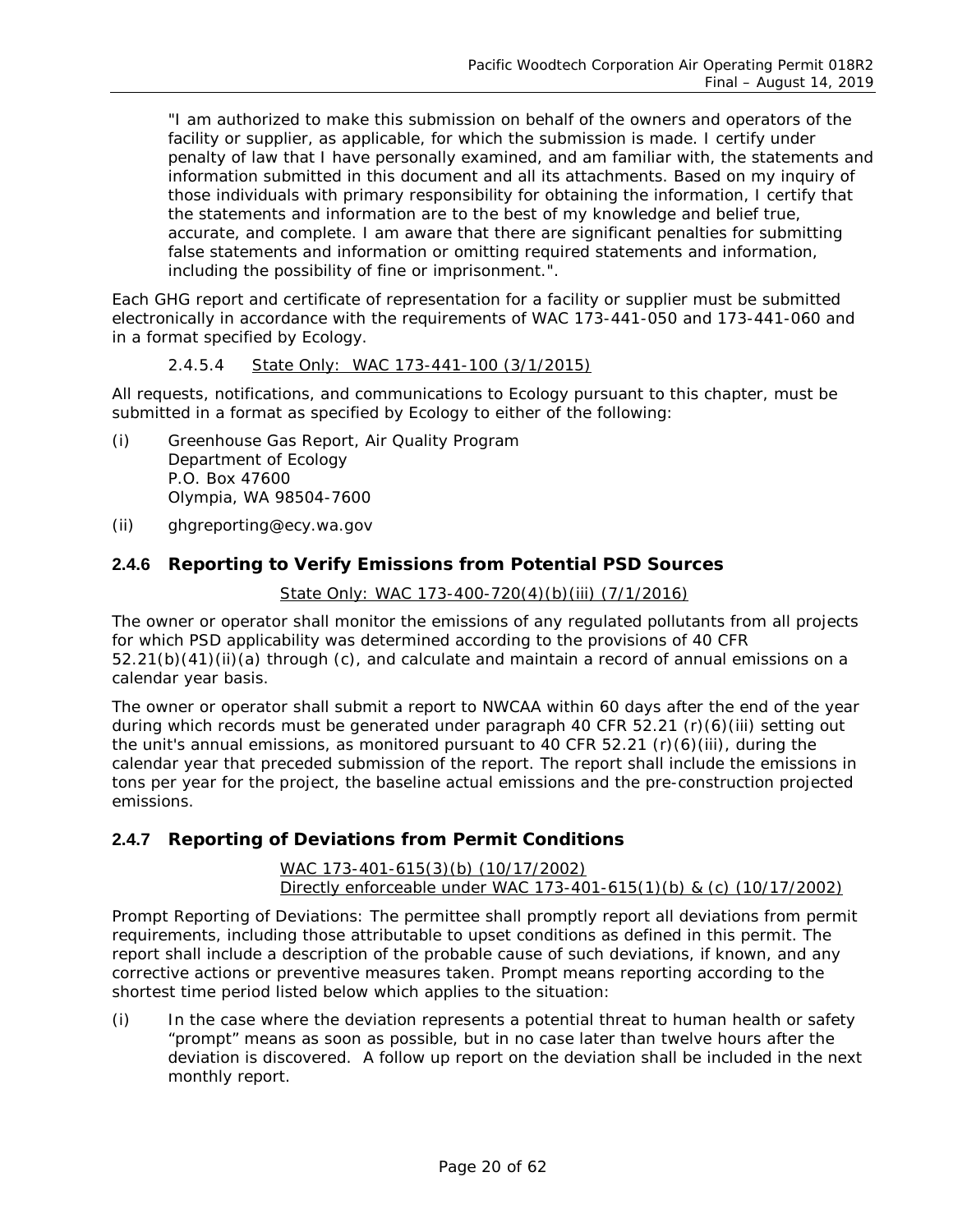(ii) For all other deviations, the deviation shall be reported as part of the next routine monitoring report, but no later than 30 days after the end of the month during which the deviation is discovered, whichever is sooner.

## **2.4.8 Report of Breakdown and Upset**

## *2.4.8.1 NWCAA 340.1, 340.2 and 340.3 (10/13/1994)*

If a breakdown or upset condition occurs which results in or may have resulted in an emission and/or ambient air quality standard being exceeded, the owner or operator of the source shall take the following actions:

- (i) The upset or breakdown shall be reported as promptly as possible and in no event later than twelve (12) hours to the NWCAA.
- (ii) The person responsible shall, upon the request of the Control Officer, submit a full report within ten (10) days including the known causes, corrective measures taken, and preventive measures to be taken to minimize or eliminate a recurrence.

Compliance with the requirements of this section does not relieve the owner or operator of the source from the responsibility to maintain continuous compliance with all the requirements of the NWCAA Regulation nor from the resulting liabilities for failure to comply.

It shall be prima facie evidence of violation of the NWCAA Regulation if any control equipment or other equipment creating emissions to the atmosphere is turned off, broken down or otherwise inoperative, and a notice of breakdown has not been filed under NWCAA 340.1.

## *2.4.8.2 State Only: NWCAA 340.1, 340.2 and 340.3 (11/8/2007)*

If a breakdown or upset condition occurs which results in or may have resulted in an exceedance of an emission and/or ambient air quality standard, the owner or operator of the source shall take the following actions:

- (i) The upset or breakdown shall be reported as promptly as possible and in no event later than twelve (12) hours to the NWCAA.
- (ii) The responsible official or his designee shall submit a full report on forms provided by the NWCAA within 30 days after the end of a calendar month in which the upset occurred and must include as a minimum the known causes, corrective action taken, preventive measures put in place to reduce the possibility of or eliminate a recurrence, and an estimate of the quantity of emissions above the applicable limit caused by the event.

In addition to the reporting requirements of the 10/13/94 version of NWCAA 340, the permittee must also report to the NWCAA if the emission release to the air requires agency notification as specified in 40 CFR 302 (CERCLA) or 40 CFR 355 (SARA).

It shall be prima facie evidence of violation of the NWCAA Regulation if:

- (iii) Any control equipment is turned off, broken down or otherwise inoperative, and a notice of breakdown has not been filed under Section 340.1, or
- (iv) Any other equipment creates new or increased emissions to the atmosphere as the result of being turned off, broken down or otherwise inoperative, and a notice of breakdown has not been filed under NWCAA 340.1.

## **2.4.9 Report of Shutdown or Startup**

## *2.4.9.1 NWCAA 341 (9/8/1993)*

If the permittee schedules a total or partial shutdown or startup of control or process equipment which may result in emissions or any additional emissions to the atmosphere which may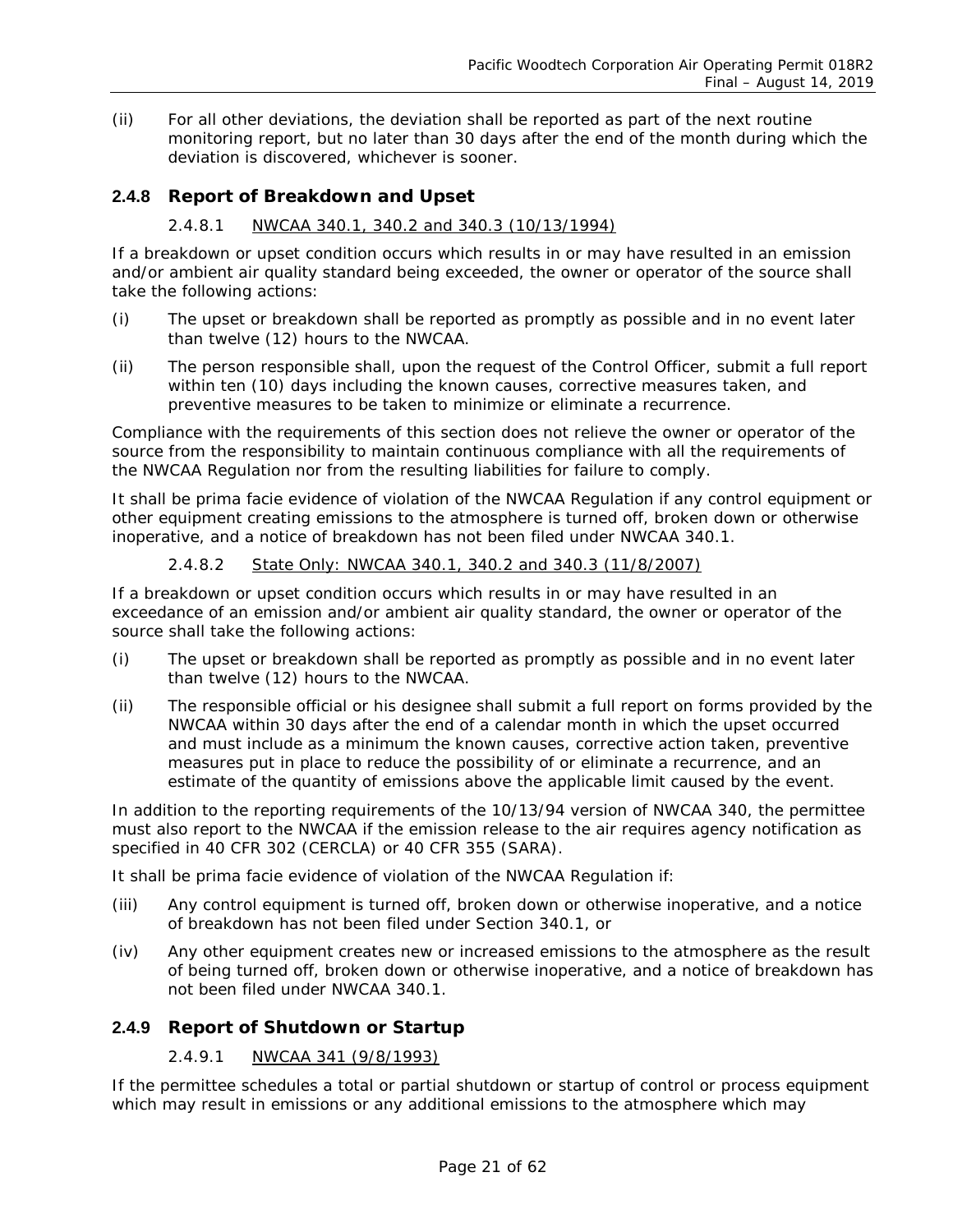temporarily exceed the emission standards of this Regulation, the permittee shall notify the NWCAA prior to the shutdown or startup.

Prompt notification shall be made and in no event less than 24 hours before the scheduled shutdown or startup. The permittee shall submit a general schedule of steps to be taken to minimize the release of air contaminants to the atmosphere including the reasons for and duration of the proposed shutdown or startup, the nature of the action to be taken, the date and time for the action and an estimate of the anticipated rate and concentration of emission.

Compliance with the requirements of this section does not relieve the owner or operator of the source from the responsibility to maintain continuous compliance with the requirements of this Regulation nor from the resulting liabilities for failure to comply.

## *2.4.9.2 State Only: NWCAA 341 (7/14/2005)*

If the permittee schedules a total or partial shutdown or startup of control or process equipment that the source reasonably believes would result in emissions which may temporarily exceed an emission standard of this Regulation, the operator or owner of the source shall notify the NWCAA in advance of the shutdown or startup.

The advanced notification shall include a general schedule of steps to be taken to minimize the release of air contaminants to the atmosphere including the reasons for and duration of the proposed shutdown or startup, the nature of the action to be taken, the date and time for the action and an estimate of the anticipated rate and concentration of emission.

Compliance with the requirements of this section does not relieve the owner or operator of the source from the responsibility to maintain continuous compliance with the requirements of this Regulation nor from the resulting liabilities for failure to comply.

Excess emissions due to shutdown or startup shall be considered unavoidable, and not subject to penalty, provided the stationary source adequately demonstrates that the excess emissions could not have been prevented through careful planning and design, the emissions did not result in a violation of an ambient air quality standard and if a bypass of control equipment occurs, that such bypass is necessary to prevent loss of life, personal injury, or severe property damage.

The responsible official or their designee shall submit a full report no later than 30 days after the end of the calendar month in which the shutdown or startup occurred that resulted in an exceedance of an ambient or emission standard of this Regulation. The report shall be submitted on forms provided by the NWCAA and must include, at minimum, the known causes, corrective action taken, preventive measures put in place to reduce the possibility of or eliminate a recurrence, and an estimate of the quantity of emissions above the applicable limit caused by the event.

## **2.4.10 Operation and Maintenance**

## *2.4.10.1 NWCAA 342 (9/8/1993)*

Keep all process and/or air pollution control equipment in good operating condition and repair. If a breakdown or upset condition occurs and is determined by the Control Officer to be due to poor operating and maintenance procedures, the Control Officer may take any legal steps necessary to prevent a recurrence of the breakdown or upset condition.

Operation and maintenance instructions and schedules for process and/or control equipment must be available and may be required to be posted on the site. This section is specifically applicable to the operation of equipment where untrained personnel may operate or otherwise have access to or use the equipment.

If a breakdown or violation occurs and is due to the improper operation or maintenance of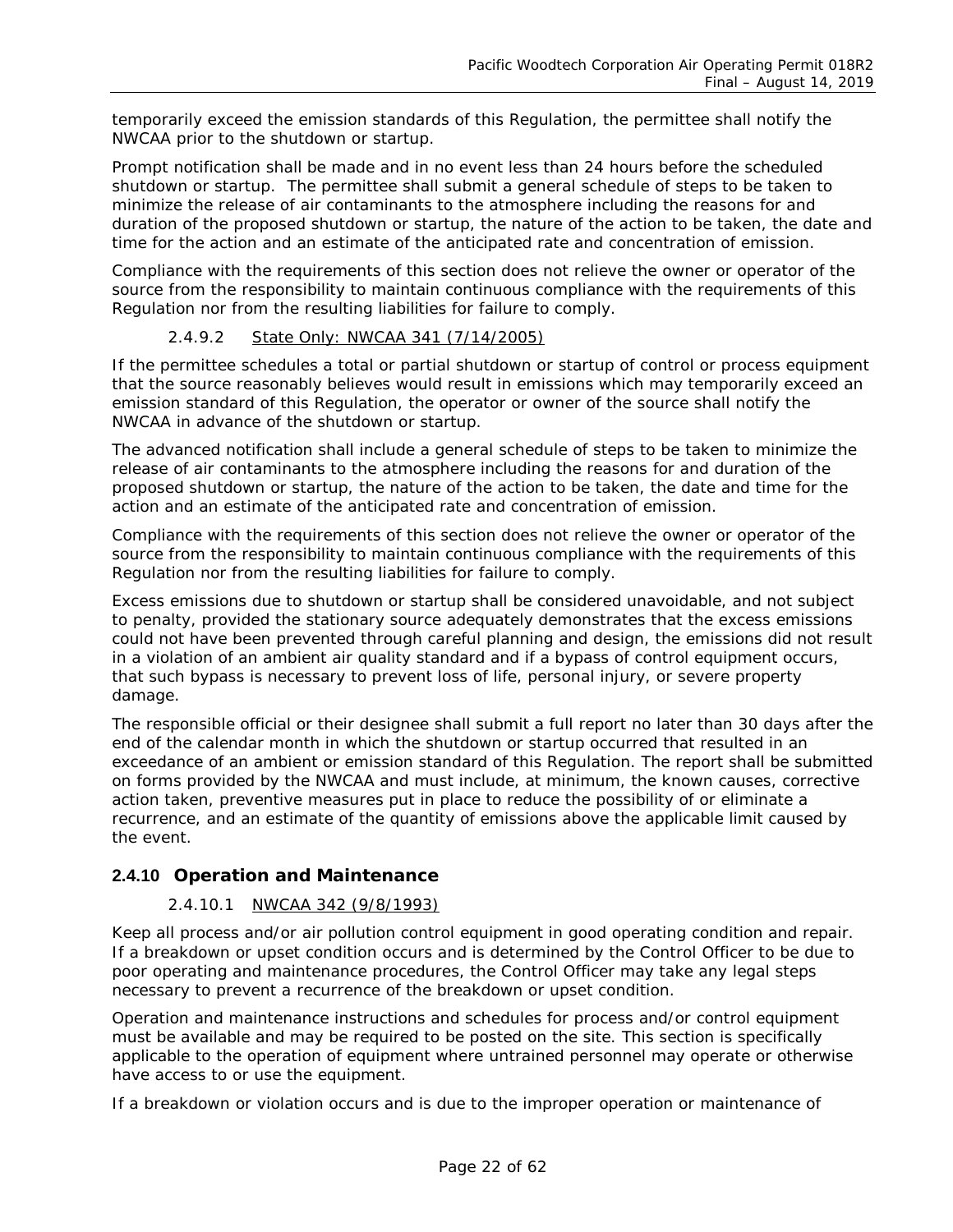equipment, the owner or operator of the source will, in addition to filing a report of breakdown under NWCAA 340, submit a report if requested by the Control Officer on what measures will be taken in training or re-orienting personnel to prevent a recurrence of the breakdown.

## *2.4.10.2 State Only: NWCAA 342 (7/14/2005)*

All air contaminant stationary sources are required to keep any process and/or air pollution control equipment in good operating condition and repair.

Operating instructions and maintenance schedules for process and/or control equipment must be available on site.

## <span id="page-22-0"></span>**2.5 Excess Emissions**

## **2.5.1 Excess Emission**

## *WAC 173-400-107 (9/20/1993) (State Only – 9/16/2018)*

The permittee shall have the burden of proving to Ecology or the NWCAA or the decision-making authority in an enforcement action that excess emissions were unavoidable. Excess emissions determined to be unavoidable under the procedures and criteria of this section shall be excused and not subject to penalty.

Excess emissions which represent a potential threat to human health or safety or which the owner or operator of the source believes to be unavoidable shall be reported to the NWCAA as soon as possible. Other excess emissions shall be reported within thirty days after the end of the month during which the event occurred or as part of the routine emission monitoring reports. Upon request by Ecology or the NWCAA, the permittee shall submit a full written report including the known causes, the corrective actions taken, and the preventive measures to be taken to minimize or eliminate the chance of recurrence.

Excess emissions due to startup or shutdown conditions shall be considered unavoidable provided the source reports as required and adequately demonstrates that the excess emissions could not have been prevented through careful planning and design and if a bypass of control equipment occurs, that such bypass is necessary to prevent loss of life, personal injury, or severe property damage.

Excess emissions due to scheduled maintenance shall be considered unavoidable provided the source reports as required and adequately demonstrates that the excess emissions could not have been prevented through reasonable design, better scheduling for maintenance or through better operation and maintenance practices.

Excess emissions due to upsets shall be considered unavoidable provided the source reports as required and adequately demonstrates that:

- (i) The event was not caused by poor or inadequate design, operation, maintenance, or any other reasonably preventable condition;
- (ii) The event was not of a recurring pattern indicative of inadequate design, operation, or maintenance; and
- (iii) The permittee took immediate and appropriate corrective action in a manner consistent with good air pollution control practice for minimizing emissions during the event, taking into account the total emissions impact of the corrective action, including slowing or shutting down the emission unit as necessary to minimize emissions, when the operator knew or should have known that an emission standard or permit condition was being exceeded.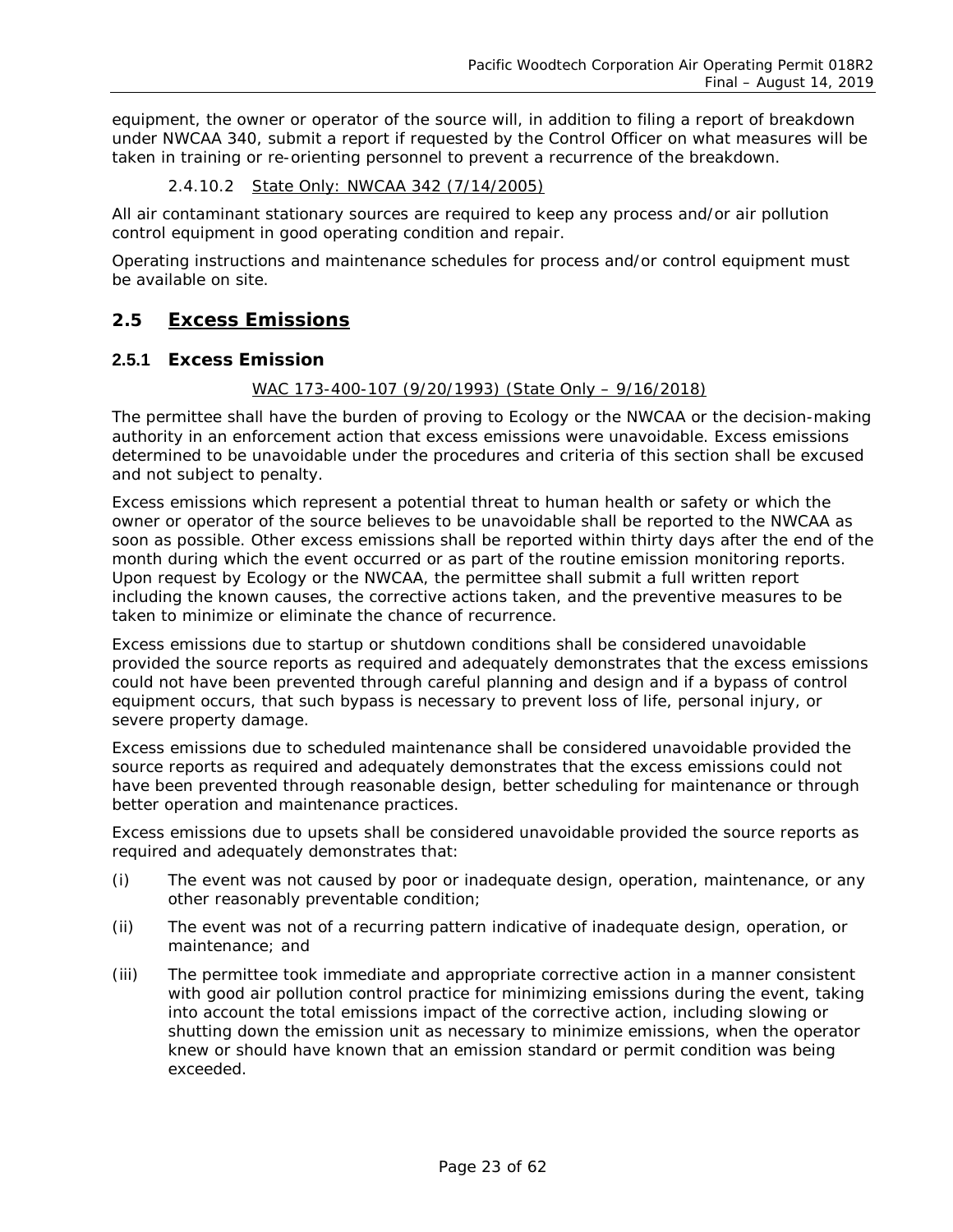## **2.5.2 Excess Emissions Due to Breakdowns, Upsets, Startup, or Shutdown**

*State Only: NWCAA 340.4 (11/8/2007) and 341.4 (7/14/2005)*

Excess emissions due to breakdowns and upsets shall be considered unavoidable, and not subject to penalty, provided the stationary source adequately demonstrates that:

- (i) The event was not caused by poor or inadequate design, operation, maintenance, or any other reasonably preventable condition;
- (ii) The event was not of a recurring pattern indicative of inadequate design, operation, or maintenance;
- (iii) The operator took immediate and appropriate corrective action in a manner consistent with good air pollution control practice; and
- (iv) The emissions did not result in a violation of an ambient air quality standard.

Excess emissions due to shutdown or startup shall be considered unavoidable, and not subject to penalty, provided the stationary source adequately demonstrates that the excess emissions could not have been prevented through careful planning and design, the emissions did not result in a violation of an ambient air quality standard and if a bypass of control equipment occurs, that such bypass is necessary to prevent loss of life, personal injury, or severe property damage.

## <span id="page-23-0"></span>**2.6 Duty to Supplement or Correct Information**

## *WAC 173-401-500(6) (10/17/2002)*

Upon becoming aware that the source failed to submit any relevant facts in a permit application or that information submitted in a permit application is incorrect, the source shall promptly submit such supplementary facts or corrected information.

## <span id="page-23-1"></span>**2.7 Prohibitions**

## **2.7.1 Concealment and Masking**

## *2.7.1.1 WAC 173-400-040(7) (9/20/1993) State Only: WAC 173-400-040(8) (9/16/2018)*

No person shall cause or permit the installation or use of any means which conceals or masks an emission of an air contaminant which would otherwise violate any provisions of this chapter.

## *2.7.1.2 State Only: NWCAA 540 (1/8/1969)*

It shall be unlawful for any person to willfully cause or permit the installation or use of any device or use of any means which, without resulting in a reduction in the total amount of air contaminant emitted, conceals an emission of air contaminant which would otherwise violate the emission standards of this Regulation.

It shall be unlawful for any person to cause or permit the installation or use of any device or use of any means designed to mask the emission of an air contaminant, which causes detriment to health, safety, or welfare of any person.

## **2.7.2 Adjustment for Atmospheric Conditions**

## *WAC 173-400-205 (3/22/1991)*

The permittee shall not vary the rate of emission of a pollutant according to atmospheric conditions or ambient concentrations of that pollutant except as directed according to air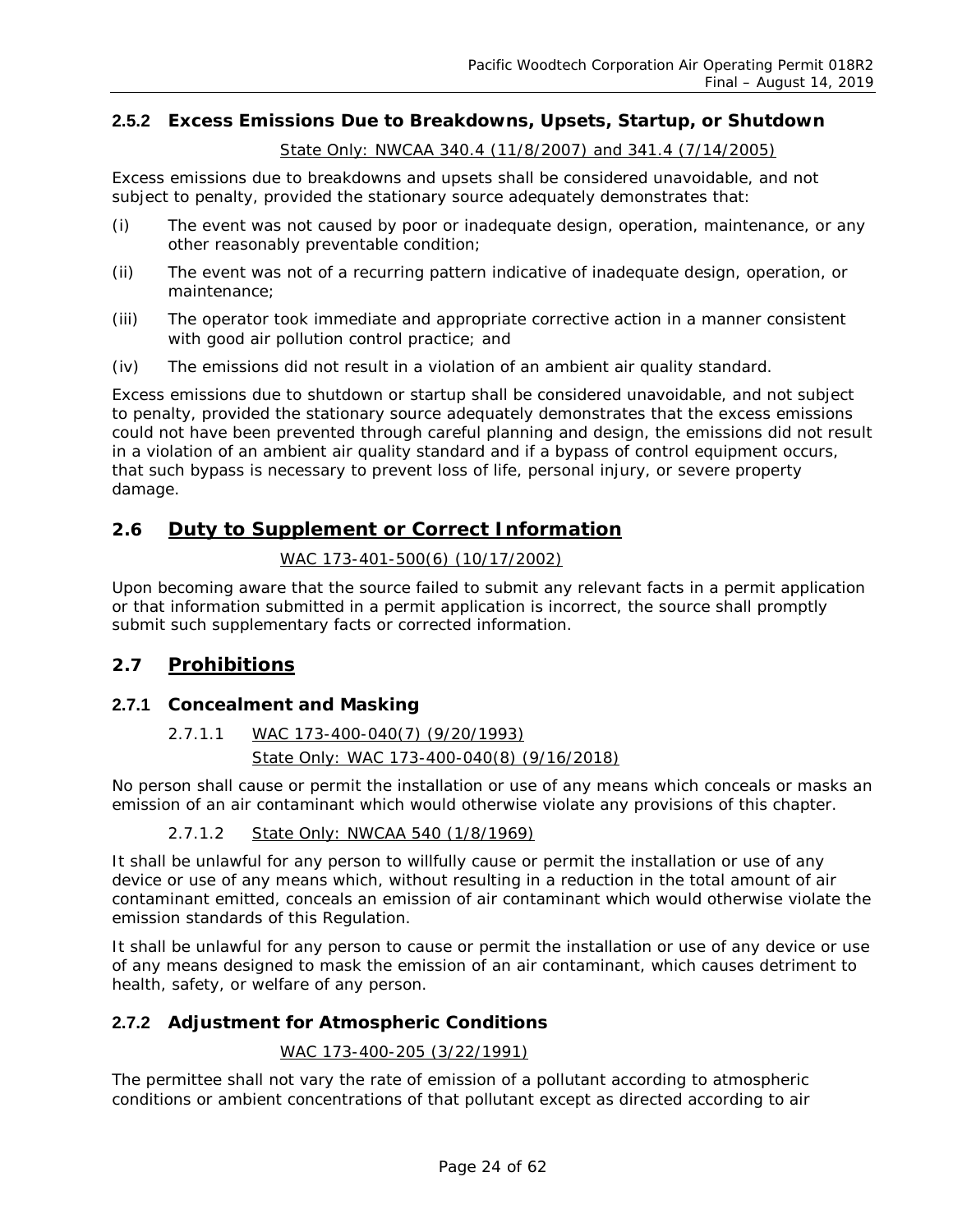pollution episode regulations.

## **2.7.3 Outdoor Burning**

*2.7.3.1 WAC 173-425-036 (10/18/1990) and WAC 173-425-045 (1/3/1989), WAC 173-435-050(2) (1/3/1989) Although SIP-Approved, WAC 173-425-036, – 045, and -055 (referenced below) have been repealed.*

No person shall conduct outdoor burning during an air pollution episode or a declared period of impaired air quality. Except as provided in WAC 173-425-055, the following materials shall not be burned in any open fire: (1) garbage, (2) dead animals, (3) asphaltic products, (4) waste petroleum products, (5) paints, (6) rubber products, (7) plastics, (8) treated wood, and (9) any substance, other than natural vegetation, which normally emits dense smoke or obnoxious odors.

## *2.7.3.2 State Only: WAC 173-425-040, 050, and 060 (4/1/2011), NWCAA 502 (9/11/2014)*

No person shall conduct outdoor burning except in accordance with the applicable regulations listed above. Outdoor burning shall be conducted under a valid fire permit and shall not contain prohibited materials, unless specifically exempted. Emissions from burning shall not create a nuisance and/or interfere with visibility on any public road.

## **2.7.4 Asbestos**

## *2.7.4.1 State Only: NWCAA 570 (9/11/2014)*

The permittee shall conduct all renovation or demolition projects in accordance with the applicable asbestos control standards listed in NWCAA 570.

*2.7.4.2 40 CFR 61.145 (4/7/1993), 61.148 (11/20/1990) and 61.150 (9/18/2003)*

The permittee shall comply with 40 CFR Sections 61.145, 61.148 and 61.150 when conducting any renovation or demolition at the facility.

## **2.7.5 Stratospheric Ozone and Climate Protection**

## *2.7.5.1 40 CFR 82 Subpart F (12/27/2017)*

The permittee shall comply with the standards for recycling and emissions reduction in accordance with the requirements listed in 40 CFR 82 Subpart F.

*2.7.5.2 State Only: RCW 70.94.970 (1991 c 199 § 602)*

A person who services, repairs or disposes of a motor vehicle air conditioning system; commercial or industrial air conditioning, heating, or refrigeration system; or consumer appliance shall use refrigerant extraction equipment to recover regulated refrigerant that would otherwise be released into the atmosphere. This subsection does not apply to off-road commercial equipment.

The willful release of regulated refrigerant from a source listed in this section is prohibited.

## **2.7.6 Display of Orders, Certificates and Other Notices: Removal or Mutilation Prohibited**

## *NWCAA 124 (2/14/1973)*

Any order or other certificate obtained from the NWCAA shall be available at the facility. If the NWCAA requires a notice to be displayed, it shall be posted. No one shall mutilate, obstruct or remove any notice unless authorized to do so by the NWCAA.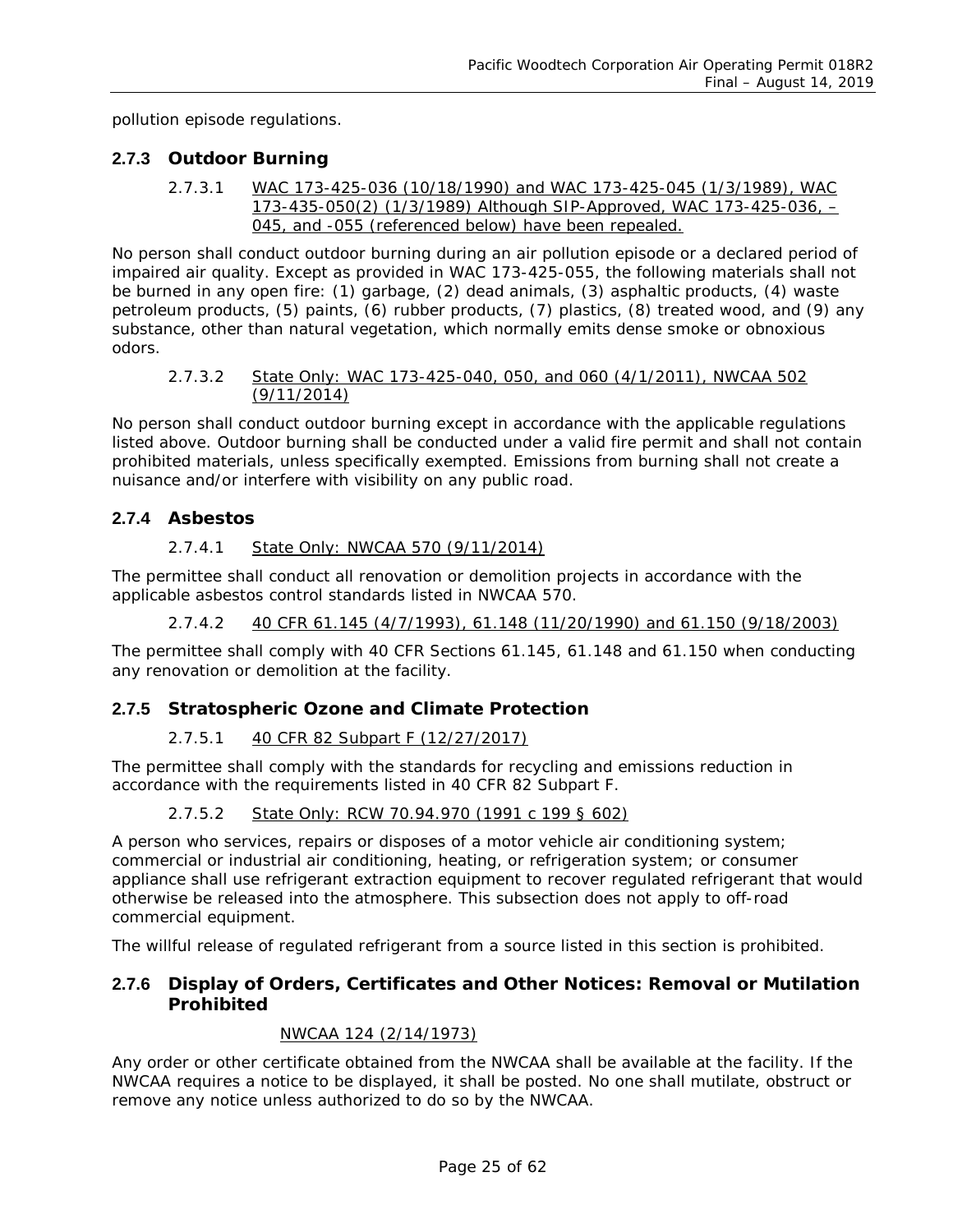## **2.7.7 Obstruction of Access**

## *State Only: RCW 70.94.200 (1987 c 109 § 38)*

The permittee shall not obstruct, hamper or interfere with any authorized representative of the NWCAA who requests entry for the purposes of inspection and who presents appropriate credential; nor shall any person obstruct, hamper, or interfere with any such inspection.

## **2.7.8 False Statement, Representation or Certification**

*State Only: WAC 173-400-105(6) (11/25/2018)*

No person shall make any false material statement, representation or certification in any form, notice or report required under chapter 70.94 or 70.120 RCW, or any ordinance, resolution, regulation, permit, or order in force pursuant thereto.

## **2.7.9 Inaccurate Monitoring**

## *State Only: WAC 173-400-105(8) (11/25/2018)*

No person shall render inaccurate any monitoring device or method required under chapter 70.94 or 70.120 RCW, or any ordinance, resolution, regulation, permit, or order in force pursuant thereto.

## **2.7.10 Prevention of Accidental Release**

#### *40 CFR 68 (12/3/2018)*

Should this stationary source, as defined in 40 CFR Section 68.3, become subject to the accidental release prevention regulations in part 68, then the owner or operator shall submit a risk management plan (RMP) by the date specified in Section 68.10 and shall certify compliance with the requirements of Part 68 as part of the annual compliance certification as required by 40 CFR Part 70.

## **2.7.11 Cutback Asphalt Paving**

## *NWCAA 580.7 (4/14/1993)*

The application of cutback asphalt in paving during the months of June, July, August and September is limited to use as prime coatings and patch mixes, or when the temperature is less than 50°F.

## **2.7.12 Creditable Stack Height and Dispersion Techniques**

## *WAC 173-400-200 (3/22/1991) (State Only - 2/10/2005)*

For stacks for which construction or reconstruction commenced, or for which major modifications were carried out, after December 31, 1970, no source may use dispersion techniques or excess stack height to meet ambient air quality standards or PSD increment limitations.

## <span id="page-25-0"></span>**2.8 Notice of Construction and Application for Approval/New Source Review**

## **2.8.1 Minor New Source Review (NSR)**

## *2.8.1.1 NWCAA 300, 301, 302 & 324.2 (10/13/1994), and NWCAA 303 (8/9/1978)*

No person shall construct, install, establish, modify or alter an air contaminant source or an emission unit without filing a "Notice of Construction and Application for Approval" and receiving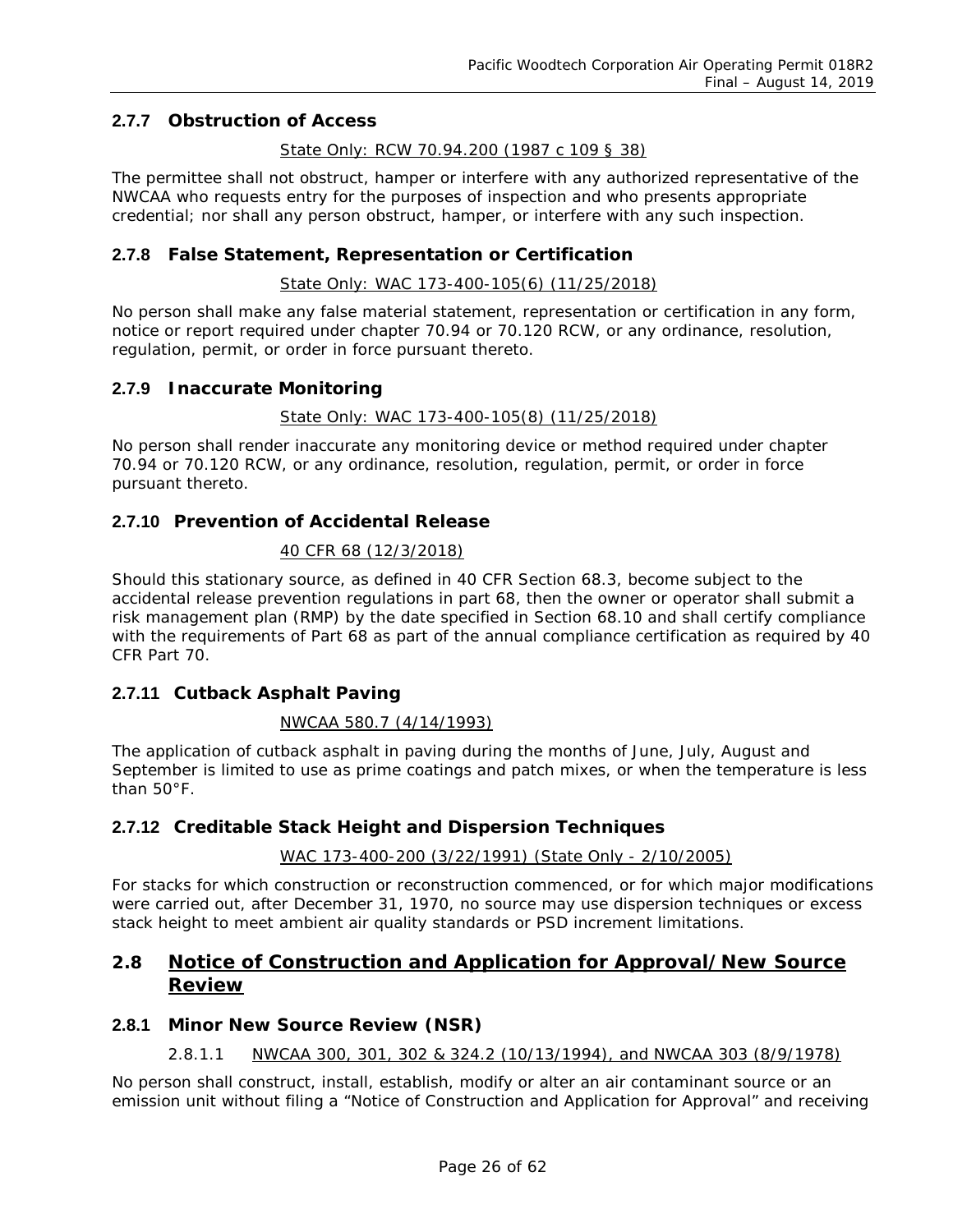approval from the NWCAA in accordance with the cited regulations.

*2.8.1.2 State Only: WAC 173-400-111 (7/1/2016), WAC 173-400-113 (12/29/2012), WAC 173-460-010 through -150 (6/20/2009), NWCAA 300.1-300.14 (4/11/2019), 303 (4/11/2019), and 324.2 (9/11/2014)*

A Notice of Construction application must be filed by the owner or operator and an Order of Approval issued by the NWCAA prior to the establishment of any new source in accordance with the cited regulations. For purposes of this section "establishment" shall mean to "begin actual construction" as that phrase is defined in NWCAA 200, and "new source" shall include any "modification" to an existing "stationary source" as those terms are defined in NWCAA 200.

A temporary source not exempt under NWCAA 300.3 or 300.4 shall be allowed to operate at a temporary location without filing a NWCAA Notice of Construction application provided that the temporary source meets the applicable requirements of NWCAA 300.17, including notification.

## **2.8.2 Nonroad Engines**

## *State Only: NWCAA 304 (4/11/2019)*

This section applies to nonroad engines, as defined in NWCAA 200. Nonroad engines are not subject to new source review, control technology determinations, or emission limits set by the state implementation plan, or WAC 173-460.

Nonroad engines must use ultra-low sulfur diesel or ultra-low sulfur bio-diesel, gasoline, natural gas, propane, liquefied petroleum gas, hydrogen, ethanol, methanol, or liquefied/compressed natural gas.

For each nonroad engine as specified in this section greater than 500 brake horsepower (bhp), the owner or operator must notify NWCAA within 15 calendar days prior to surpassing the engine remaining at a facility for 12 consecutive months. This notification must include the make, model, serial number, rating, fuel type, date the engine was brought to the facility, and engine function or purpose.

## **2.8.3 General Order**

*State Only: WAC 173-400-560 (12/29/2012) and NWCAA 121.4 (3/14/2013)*

An owner or operator may apply for an applicable general order for approval to construct certain specified sources as defined in WAC 173-400-560. A general order of approval shall identify criteria by which an emission unit or source may qualify for coverage under a general order of approval and shall include terms and conditions for installing and/or operating the source.

## **2.8.4 Requirements to Comply**

## *State Only: NWCAA 300.13 (4/11/2019)*

It shall be unlawful for an owner or operator of a source or emission unit to not abide by the operating and reporting conditions in the Order of Approval.

## **2.8.5 Prevention of Significant Deterioration (PSD)**

*State Only: WAC 173-400-117 (12/29/2012), WAC 173-400-700 (4/1/2011), WAC 173-400-710, -720, -730 (7/1/2016), -740 (9/16/2018), -750 (12/29/2012)* 

A Prevention of Significant Deterioration (PSD) permit application must be filed by the owner or operator and a PSD permit issued by Ecology prior to the establishment of any new source in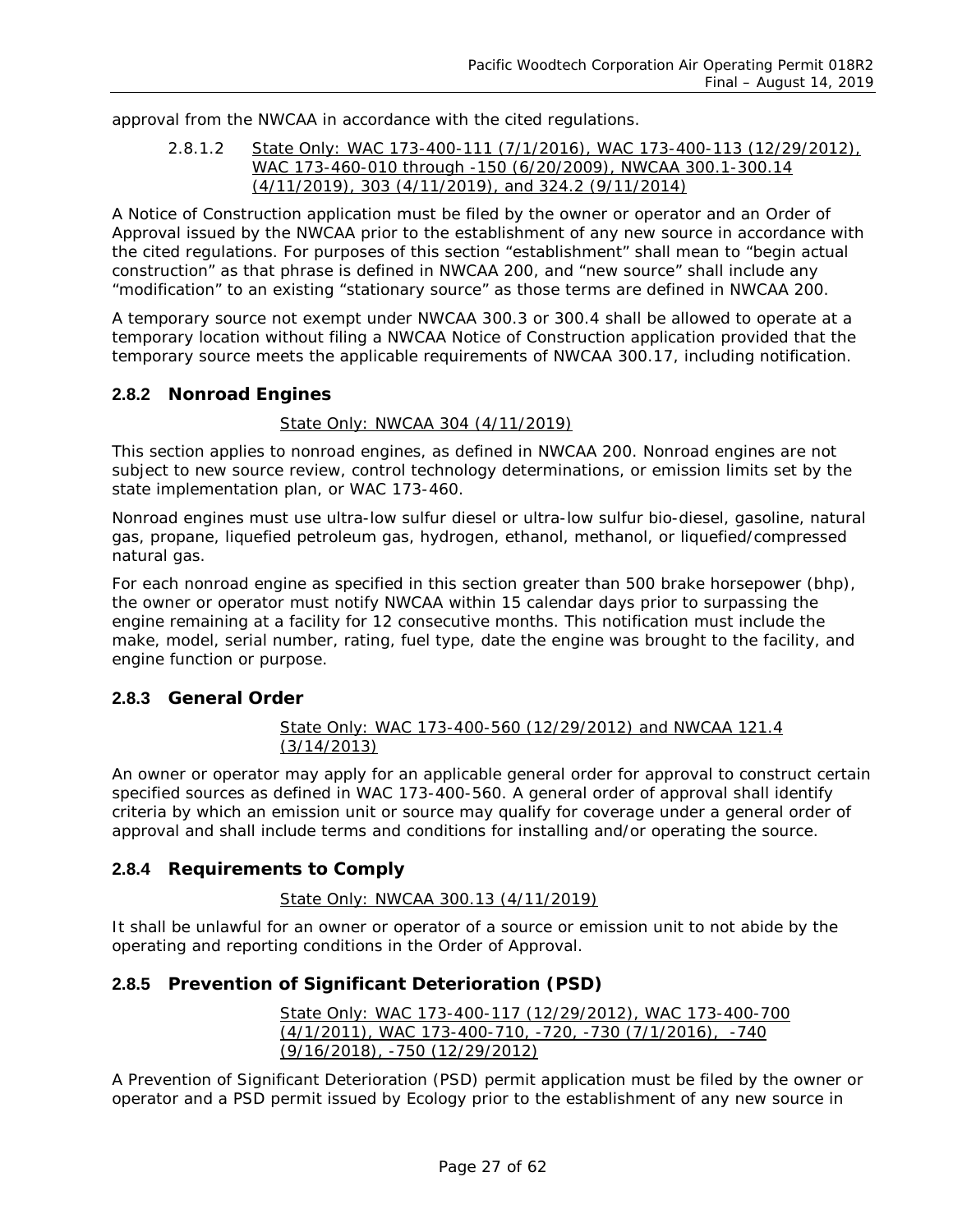accordance with the cited regulations. No major stationary source or major modification as defined in the cited regulation shall begin actual construction without having received a PSD permit. Allowable emissions from the proposed major stationary source or major modification shall not cause or contribute to a violation of any ambient air quality standard.

An applicant for a PSD permit must submit an application that provides complete information for Department of Ecology to determine compliance with all PSD program requirements. Detailed procedures for submitting a complete application, for public review and involvement, and for revisions to an existing PSD permit are provided in the cited regulations (WAC 173-400-700 through 750).

## **2.8.6 Replacement or Substantial Alteration of Control Technology at an Existing Source**

## *State Only: NWCAA 300.25 (4/11/2019)*

Any person proposing to replace or substantially alter emission control technology installed on an existing stationary source or emission unit shall file a Notice of Construction application with the NWCAA.

## <span id="page-27-0"></span>**2.8 Greenhouse Gas Regulation**

## *State Only: WAC 173-401-200 (19) & (35) (3/5/2016)*

Greenhouse gases (GHG), the air pollutant defined in 40 CFR 86.1818-12(a) as the aggregate group of six greenhouse gases: Carbon dioxide, nitrous oxide, methane, hydrofluorocarbons, perfluorocarbons, and sulfur hexafluoride, shall not be subject to regulation under this chapter unless, as of January 2, 2011, the GHG emissions are at a stationary source emitting or having the potential to emit 100,000 tpy CO2 equivalent emissions and the source is otherwise required to have an operating permit.

The term "tpy (tons per year) CO2 equivalent emissions" (CO2e) shall represent an amount of GHG emitted, and shall be computed by multiplying the mass amount of emissions (tpy), for each of the six greenhouse gases in the pollutant GHGs, by the gas's associated global warming potential published at Table A-1 to subpart A of 40 CFR Part 98 - Global Warming Potentials, and summing the resultant value for each to compute a tpy CO2e.

"Subject to regulation" means, for any air pollutant, that the pollutant is subject to either a provision in the FCAA, or a nationally applicable regulation codified by EPA in subchapter C of 40 CFR chapter 1 (in effect on October 6, 2010), that requires actual control of the quantity of emissions of that pollutant, and that such a control requirement has taken effect and is operative to control, limit or restrict the quantity of emissions of that pollutant released from the regulated activity.

## <span id="page-27-1"></span>**2.9 Greenhouse Gas Mitigation**

## **2.10.1 GHG Clean Air Rule (CAR)**

## *State Only: WAC 173-442 (10/16/16)*

The Clean Air Rule (CAR) establishes greenhouse gas (GHG) emission reduction pathways for covered parties in Washington. CAR applicability is based on a GHG emissions for a three calendar year rolling average, beginning with calendar year 2012. Covered parties with GHG emissions greater than or equal to compliance thresholds in Table 1 of WAC 173-442-030 are subject to the CAR.

*2.10.1.1 State Only: WAC 173-442-210, 173-442-220, 173-442-250 (10/16/16)*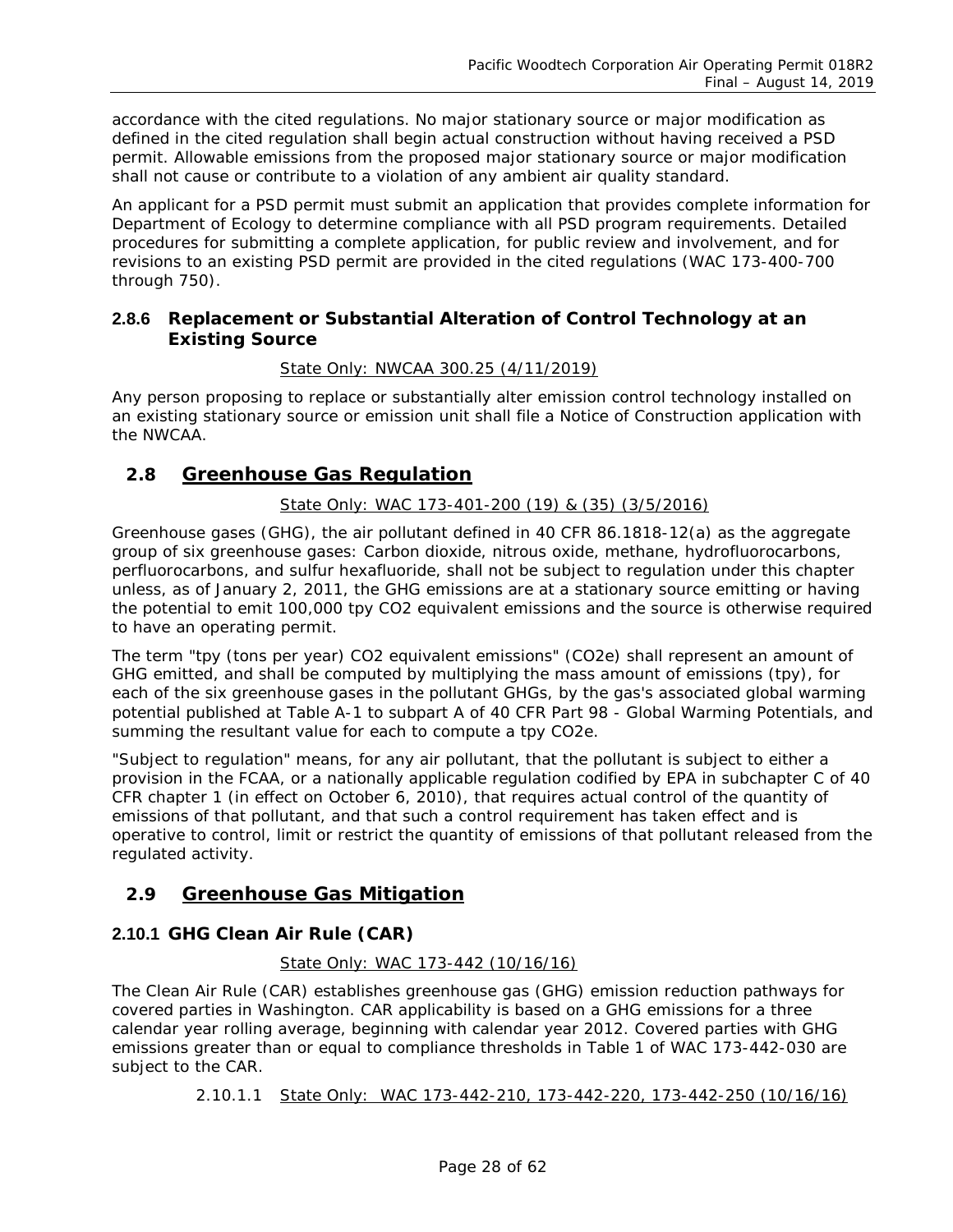Each covered party must submit a compliance report in a format prescribed by Ecology. The compliance report must include the verification requirements in WAC 173-220. The report must be submitted by the deadline in WAC 173-442-250.

A covered party may discontinue submitted a compliance report for the purposes of chapter 173-442 WAC after 3 consecutive years of reporting covered GHG emissions less than 50,000 MT CO<sub>2</sub>e/yr and the covered party notifies ecology of its intent to discontinue the report by the compliance report deadline in WAC 173-442-250. Covered parties must continue to submit annual GHG reports required by chapter 173-441 WAC. A covered party must resume submitting a compliance report when total covered GHG emissions exceed 50,000 MT CO2e/year.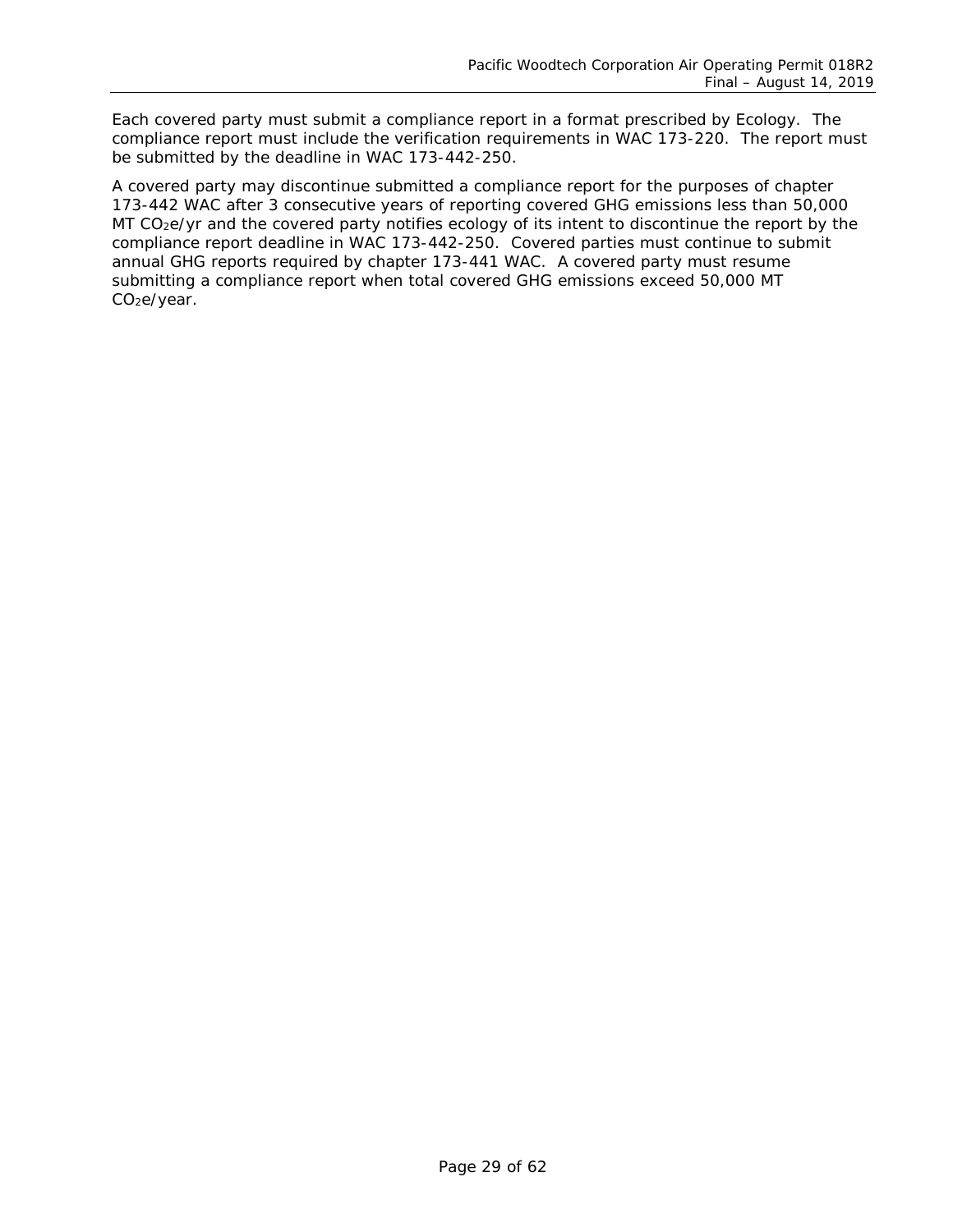## <span id="page-29-0"></span>**SECTION 3 Standard Terms and Conditions for National Emisison Standards for Hazardous Air Pollutants**

Standard terms and conditions are administrative and/or other requirements that typically have no ongoing compliance monitoring requirements. The permittee must comply with the requirements listed below for specific "affected facilities" as defined in the New Source Performance Standards (NSPS) in 40 CFR Part 60.2, "affected sources" defined in the National Emission Standards for Hazardous Air Pollutants (NESHAP) in 40 CFR Part 63.2, and owners or operators of any stationary source for which a standard is prescribed under 40 CFR Part 61. The affected facilities, affected sources, and stationary sources subject to these requirements are identified in Section 5 of the permit. The conditions in this section do not apply generally to all emission units at the facility.

The EPA delegates NSPS and NESHAP implementation and enforcement authority to NWCAA on a periodic basis. Some conditions in this section cite the NSPS delegation letter or the NESHAP delegation letter from EPA Region 10 to NWCAA because the letter clarifies certain Federal requirements. For example, the delegation letters state that NWCAA shall be the recipient of all notifications and reports and be the point of contact for questions and compliance issues regarding delegated standards. The delegation letters also specify the extent of NSPS and NESHAP delegation to the NWCAA. Current delegation letters are available for review on the NWCAA website and at the NWCAA office.

Some of the terms and conditions cited below refer to the "Administrator". For delegated NSPS and NESHAP requirements, "Administrator" means NWCAA; for NSPS and NESHAP requirements that have not been delegated to NWCAA, "Administrator" means the Administrator of the United States Environmental Protection Agency.

All of the federal regulations listed in Section 3 have been adopted by reference in Section 104.2 of the NWCAA Regulation. NWCAA 104.2 was last amended by the agency on September 13, 2018.

## <span id="page-29-1"></span>**3.1 Part 63 – National Emission Standard for Hazardous Air Pollutant Requirements**

## **3.1.1 Prohibited Activities and Circumvention**

## *40 CFR 63.4 (4/5/02)*

No owner or operator subject to the provisions of this part must operate any affected source in violation of the requirements of this part. Affected sources subject to and in compliance with either an extension of compliance or an exemption from compliance is not in violation of the requirements of this part. An extension of compliance can be granted by the Administrator under this part; by a State with an approved permit program; or by the President under Section 112(i)(4) of the Act.

No owner or operator subject to the provisions of this part shall fail to keep records, notify, report, or revise reports as required under this part.

No owner or operator subject to the provisions of this part shall build, erect, install, or use any article, machine, equipment, or process to conceal an emission that would otherwise constitute noncompliance with a relevant standard. Such concealment includes, but is not limited to –

(i) The use of diluents to achieve compliance with a relevant standard based on the concentration of a pollutant in the effluent discharged to the atmosphere;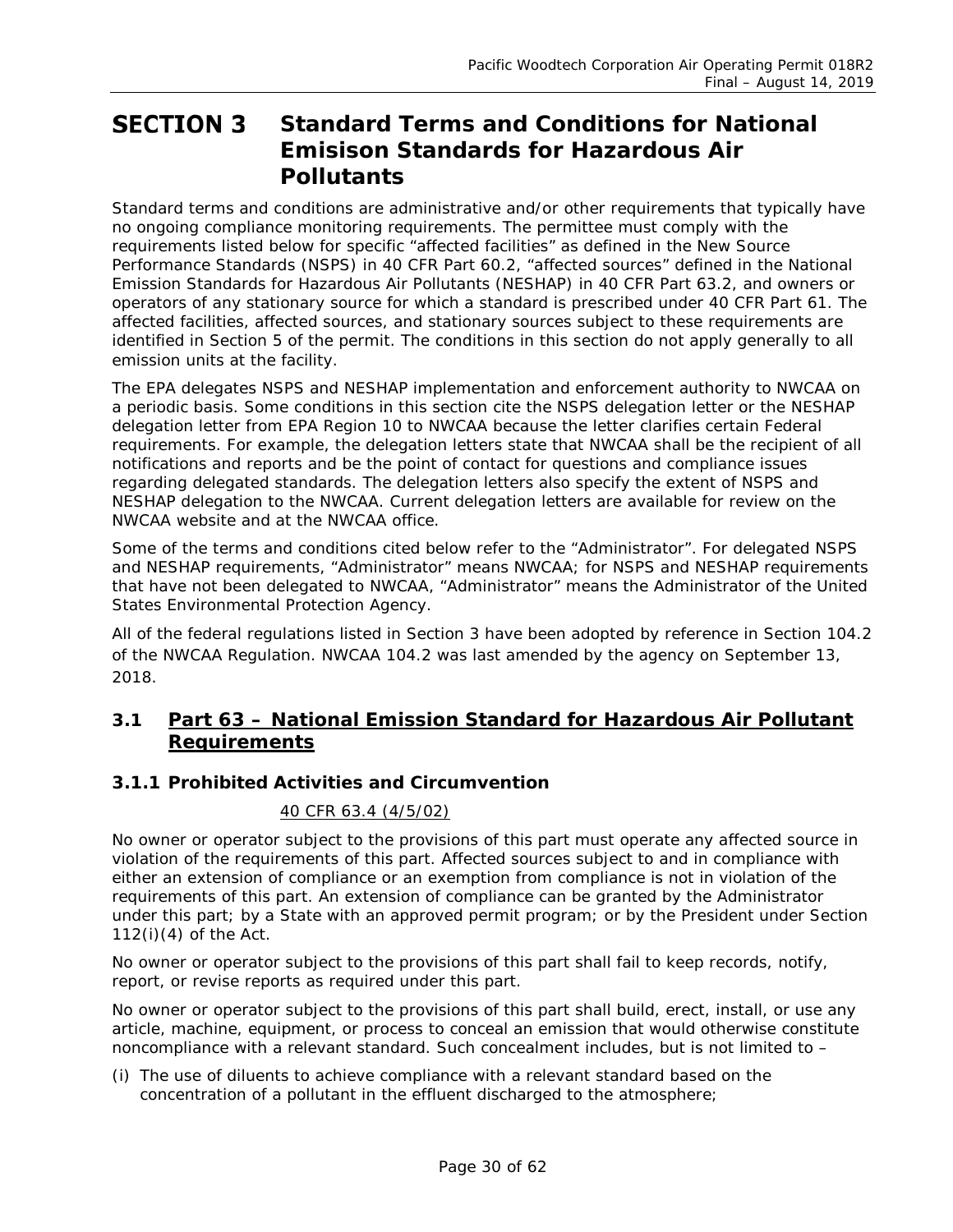(ii) The use of gaseous diluents to achieve compliance with a relevant standard for visible emissions.

Fragmentation after November 15, 1990 which divides ownership of an operation, within the same facility among various owners where there is no real change in control, will not affect applicability. The owner and operator must not use fragmentation or phasing of reconstruction activities (i.e., intentionally dividing reconstruction into multiple parts for purposes of avoiding new source requirements) to avoid becoming subject to new source requirements.

## **3.1.2 Requirements for Existing, Newly Constructed, and Reconstructed 40 CFR Part 63 NESHAP Sources**

## *40 CFR 63.5(b)(1), (3), (4), (6) (4/5/02)*

A new affected source for which construction commences after proposal of a relevant standard is subject to relevant standards for new affected sources, including compliance dates. An affected source for which reconstruction commences after proposal of a relevant standard is subject to relevant standards for new sources, including compliance dates, irrespective of any change in emissions of hazardous air pollutants from that source.

After the effective date of any relevant standard promulgated by the Administrator under this part, no person may, without obtaining written approval in advance from the Administrator in accordance with the procedures in paragraphs (d) and (e) of this Part 63.5, do any of the following:

- (i) Construct a new affected source that is major-emitting and subject to such standard;
- (ii) Reconstruct an affected source that is major-emitting and subject to such standard; or
- (iii) Reconstruct a major source such that the source becomes an affected source that is major-emitting and subject to the standard.

After the effective date of any relevant standard promulgated by the Administrator under this part, an owner or operator who constructs a new affected source that is not major-emitting or reconstructs an affected source that is not major-emitting that is subject to such standard, or reconstructs a source such that the source becomes an affected source subject to the standard, must notify the Administrator of the intended construction or reconstruction. The notification must be submitted in accordance with the applicable procedures in 63.9(b).

After the effective date of any relevant standard promulgated by the Administrator under this part, equipment added (or a process change) to an affected source that is within the scope of the definition of affected source under the relevant standard must be considered part of the affected source and subject to all provisions of the relevant standard established for that affected source.

## **3.1.3 Operation and Maintenance**

#### $3.1.3.1$ *O&M for Part 63 NESHAP Sources (except for Subpart DDDDD) 40 CFR 63.6(e)(1)(i),(ii), and (iii) (4/20/06)*

(i) At all times, including periods of startup, shutdown, and malfunction, owners or operators must operate and maintain any affected source, including associated air pollution control and monitoring equipment, in a manner consistent with safety and good air pollution control practices for minimizing emissions. During a period of startup, shutdown, or malfunction, this general duty to minimize emissions requires that the owner or operator reduce emissions from the affected source to the greatest extent which is consistent with safety and good air pollution control practices. The general duty to minimize emissions during a period of startup, shutdown, or malfunction does not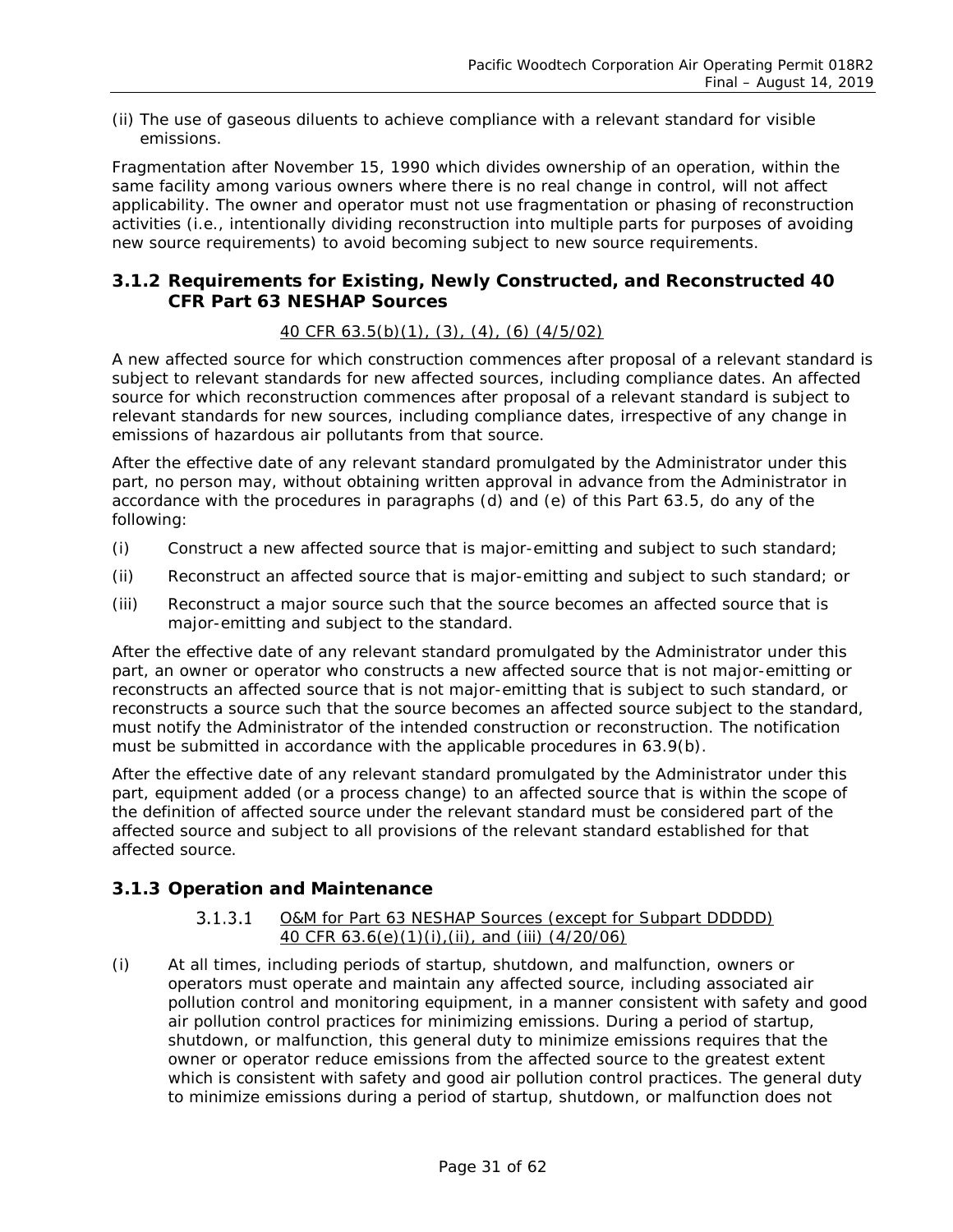require the owner or operator to achieve emission levels that would be required by the applicable standard at other times if this is not consistent with safety and good air pollution control practices, nor does it require the owner or operator to make any further efforts to reduce emissions if levels required by the applicable standard have been achieved. Determination of whether such operation and maintenance procedures are being used will be based on information available to the Administrator which may include, but is not limited to, monitoring results, review of operation and maintenance procedures, review of operation and maintenance records, and inspection of the source.

- (ii) Malfunctions must be corrected as soon as practicable after their occurrence. To the extent that an unexpected event arises during a startup, shutdown, or malfunction, an owner or operator must comply by minimizing emissions during such a startup, shutdown, and malfunction event consistent with safety and good air pollution control practices.
- (iii) Operation and maintenance requirements established pursuant to section 112 of the Act are enforceable independent of emissions limitations or other requirements in relevant standards.

#### $3.1.3.2$ *O&M for 40 CFR 63 Subpart DDDDD (Boiler MACT) 40 CFR 63.7500(a)(3) (11/20/15)*

At all times, any affected source (as defined in 63.7490), including associated air pollution control equipment and monitoring equipment, shall be operated and maintained in a manner consistent with safety and good air pollution control practices for minimizing emissions. Determination of whether such operation and maintenance procedures are being used will be based on information available to the Administrator that may include, but is not limited to, monitoring results, review of operation and maintenance procedures, review of operation and maintenance records, and inspection of the source.

## **3.1.4 Extension of Compliance for Early Reductions and Other Reductions**

## *40 CFR 63.6(i) (4/20/06) and 63.9(c) (5/30/03)*

Until a compliance extension has been granted by the Administrator (or a State with an approved permit program) under this paragraph, the owner or operator of an affected source subject to the requirements of this section shall comply with this part's applicable requirements. A compliance extension may be possible if a request for extension of compliance meets 63.6(i)(3) through 63.6(i)(6).

## **3.1.5 Notification of Performance Tests**

#### $3.1.5.1$ *Notification of Performance Tests for Part 63 NESHAP Sources 40 CFR 63.7(b) (11/14/18) and 63.9(e) (5/30/03)*

The owner or operator of an affected source shall notify the Administrator in writing of his or her intention to conduct a performance test at least 60 calendar days before the performance test is scheduled to begin to allow the Administrator to review and approve the site-specific test plan required under 40 CFR 63.7(c), if requested by the Administrator, and to have an observer present during the test.

## **3.1.6 Conduct of Performance Tests**

## *Conduct of Performance Tests for Part 63 NESHAP Sources (except Subpart DDDDD) 40 CFR 63.7 (11/14/18), 63.9(e) (5/30/03)*

If required to do performance testing by a relevant standard, the owner or operator of the affected source must perform such tests within 180 days of the compliance date for such source.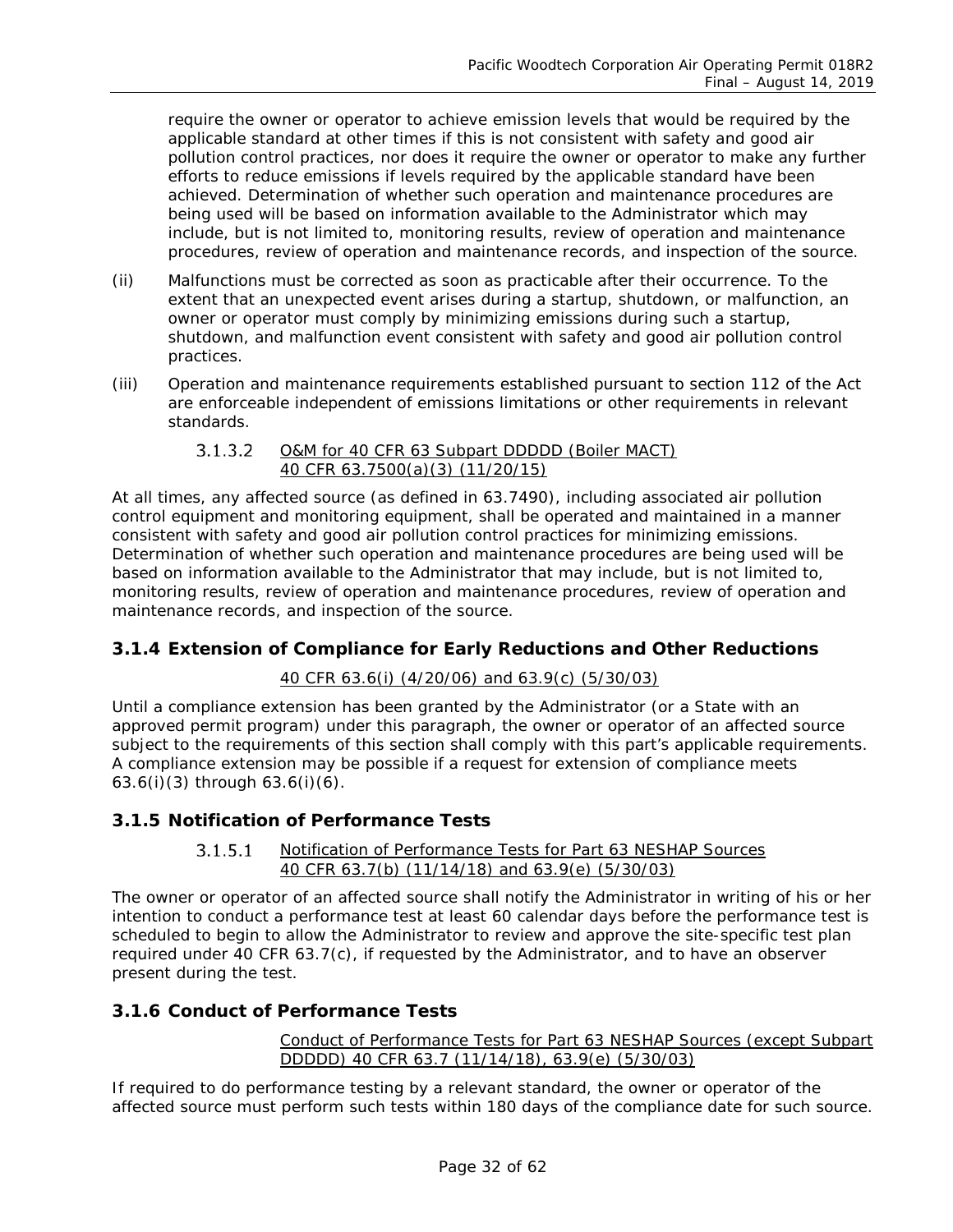The Administrator may require an owner or operator to conduct performance tests at the affected source at any other time when the action is authorized by section 114 of the Act.

Performance tests shall be conducted under such conditions as the Administrator specifies to the owner or operator based on representative performance (i.e., performance based on normal operating conditions) of the affected source. Operations during periods of startup, shutdown, and malfunction shall not constitute representative conditions for the purpose of a performance test, nor shall emissions in excess of the level of the relevant standard during periods of startup, shutdown, and malfunction be considered a violation of the relevant standard unless otherwise specified in the relevant standard or a determination of noncompliance is made under 63.6(e). Upon request, the owner or operator shall make available to the Administrator such records as may be necessary to determine the conditions of performance tests.

The owner or operator of an affected facility shall provide performance testing facilities as follows:

- (i) Sampling ports adequate for test methods applicable to such facility.
- (ii) Safe sampling platform(s).
- (iii) Safe access to sampling platform(s).
- (iv) Utilities for sampling and testing equipment.

Unless otherwise specified in the applicable subpart, each performance test shall consist of three separate runs using the applicable test method. Each run shall be conducted for the time and under the conditions specified in the applicable standard. For the purpose of determining compliance with an applicable standard, the arithmetic means of results of the three runs shall apply.

Unless otherwise specified in a relevant standard or test method, results of a performance test shall include the analysis of samples, determination of emissions, and raw data. The owner or operator of an affected source shall report the results of the performance test to the Administrator before the close of business on the 60th day following the completion of the performance test, unless specified otherwise in a relevant standard.

Performance testing shall include a test method performance audit (PA) during the performance test, as specified in 40 CFR  $63.7(c)(2)(iii)$ .

The source owner, operator, or representative of the tested facility shall obtain an audit sample, if commercially available, from an AASP for each test method used for regulatory compliance purposes. See 40 CFR  $63.7(c)(2)(iii)(A)$  for a list of test methods excluded from this requirement.

If the source owner, operator, or representative cannot find an audit sample for a specific method, the owner, operator, or representative shall consult the EPA Web site at the following URL, [https://www.epa.gov/emc/emc-technical-support#audit,](https://www.epa.gov/emc/emc-technical-support#audit) to confirm whether there is a source that can supply an audit sample for that method.

The source owner, operator, or representative shall report the results for the audit sample along with a summary of the emission test results for the audited pollutant to the compliance authority and shall report the results of the audit sample to the AASP. The test protocol and final test report shall document whether an audit sample was ordered and utilized and the pass/fail results as applicable.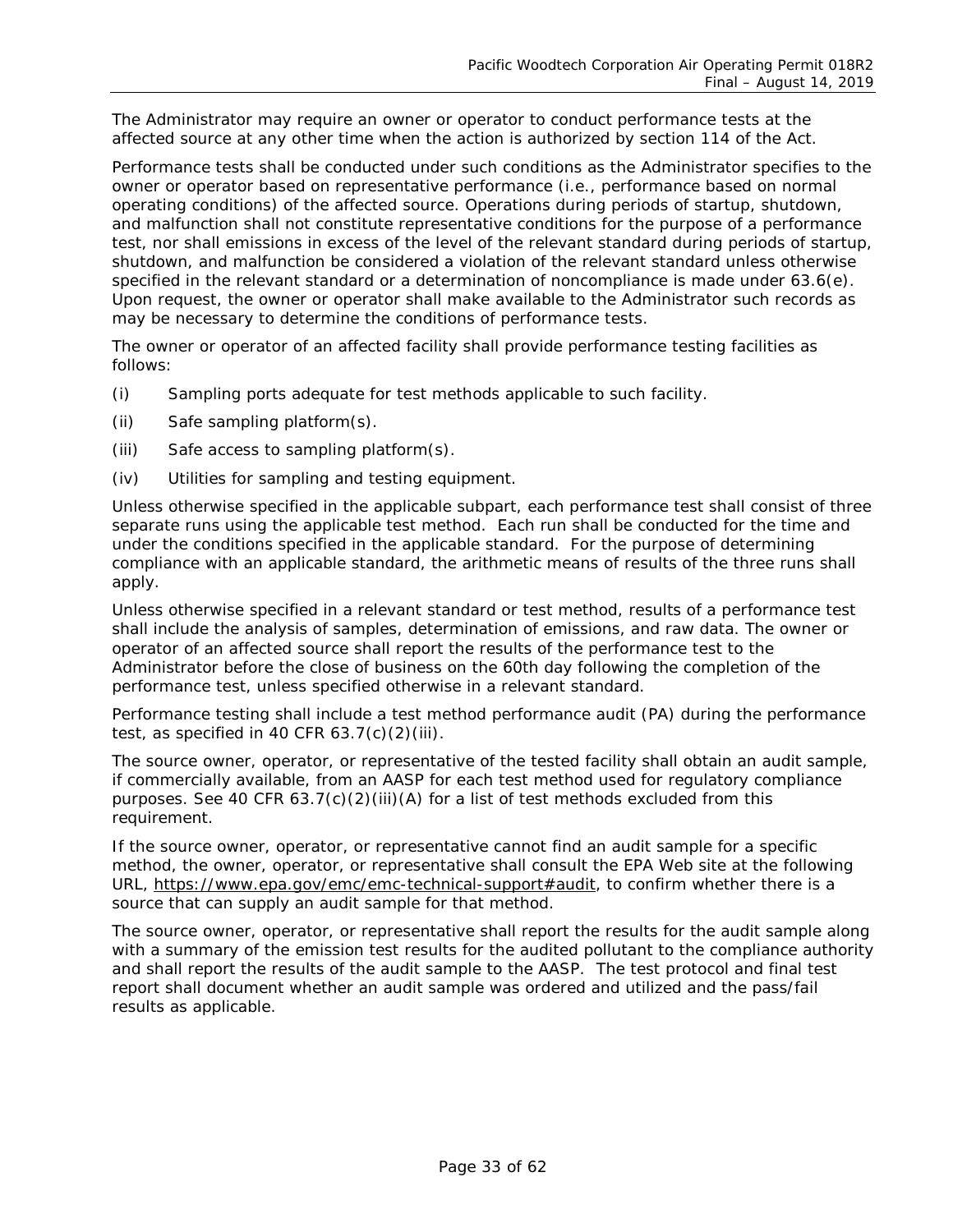## **3.1.7 Address for Reports, Notifications and Submittals**

*40 CFR 63.9(a) (5/30/03), 63.10(a) (4/20/06), 63.12(c) (3/16/94), 63.13 (6/25/13), (as amended by Delegation Letter dated 9/28/2017 from Tim Hamlin, Director of the Office of Air and Waste, EPA Region 10 to Mark Buford, Director of NWCAA)*

Notifications, reports, and applications for delegated Part 63 National Emission Standards for Hazardous Air Pollutants (NESHAPs) shall be sent to the NWCAA at the following address:

> Northwest Clean Air Agency 1600 South Second Street Mount Vernon, WA 98273-5202

Notifications, reports, and applications under NESHAP authorities that have been excluded from delegation shall be submitted to the EPA at the following address:

> Director, Office of Air and Waste U.S. EPA Region 10, Mail Stop: OCE-101 1200 Sixth Avenue, Suite 155 Seattle, WA 98101-3140

All information required to be submitted to the EPA under this part also shall be submitted to the appropriate State agency of any State to which authority has been delegated under section 112(l) of the Act, provided that each specific delegation may exempt sources from a certain Federal or State reporting requirement. The Administrator may permit all or some of the information to be submitted to the appropriate State agency only, instead of to the EPA and the State agency.

## **3.1.8 Notification**

#### *Notification Requirements for New or Reconstructed Part 63 NESHAP*   $3.1.8.1$ *Sources 40 CFR 63.9(b)(4) (5/30/03)*

The owner or operator of a new or reconstructed major affected source for which an application for approval of construction or reconstruction is required under 63.5(d) must provide the following information in writing to the Administrator:

- (i) A notification of intention to construct a new major-emitting affected source, reconstruct a major-emitting affected source, or reconstruct a major source such that the source becomes a major-emitting affected source with the application for approval of construction or reconstruction as specified in  $63.5(d)(1)(i)$ ; and
- (ii) A notification of the actual date of startup of the source delivered or postmarked within 15 calendar days after that date.

## **3.1.9 Recordkeeping**

## *Recordkeeping for Part 63 NESHAP Sources (except for Subpart DDDDD) 40 CFR 63.10(b)(1) and (3) (4/20/06)*

The owner or operator of an affected source shall maintain files of all information (including all reports and notifications) required by this part recorded in a form suitable and readily available for expeditious inspection and review. The files shall be retained for at least 5 years following the date of each occurrence, measurement, maintenance, corrective action, report or record. At a minimum, the most recent 2 years of data shall be retained on site. The remaining 3 years of data may be retained off site. Such files may be maintained on microfilm, on a computer, on computer floppy disks, on magnetic tape disks, or on microfiche.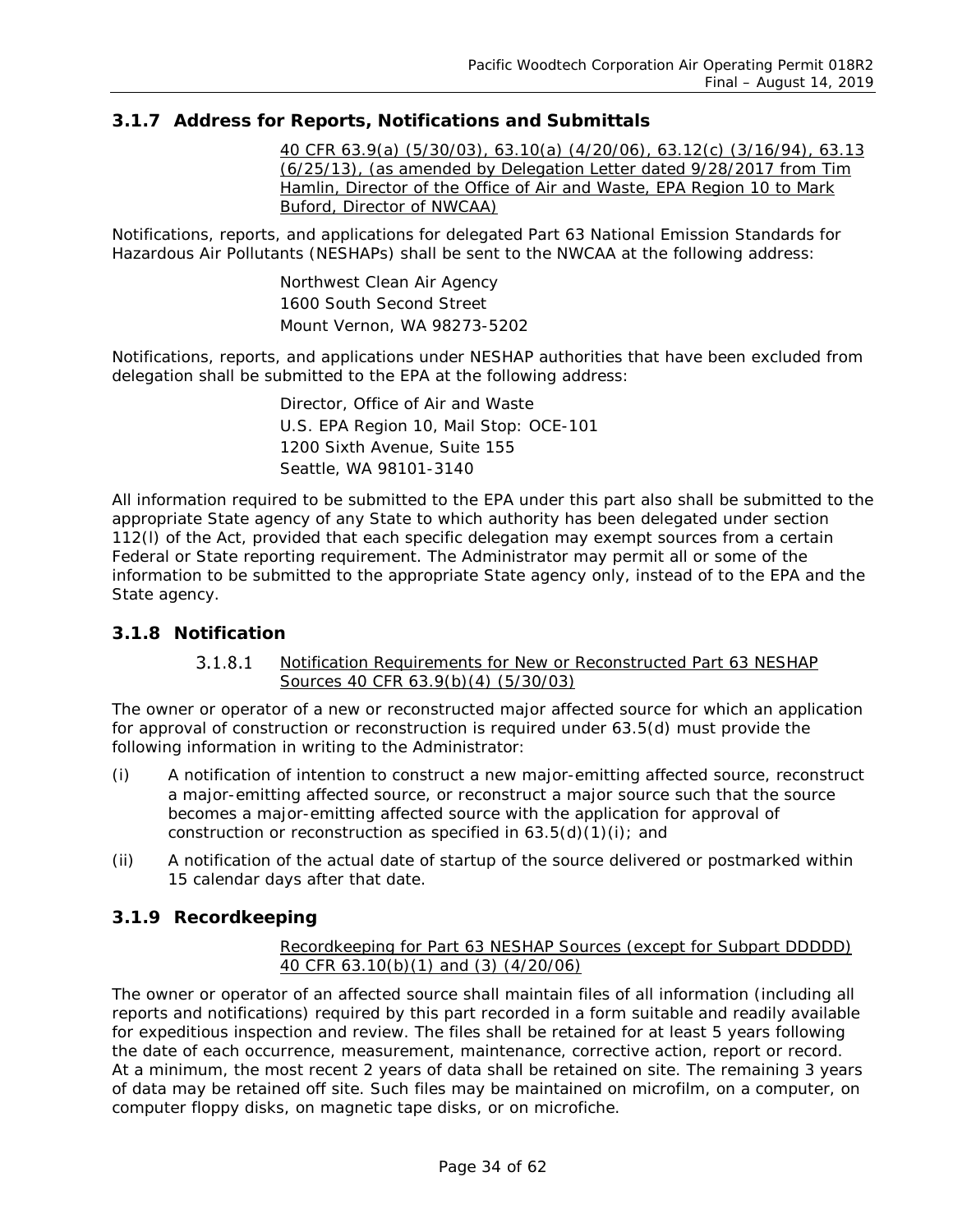If an owner or operator determines that his or her stationary source that emits (or has the potential to emit, without considering controls) one or more hazardous air pollutants regulated by any standard established pursuant to section 112(d) or (f), and that stationary source is in the source category regulated by the relevant standard, but that source is not subject to the relevant standard (or other requirement established under this part) because of limitations on the source's potential to emit or an exclusion, the owner or operator must keep a record of the applicability determination on site at the source for a period of 5 years after the determination, or until the source changes its operations to become an affected source, whichever comes first. The record of the applicability determination must be signed by the person making the determination and include an analysis (or other information) that demonstrates why the owner or operator believes the source is unaffected (e.g., because the source is an area source). The analysis (or other information) must be sufficiently detailed to allow the Administrator to make a finding about the source's applicability status with regard to the relevant standard or other requirement. If relevant, the analysis must be performed in accordance with requirements established in relevant subparts of this part for this purpose for particular categories of stationary sources. If relevant, the analysis should be performed in accordance with EPA guidance materials published to assist sources in making applicability determinations under section 112, if any.

## **3.1.10 Startup, Shutdown, and Malfunction Recordkeeping and Reports**

*SSM Recordkeeping and Reports for Part 63 NESHAP Sources (except Subpart DDDDD) 40 CFR 63.10(b)(2) and (d)(5) (4/20/06)*

The owner or operator of an affected source subject to the provisions of this part shall maintain relevant records for such source of—

- (i) The occurrence and duration of each startup or shutdown when the startup or shutdown causes the source to exceed any applicable emission limitation in the relevant emission standards;
- (ii) The occurrence and duration of each malfunction of operation ( i.e. , process equipment) or the required air pollution control and monitoring equipment;
- (iii) All required maintenance performed on the air pollution control and monitoring equipment;
- (iv) Actions taken during periods of startup or shutdown when the source exceeded applicable emission limitations in a relevant standard
- (v) Each period during which a CMS is malfunctioning or inoperative (including out-of-control periods);
- (vi) All required measurements needed to demonstrate compliance with a relevant standard (including, but not limited to, 15-minute averages of CMS data, raw performance testing measurements, and raw performance evaluation measurements, that support data that the source is required to report);
	- a) This paragraph applies to owners or operators required to install a continuous emissions monitoring system (CEMS) where the CEMS installed is automated, and where the calculated data averages do not exclude periods of CEMS breakdown or malfunction. An automated CEMS records and reduces the measured data to the form of the pollutant emission standard through the use of a computerized data acquisition system. In lieu of maintaining a file of all CEMS subhourly measurements as required under paragraph (b)(2)(vii) of this section, the owner or operator shall retain the most recent consecutive three averaging periods of subhourly measurements and a file that contains a hard copy of the data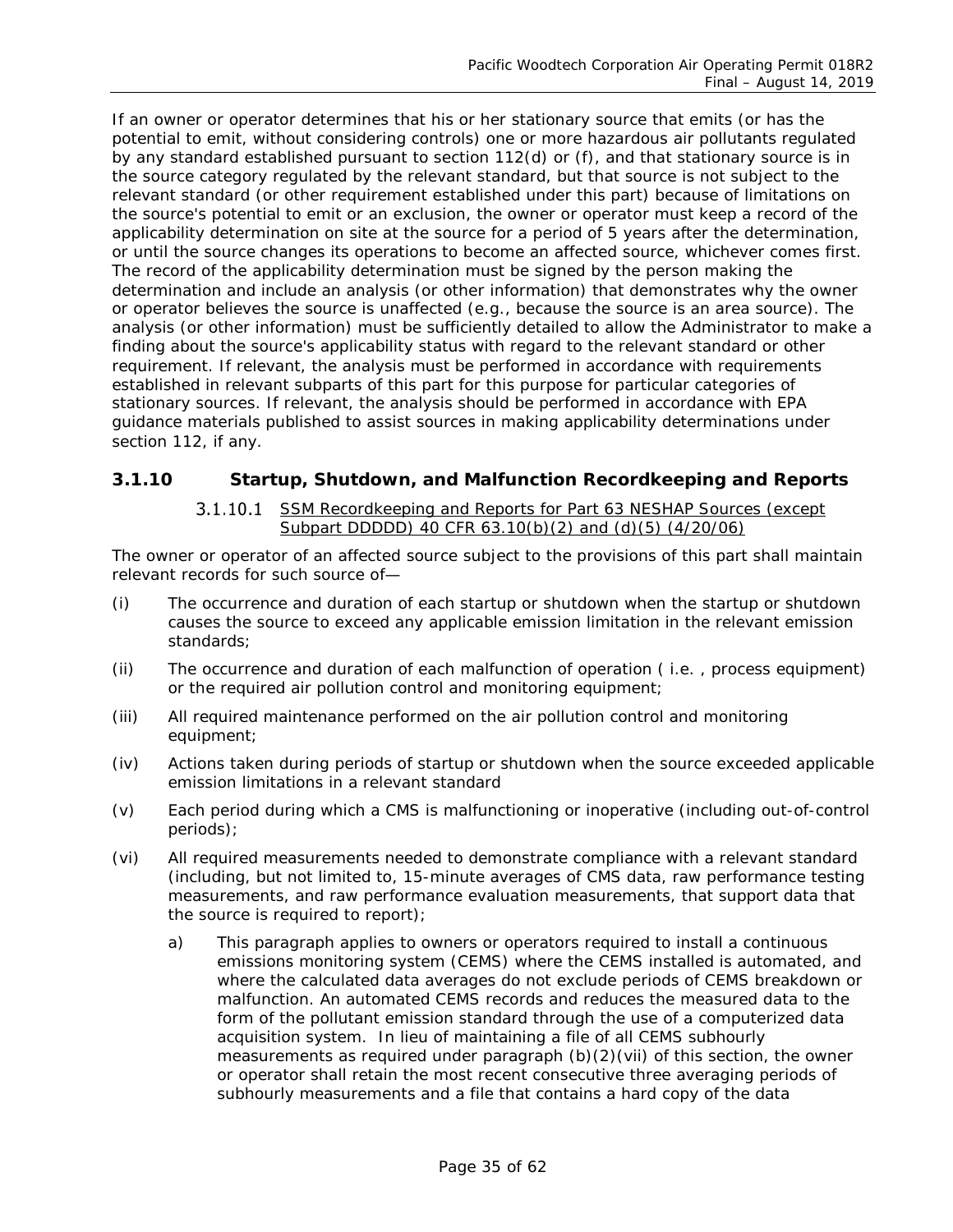acquisition system algorithm used to reduce the measured data into the reportable form of the standard.

- b) This paragraph applies to owners or operators required to install a CEMS where the measured data is manually reduced to obtain the reportable form of the standard, and where the calculated data averages do not exclude periods of CEMS breakdown or malfunction. In lieu of maintaining a file of all CEMS subhourly measurements as required under paragraph (b)(2)(vii) of this section, the owner or operator shall retain all subhourly measurements for the most recent reporting period. The subhourly measurements shall be retained for 120 days from the date of the most recent summary or excess emission report submitted to the Administrator.
- c) The Administrator or delegated authority, upon notification to the source, may require the owner or operator to maintain all measurements as required by paragraph (b)(2)(vii), if the Administrator or the delegated authority determines these records are required to more accurately assess the compliance status of the affected source.
- (vii) All results of performance tests, CMS performance evaluations, and opacity and visible emission observations;
- (viii) All measurements as may be necessary to determine the conditions of performance tests and performance evaluations;
- (ix) All CMS calibration checks;
- (x) All adjustments and maintenance performed on CMS;
- (xi) All documentation supporting initial notifications and notifications of compliance status under §63.9.

## *SSM Reports for 40 CFR 63 Subpart DDDDD (Boiler MACT) Affected Sources 40 CFR 63.7555(d)(7) and 63.7550(c)(5)(xiii) and (xviii) (11/20/15)*

The requirements for startup, shutdown and malfunction reports for Subpart DDDDD affected sources are the same as noted in AOP Term 3.1.10.1 above with the following exceptions:

- (i) Keep records of actions taken during periods of malfunction to minimize emission in accordance with the general duty to minimize emissions in  $\S63.7500(a)(3)$ , including corrective actions to restore the malfunctioning boiler or process heater, air polllution control, or monitoring equipment to its normal or usual manner of operation.
- (ii) Report all malfunctions that occurred during the reporting period. The report must include the number, duration, and a brief description for each type of malfunction which occurred during the reporting period and which caused or may have caused any applicable emission limitation to be exceeded. The report must also include a descrition of actions taken by you during a malfunction of a boiler, process heater, or associated air pollution control device or CMS to minimize emissions in accordance with §63.7500(a)(3), including actions taken to correct the malfunction.
- (iii) Report each instance of startup and shutdown, including the information required to be monitored, collected, or recorded according to the requirements of §63.7555(d).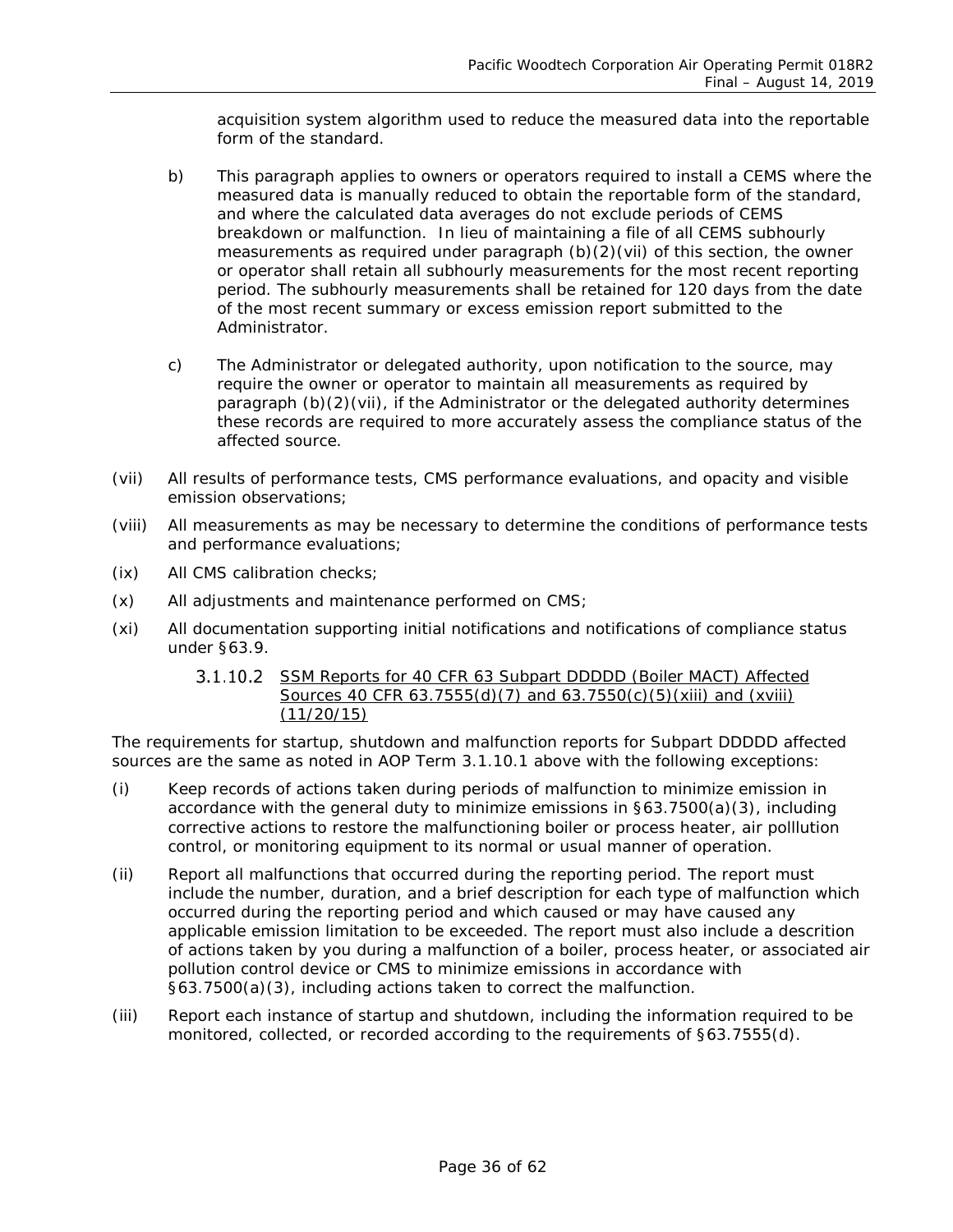## <span id="page-36-0"></span>**3.1.11 Notification of Compliance Status (NCS)**

## *NCS for Part 63 NESHAP Sources (except Subpart DDDDD) 40 CFR 63.9(h) (5/30/03)*

Each time a notification of compliance status is required under this part, the owner or operator of such source shall submit to the Administrator a notification of compliance status, signed by the responsible official who shall certify its accuracy, attesting to whether the source has complied with the relevant standard. The notification shall list:

- (i) the methods that were used to determine compliance;
- (ii) the results of any performance tests, opacity or visible emission observations, continuous monitoring system (CMS) performance evaluations, and/or other monitoring procedures or methods that were conducted;
- (iii) the methods that will be used for determining continuing compliance, including a description of monitoring and reporting requirements and test methods;
- (iv) the type and quantity of hazardous air pollutants emitted by the source (or surrogate pollutants if specified in the relevant standard), reported in units and averaging times and in accordance with the test methods specified in the relevant standard;
- (v) if the relevant standard applies to both major and area sources, an analysis demonstrating whether the affected source is a major source (using the emissions data generated for this notification);
- (vi) a description of the air pollution control equipment (or method) for each emission point, including each control device (or method) for each hazardous air pollutant and the control efficiency (percent) for each control device (or method); and,
- (vii) a statement by the owner or operator of the affected existing, new, or reconstructed source as to whether the source has complied with the relevant standard or other requirements.

After the applicable requirements are incorporated into the affected source's title V permit, the owner or operator of such source shall comply with all requirements for compliance status reports contained in the source's title V permit, including reports required under this part. After a title V permit has been issued to the owner or operator of an affected source, and each time a notification of compliance status is required under this part, the owner or operator of such source shall submit the notification of compliance status to the appropriate permitting authority following completion of the relevant compliance demonstration activity specified in the relevant standard.

The NCS must be sent before the close of business on the 60th day following the completion of the relevant compliance demonstration activity specified in the relevant standard (unless a different reporting period is specified in the standard, in which case the letter must be sent before the close of business on the day the report of the relevant testing or monitoring results is required to be delivered or postmarked). For example, the notification shall be sent before close of business on the 60th (or other required) day following completion of the initial performance test and again before the close of business on the 60th (or other required) day following the completion of any subsequent required performance test. If no performance test is required but opacity or visible emission observations are required to demonstrate compliance with an opacity or visible emission standard under this part, the notification of compliance status shall be sent before close of business on the 30th day following the completion of opacity or visible emission observations. Notifications may be combined as long as the due date requirement for each notification is met.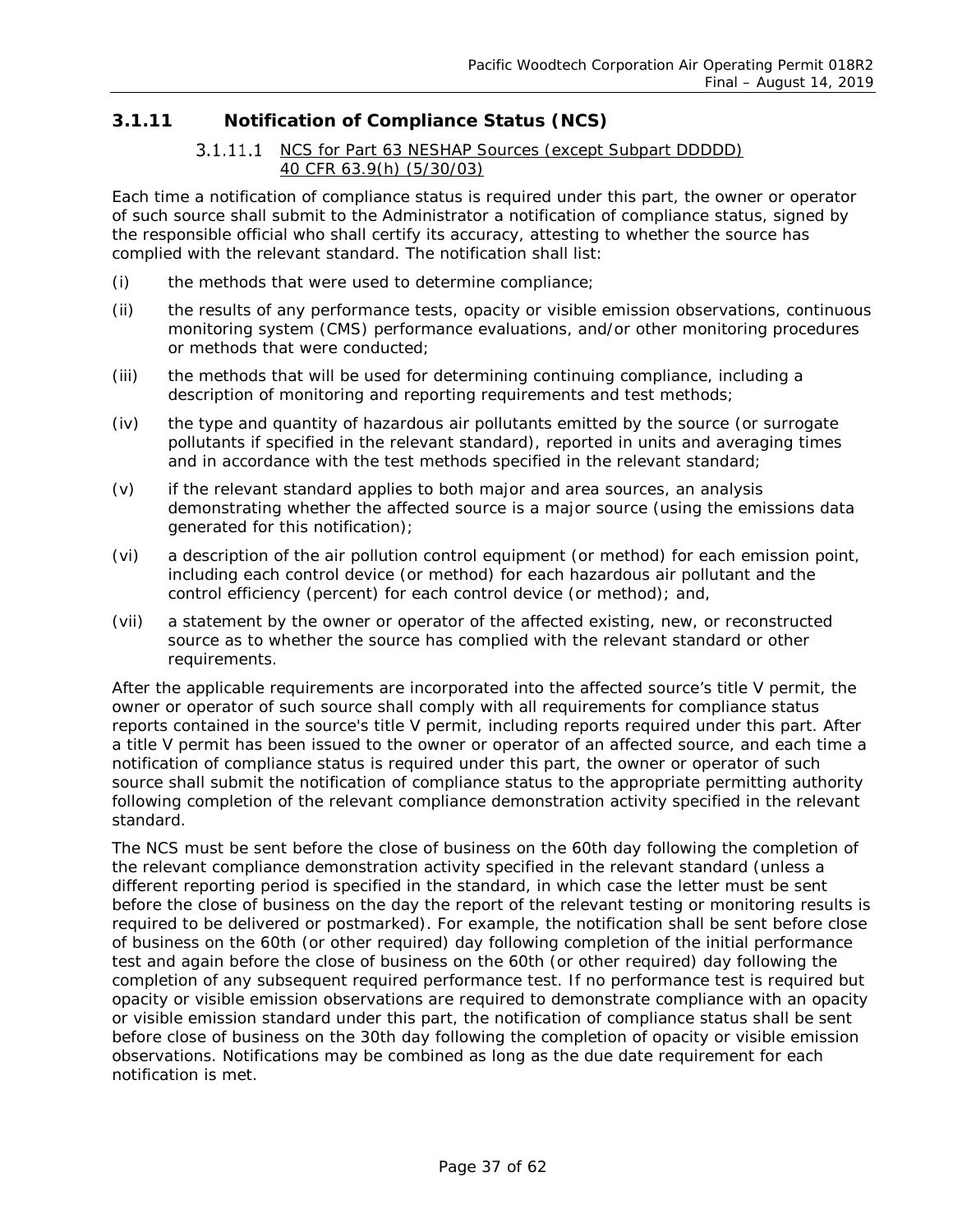#### <span id="page-37-0"></span>*NCS for 40 CFR 63 Subpart DDDDD (Boiler MACT) Affected Sources 40 CFR 63.7545(a), (e), (e)(1), and (e)(6) (11/20/15)*

The requirements for Notifications of Compliance Status for Subpart DDDDD affected sources are the same as noted in [3.1.11.1](#page-36-0) with the following clarifications, exceptions, or differences:

The NCS shall be submitted by close of business on the 60<sup>th</sup> day after January 31, 2016 (i.e., March 31, 2016). It shall include a signed certification that all the work practice standards have been met. Also, it should include a description of the affected units including identification of which subcategories the unit is in, the design heat input capacity of the unit, a description of the add-on controls used on the unit to comply with this subpart, description of the fuel(s) burned, and justification for the selection of fuel(s) burned during the compliance demonstration.

The NCS must include the following certification(s) of compliance, as applicable, and be signed by a responsible official:

"This facility completed the required initial tune-up for all of the boilers and process heaters covered by 40 CFR 63 Subpart DDDDD at this site according to the procedures in §63.7540(a)(10)(i) through (vi)." and "This facility has had an energy assessment performed according to §63.7530(e)."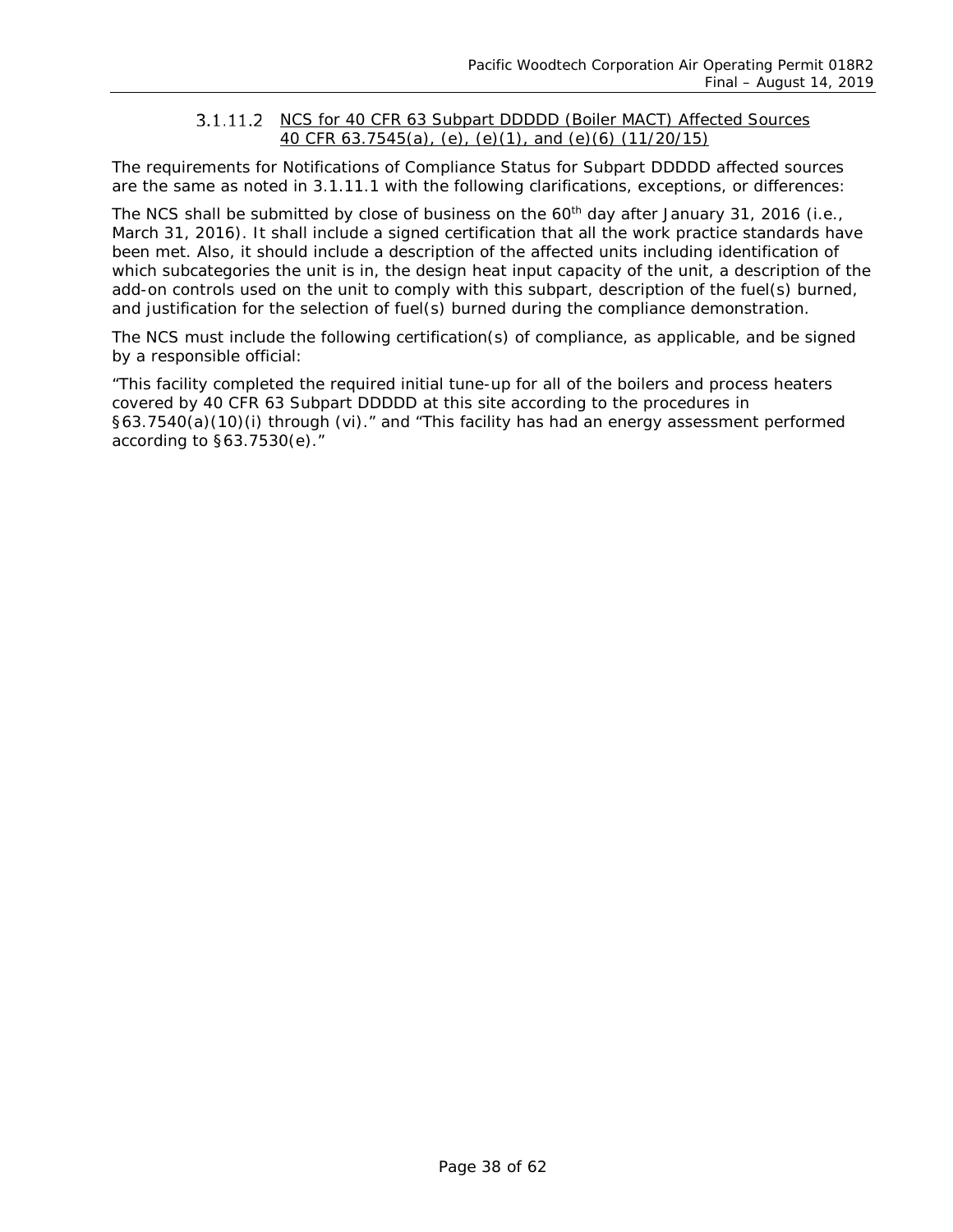#### **SECTION 4 GENERALLY APPLICABLE REQUIREMENTS**

The cited requirements in the "Citation" column and incorporated herein by reference are applicable plant-wide at the source, including insignificant emission units. These requirements are federally enforceable unless identified as "State Only". A requirement designated "State Only" is enforceable only by the state or the NWCAA, and not by the EPA or through citizen suits. "State Only" WAC citations are enforceable by NWCAA because they are adopted by reference in NWCAA 104.1, as amended September 13, 2018. All of the federal regulations listed in Section 4 have been adopted by reference in NWCAA 104.2, as amended September 13, 2018.

The "Description" column is a brief description of the applicable requirements for informational purposes only and is not enforceable. Periodic or continuous monitoring requirements (including testing) are specified in the "Monitoring, Recordkeeping and Reporting" column, which identifies monitoring, recordkeeping and reporting (MR&R) obligations the source must perform as required by WAC 173-401-605(1) and 615(1) and (2) or the underlying requirement. MR&R obligations do not apply to insignificant emission units.

<span id="page-38-0"></span>MR&R requirements noted as "CAM" are part of the Compliance Assurance Monitoring (CAM) Plan for the specified unit(s) as required by 40 CFR 64.6(c) (10/22/97). The CAM plan submitted by the facility per 40 CFR 64.4 is included in the Statement of Basis document accompanying this permit.

The requirements in the MR&R column listed below the "Directly Enforceable" label are legally enforceable requirements added under the NWCAA's "gap-filling" authority (WAC 173-401-615(1)(b) & (c), (10/17/02)). Other requirements not labeled *"Directly Enforceable"* or above the *"Directly Enforceable"* label are brief descriptions of the regulatory requirements for information purposes, and are not enforceable. Unless the text of the MR&R column is specifically identified to be directly enforceable, the language of the cited regulation takes precedence over a paraphrased requirement.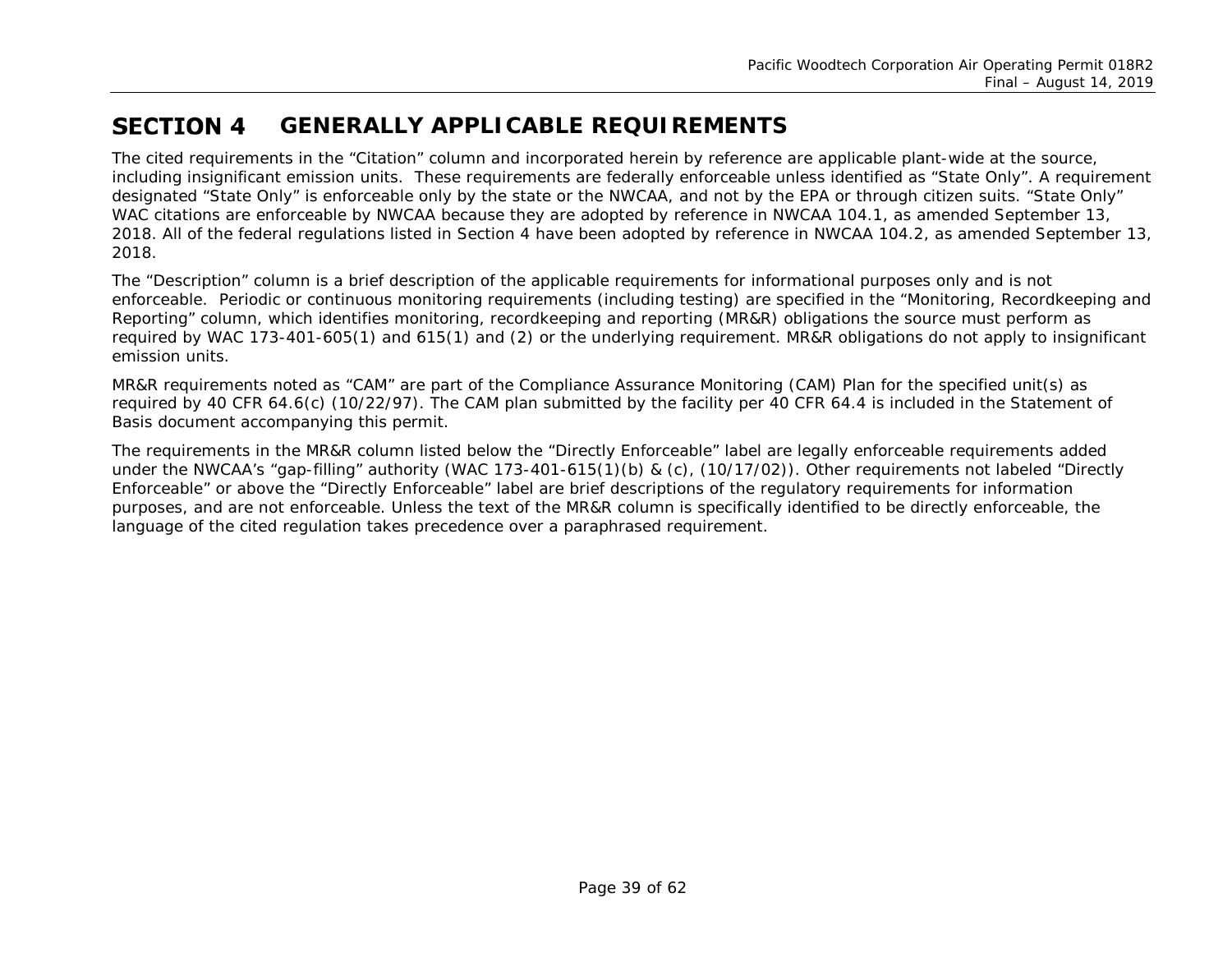<span id="page-39-0"></span>

| Term           | Citation                                                                                                                            | <b>Description</b>                                                                                                                                                                                                                     | Monitoring, Recordkeeping, and Reporting<br><b>Requirements</b>                                                                                                                                                                                                                                                                                                                                                                                                                                                                                                                                                |
|----------------|-------------------------------------------------------------------------------------------------------------------------------------|----------------------------------------------------------------------------------------------------------------------------------------------------------------------------------------------------------------------------------------|----------------------------------------------------------------------------------------------------------------------------------------------------------------------------------------------------------------------------------------------------------------------------------------------------------------------------------------------------------------------------------------------------------------------------------------------------------------------------------------------------------------------------------------------------------------------------------------------------------------|
| 4.1<br>General | WAC 173-401-615(3)<br>(10/17/02)<br>40 CFR 60 Subpart A<br>60.19(c)<br>(2/12/98)<br>40 CFR 63 Subpart A<br>63.10(a)(5)<br>(4/20/06) | <b>Required Monitoring Reports</b><br>Submit reports of any required monitoring to the<br>NWCAA at least once every six months. All<br>instances of deviations from permit requirements<br>must be clearly identified in such reports. | Directly Enforceable:<br>Monthly reports shall cover a calendar month, quarterly<br>reports shall cover a calendar quarter, six-month reports<br>shall cover January through June and July through<br>December, and annual reports shall cover a calendar<br>year. The reports shall be submitted within 30 days after<br>the close of the period that the reports cover, except<br>when the reporting deadline is specified in a permit term<br>including, but not necessarily limited to:<br>Term 2.1.8 - Source testing<br>Term 2.4.1 - Annual AOP certification<br>Term 2.4.4 - Annual emissions inventory |
| 4.2<br>General | NWCAA 342<br>(9/8/93)<br>(7/14/05 State Only)                                                                                       | Operation and Maintenance<br>Sources are required to keep any process and/or<br>air pollution control equipment in good operating<br>condition and repair.                                                                             | Operating instructions and maintenance schedules for<br>process and/or control equipment must be available on<br>site.<br>Directly Enforceable:<br>Monitor, keep records and report in accordance with the<br>terms of this permit.                                                                                                                                                                                                                                                                                                                                                                            |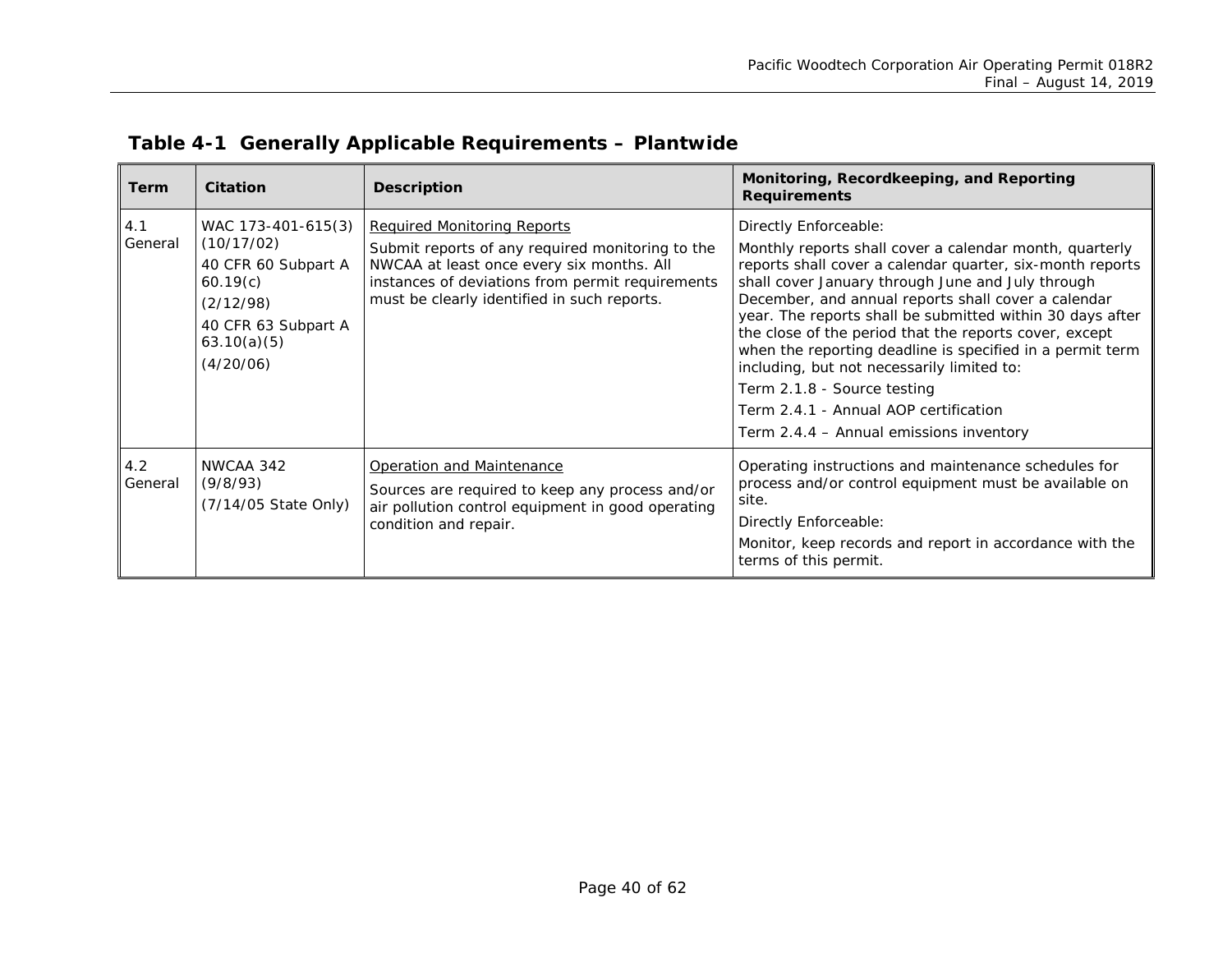<span id="page-40-0"></span>

| Term     | <b>Citation</b>                                             | <b>Description</b>                                                                                                                                                                                                                                                                                                                                                                                                                                                                                                       | Monitoring, Recordkeeping, and Reporting<br><b>Requirements</b>                                                                                                                                                                                                                                                                                                                                                                                                                                                                                                                                                                                                  |
|----------|-------------------------------------------------------------|--------------------------------------------------------------------------------------------------------------------------------------------------------------------------------------------------------------------------------------------------------------------------------------------------------------------------------------------------------------------------------------------------------------------------------------------------------------------------------------------------------------------------|------------------------------------------------------------------------------------------------------------------------------------------------------------------------------------------------------------------------------------------------------------------------------------------------------------------------------------------------------------------------------------------------------------------------------------------------------------------------------------------------------------------------------------------------------------------------------------------------------------------------------------------------------------------|
| 4.3      | NWCAA 530                                                   | General Nuisance                                                                                                                                                                                                                                                                                                                                                                                                                                                                                                         | Directly Enforceable:                                                                                                                                                                                                                                                                                                                                                                                                                                                                                                                                                                                                                                            |
| Nuisance | (3/09/00) State Only                                        | No person shall discharge from any source<br>quantities of air contaminants, with the exception<br>of odors, in sufficient amounts and of such<br>characteristics and duration as is likely to be<br>injurious or cause damage to human health, plant<br>or animal life, or property; or which unreasonably<br>interferes with enjoyment of life and property.<br>An air contaminant is defined as "dust, fumes,<br>mist, smoke, other particulate matter, vapor gas,<br>odorous substance, or any combination thereof." | Maintain a written air contaminant complaint response<br>plan at the facility. Upon receiving an air contaminant<br>nuisance complaint from the NWCAA or the public, check<br>all potential sources of the nuisance emissions at the<br>facility and identify possible causes. Problems identified<br>shall be repaired or corrected as soon as possible. If the<br>problems identified cannot be repaired or corrected<br>within four hours, action shall be taken to minimize<br>emissions until repairs can be made, and the NWCAA<br>shall be notified within 12 hours with a description of the<br>complaint and action being taken to resolve the problem. |
| 4.4      | WAC 173-400-040(5)                                          | <b>Emission Detrimental to Persons or Property</b>                                                                                                                                                                                                                                                                                                                                                                                                                                                                       | The results of the investigation, identification of any                                                                                                                                                                                                                                                                                                                                                                                                                                                                                                                                                                                                          |
| Nuisance | $(9/20/93)$ ;<br>WAC 173-400-040(6)<br>(9/16/18) State Only | No person shall cause or allow the emission of any<br>air contaminant from any source if it is<br>detrimental to the health, safety, or welfare of<br>any person, or causes damage to property or<br>business.                                                                                                                                                                                                                                                                                                           | malfunctioning equipment or aberrant operation, and the<br>date and time of repair or mitigation shall be recorded. A<br>log of these records shall be maintained for inspection.<br>(continued) Receipt of a nuisance complaint in itself shall<br>not necessarily be a violation.                                                                                                                                                                                                                                                                                                                                                                              |
| 4.5      | NWCAA 535                                                   | Odor Control Measures                                                                                                                                                                                                                                                                                                                                                                                                                                                                                                    |                                                                                                                                                                                                                                                                                                                                                                                                                                                                                                                                                                                                                                                                  |
| Odor     | (3/09/00) State Only                                        | Appropriate practices and control equipment shall<br>be installed and operated to reduce odor-bearing<br>gases emitted into the atmosphere to a<br>reasonable minimum.                                                                                                                                                                                                                                                                                                                                                   |                                                                                                                                                                                                                                                                                                                                                                                                                                                                                                                                                                                                                                                                  |
|          |                                                             | Any person who shall cause the generation of any<br>odor from any source which may reasonably<br>interfere with any other owner's use and<br>enjoyment of their property must use recognized<br>best practices and control equipment to reduce<br>these odors to a reasonable minimum.                                                                                                                                                                                                                                   |                                                                                                                                                                                                                                                                                                                                                                                                                                                                                                                                                                                                                                                                  |
|          |                                                             | No person shall cause or permit the emission of<br>odorous air contaminants from any source if it is<br>detrimental to the health, safety or welfare of any<br>person, or causes damage to property or<br>business.                                                                                                                                                                                                                                                                                                      |                                                                                                                                                                                                                                                                                                                                                                                                                                                                                                                                                                                                                                                                  |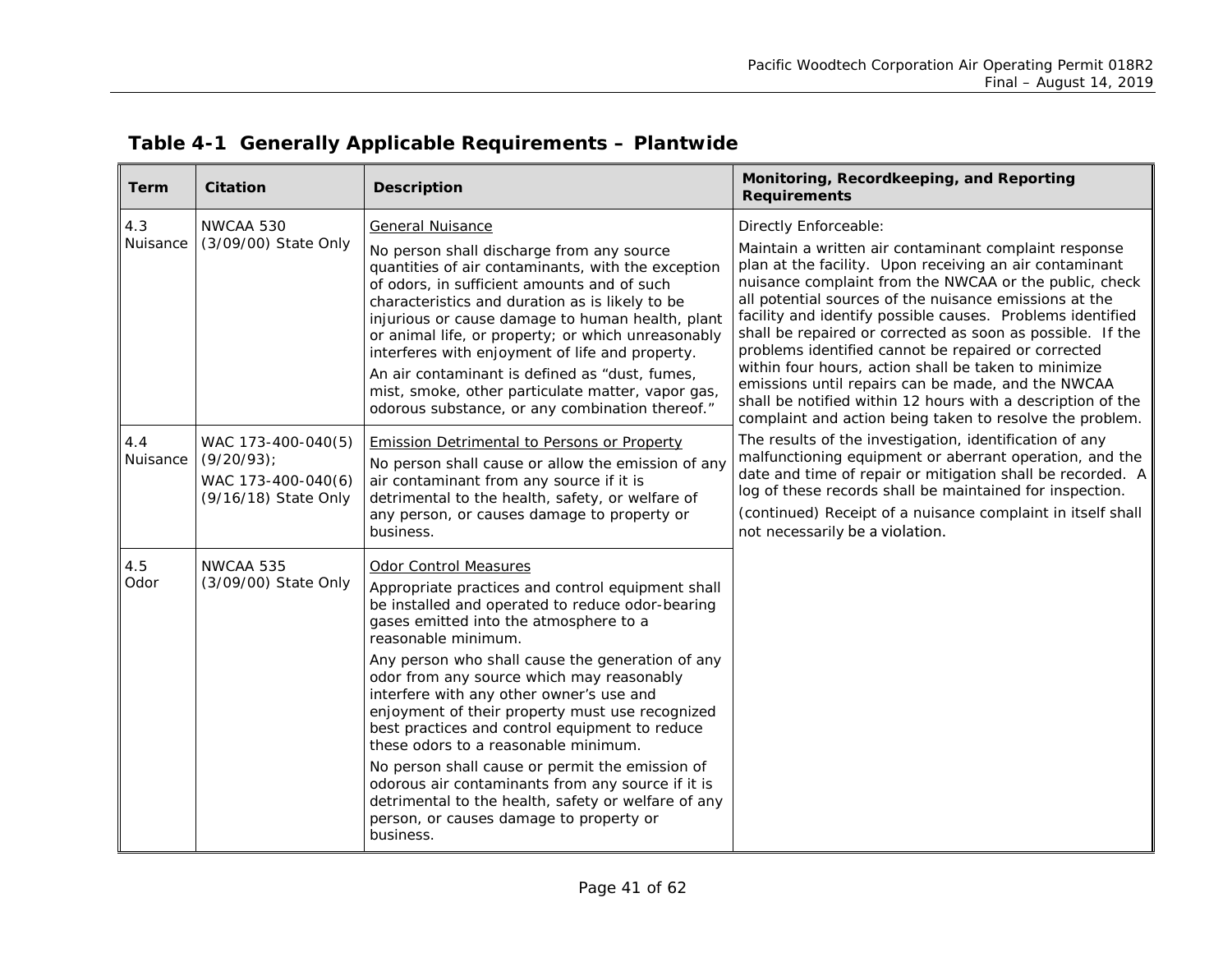|  |  |  | Table 4-1 Generally Applicable Requirements - Plantwide |
|--|--|--|---------------------------------------------------------|
|--|--|--|---------------------------------------------------------|

| Term        | <b>Citation</b>                            | <b>Description</b>                                                                                                                                                                                | Monitoring, Recordkeeping, and Reporting<br><b>Requirements</b> |
|-------------|--------------------------------------------|---------------------------------------------------------------------------------------------------------------------------------------------------------------------------------------------------|-----------------------------------------------------------------|
| 4.6<br>Odor | WAC 173-400-040(5)<br>(9/16/18 State Only) | Odors<br>Source may not generate odors which may<br>unreasonably interfere with property use and<br>must use recognized good practice and<br>procedures to reduce odors to reasonable<br>minimum. |                                                                 |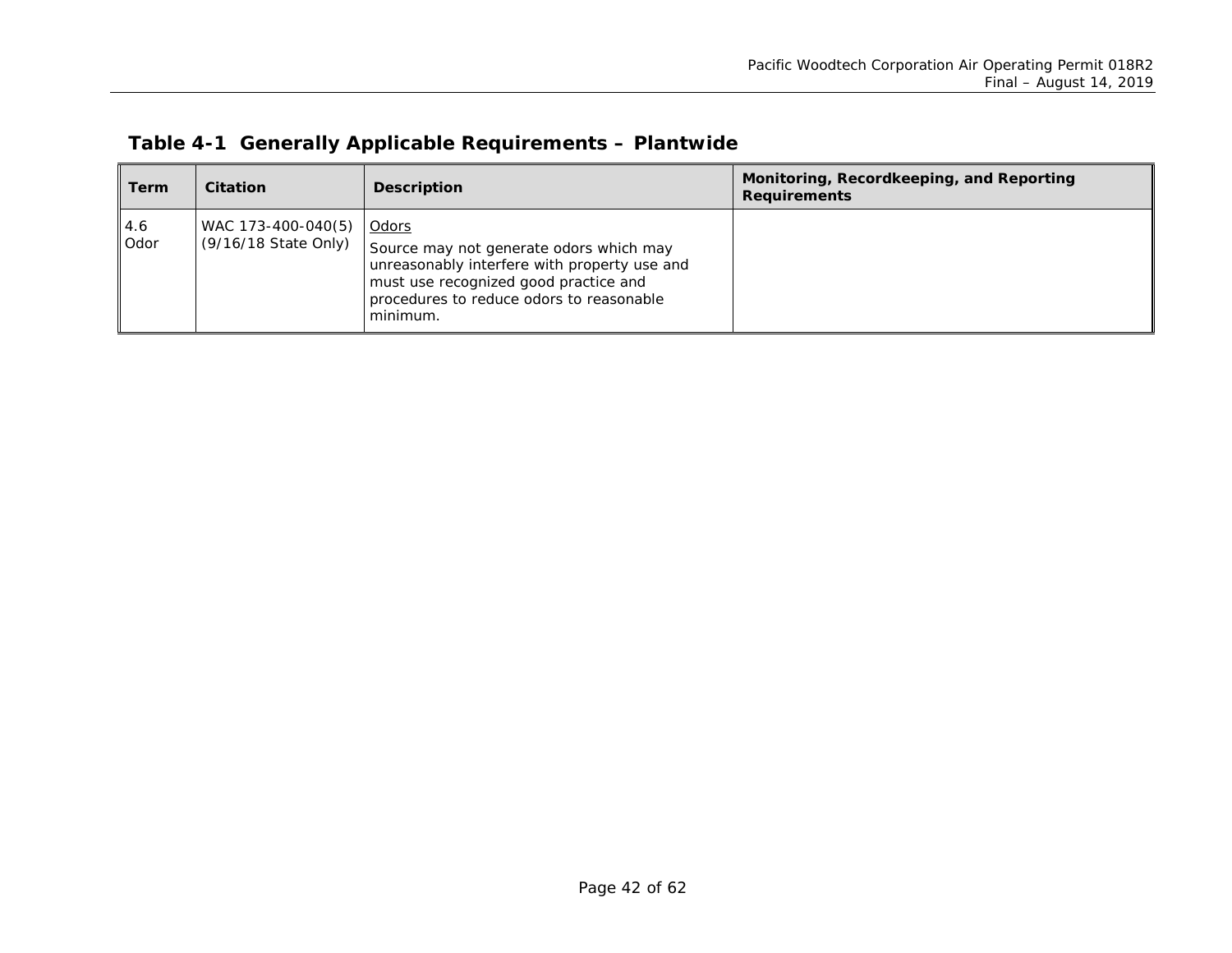| <b>Term</b>      | <b>Citation</b>                                                                                    | <b>Description</b>                                                                                                                                                                                                                                                                                                                                                                                                                                                                                                                                                                                                                                                                                                                                                                                                                                                    | Monitoring, Recordkeeping, and Reporting<br><b>Requirements</b>                      |
|------------------|----------------------------------------------------------------------------------------------------|-----------------------------------------------------------------------------------------------------------------------------------------------------------------------------------------------------------------------------------------------------------------------------------------------------------------------------------------------------------------------------------------------------------------------------------------------------------------------------------------------------------------------------------------------------------------------------------------------------------------------------------------------------------------------------------------------------------------------------------------------------------------------------------------------------------------------------------------------------------------------|--------------------------------------------------------------------------------------|
| 4.7<br><b>PM</b> | NWCAA 550<br>(4/14/93)                                                                             | <b>Preventing Particulate Matter from Becoming</b><br>Airborne<br>Install and operate Best Available Control<br>Technology (BACT) to prevent the release of<br>fugitive particulate matter emissions. Nuisance<br>particulate fallout is prohibited.                                                                                                                                                                                                                                                                                                                                                                                                                                                                                                                                                                                                                  | Directly Enforceable:<br>Comply with the MR&R requirements of terms 4.3 and<br>4.12. |
| 4.8<br><b>PM</b> | NWCAA 550<br>(7/14/05) State Only                                                                  | <b>Preventing Particulate Matter from Becoming</b><br>Airborne<br>The owner or operator of a source or activity that<br>generates fugitive dust, including, but not limited<br>to, material handling, building construction or<br>demolition, abrasive blasting, roadways and lots,<br>shall employ reasonable precautions to prevent<br>fugitive dust from becoming airborne and must<br>maintain and operate the source or activity to<br>minimize emissions.<br>It shall be unlawful for any person to cause or<br>allow the emission of particulate matter which<br>becomes deposited upon the property of others in<br>sufficient quantities and of such characteristics<br>and duration as is, or is likely to be, injurious to<br>human health, plant or animal life, or property, or<br>which unreasonably interferes with enjoyment of<br>life and property. |                                                                                      |
| 4.9<br><b>PM</b> | WAC 173-400-<br>040(3)(a)<br>$(9/20/93)$ ;<br>WAC 173-400-<br>$040(4)(a)$ $(4/1/11)$<br>State Only | <b>Fugitive Emissions</b><br>From an emissions unit engaging in materials<br>handling, construction, demolition, or other<br>operation which is a source of fugitive emissions,<br>take reasonable precautions to prevent the<br>release of air contaminants from the operation.                                                                                                                                                                                                                                                                                                                                                                                                                                                                                                                                                                                      |                                                                                      |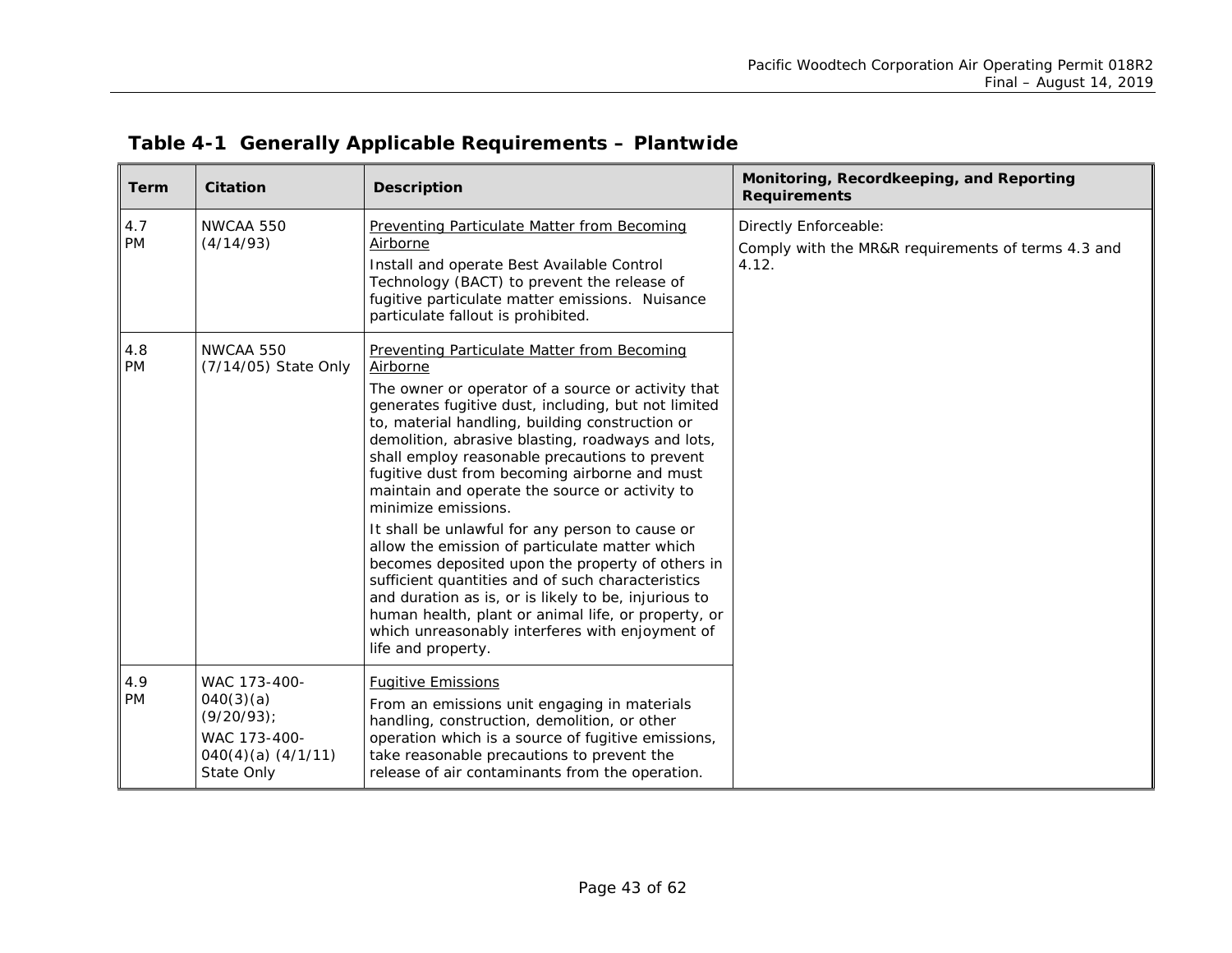| Term              | Citation                                                                                         | <b>Description</b>                                                                                                                                                                                                                                                   | Monitoring, Recordkeeping, and Reporting<br><b>Requirements</b> |
|-------------------|--------------------------------------------------------------------------------------------------|----------------------------------------------------------------------------------------------------------------------------------------------------------------------------------------------------------------------------------------------------------------------|-----------------------------------------------------------------|
| 4.10<br><b>PM</b> | WAC 173-400-<br>040(8)(a)<br>$(9/20/93)$ ;<br>WAC 173-400-<br>040(9)(a)<br>$(9/6/18)$ State Only | <b>Fugitive Dust</b><br>The owner or operator of a source or activity that<br>generates fugitive dust must take reasonable<br>precautions to prevent that fugitive dust from<br>becoming airborne and must maintain and<br>operate the source to minimize emissions. |                                                                 |
| 4.11<br><b>PM</b> | WAC 173-400-040(3)<br>(9/6/18) State Only                                                        | Fallout<br>Source may not generate the emission of<br>particulate matter to be deposited beyond the<br>property line in sufficient quantity to interfere<br>unreasonably with the use and enjoyment of the<br>property upon which the material is deposited.         |                                                                 |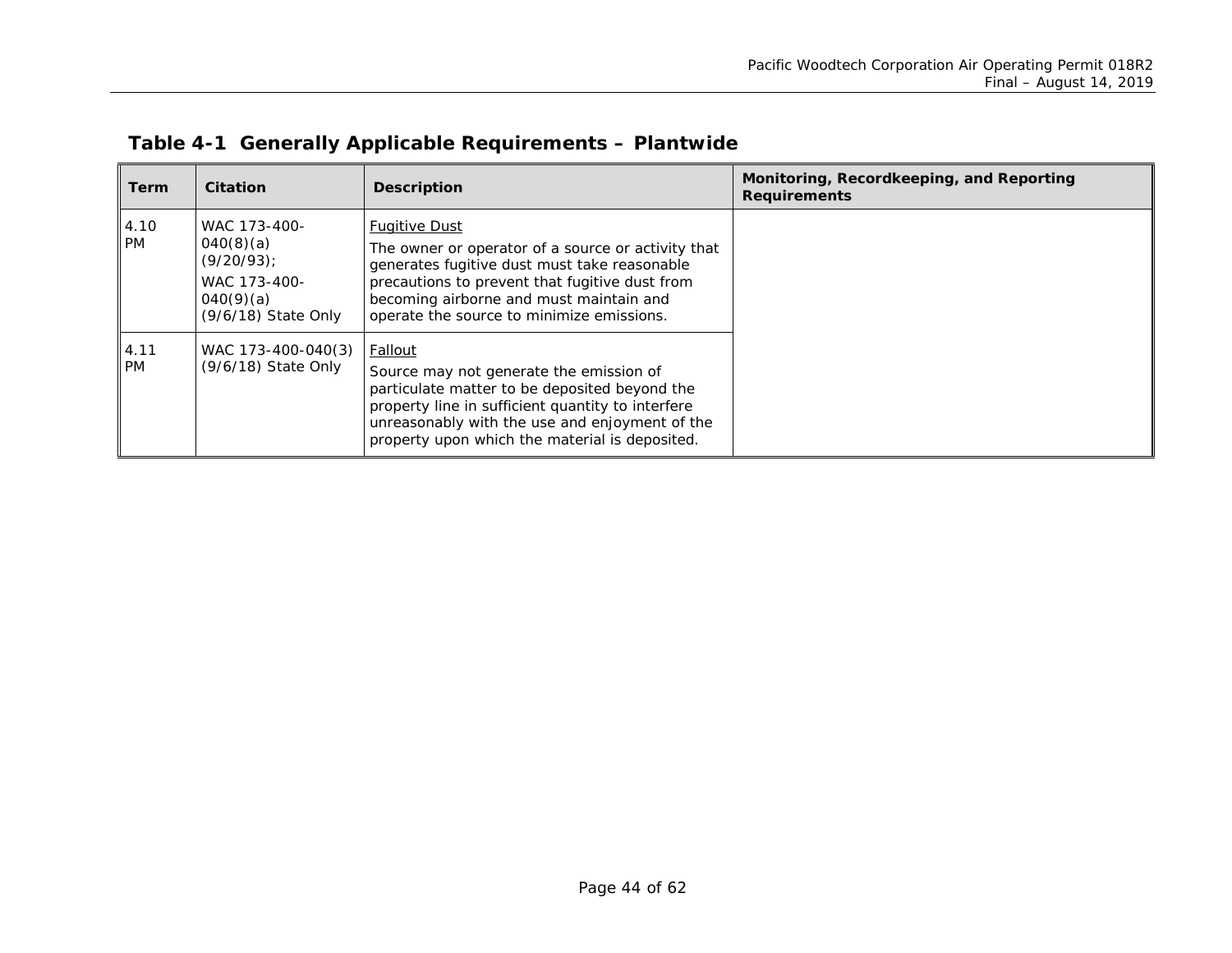<span id="page-44-0"></span>

| <b>Term</b>       | <b>Citation</b>                                                                                                                                                                                                                                                                            | <b>Description</b>                                                                                                                                                                                                                                                                                                                                                                                                                                                                                                                                                                                                                                                                           | Monitoring, Recordkeeping, and Reporting<br><b>Requirements</b>                                                                                                                                                                                                                                                                                                                                                                                                                                                                                                                                                                                                                                                                            |
|-------------------|--------------------------------------------------------------------------------------------------------------------------------------------------------------------------------------------------------------------------------------------------------------------------------------------|----------------------------------------------------------------------------------------------------------------------------------------------------------------------------------------------------------------------------------------------------------------------------------------------------------------------------------------------------------------------------------------------------------------------------------------------------------------------------------------------------------------------------------------------------------------------------------------------------------------------------------------------------------------------------------------------|--------------------------------------------------------------------------------------------------------------------------------------------------------------------------------------------------------------------------------------------------------------------------------------------------------------------------------------------------------------------------------------------------------------------------------------------------------------------------------------------------------------------------------------------------------------------------------------------------------------------------------------------------------------------------------------------------------------------------------------------|
| 4.12<br>Opacity   | <b>NWCAA 451.1</b><br>$(10/13/94)$ ;<br>(11/8/07) State Only<br>WAC 173-400-040(1)<br>$(9/20/93)$ ;<br>WAC 173-400-040(2)<br>(9/16/18) State Only<br>40 CFR 64.3(b);<br>64.6(c); 64.7(c), (d),<br>& (e); and 64.9(a) &<br>(b) (10/22/97) (CAM)<br>WAC 173-401-615(4)<br>$(10/17/02)$ (CAM) | <b>Emission of Air Contaminant - Visual Standard</b><br>No person shall cause or permit the emission, for<br>any period aggregating more than 3 minutes in<br>any 1 hour, of an air contaminant from any source<br>which, at the point at emission, or within a<br>reasonable distance of the point of emission,<br>exceeds 20% opacity (Ecology Method 9A)<br>except: When there is valid data to show that the<br>opacity is in excess of 20% as a result of the<br>presence of condensed water droplets, and that<br>the concentration of the particulate matter, as<br>shown by a source test approved by the Control<br>Officer, is less than 0.10 grain/dscf (0.23 g/m <sup>3</sup> ). | Directly Enforceable:<br>At least once during each calendar month that an<br>emission unit operates, conduct qualitative visual<br>observations on each stack while operating to determine<br>whether there are visible emissions (VE).<br>If, at any time, visible emissions are observed, take one<br>or more the following actions within 24 hours or it will be<br>considered prima facie evidence that all applicable<br>opacity limits have been exceeded.<br>Complete action that returns visible emissions to a non-<br>visible level.<br>Shutdown the unit until appropriate corrective action can<br>be taken.<br>Observe and record VE using a certified observer in<br>accordance with EPA Method 9 (six consecutive minutes). |
| 4.13<br><b>PM</b> | <b>NWCAA 455.1</b><br>$(4/14/93)$ ; $(5/11/95)$<br>State Only<br>40 CFR 64.3(b);<br>$64.6(c)$ ; $64.7(c)$ , (d),<br>& (e); and 64.9(a) &<br>(b) (10/22/97) (CAM)<br>WAC 173-401-615(4)<br>$(10/17/02)$ (CAM)                                                                               | <b>Emission of Particulate Matter</b><br>Emissions shall not exceed 0.10 grain/dscf (0.23<br>$g/dry$ m <sup>3</sup> ) (combustion emissions shall be<br>corrected to 7% oxygen) except gaseous and<br>distillate fuel burning equipment (not including<br>internal combustion engines) shall not exceed<br>0.05 grain/dscf (0.11 g/dry m <sup>3</sup> ) corrected to 7%<br>oxygen.                                                                                                                                                                                                                                                                                                           | If any single reading is greater than an applicable<br>numerical opacity limit, the certified observer shall<br>determine opacity in accordance with the appropriate<br>method for each opacity limit applicable to that emission<br>unit. A certified observer shall determine opacity on a<br>daily basis according to each applicable opacity limit until<br>visible emissions are determined to be in compliance with<br>each opacity limit.<br>For each qualitative VE observation, record the date and<br>time of the observation, emission unit(s) observed, and                                                                                                                                                                    |
| 4.14<br><b>PM</b> | WAC 173-400-060<br>$(3/22/91);$ $(9/16/18)$<br>State Only<br>40 CFR 64.3(b);<br>$64.6(c)$ ; $64.7(c)$ , (d),<br>& (e); and 64.9(a) &<br>(b) (10/22/97) (CAM)<br>WAC 173-401-615(4)<br>$(10/17/02)$ (CAM)                                                                                   | <b>Emission Standard for General Process Units</b><br>Particulate emissions greater than 0.1 grain/dscf<br>$(0.23$ g/dry m <sup>3</sup> ) prohibited.                                                                                                                                                                                                                                                                                                                                                                                                                                                                                                                                        | name of observer. For stacks with visible emissions,<br>record any related equipment or operational failure,<br>failure dates and times, duration of visible emissions, and<br>corrective actions taken.<br>The periodic VE observation frequency may be reduced<br>from monthly to quarterly if no visible emissions are<br>observed for six consecutive months. If visible emissions<br>are observed, the observation frequency shall revert back<br>to monthly.                                                                                                                                                                                                                                                                         |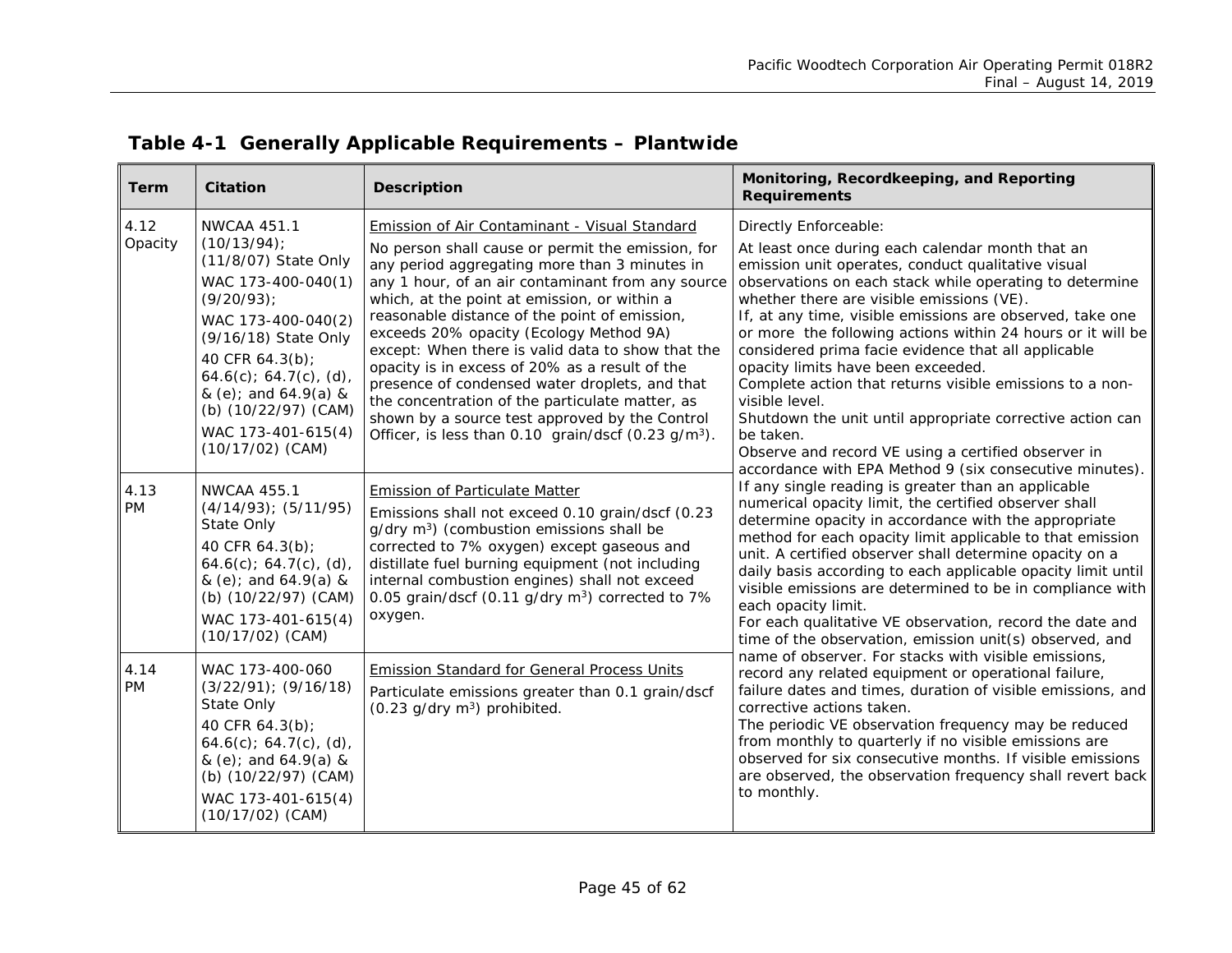| <b>Term</b>       | Citation                                                                   | <b>Description</b>                                                                                                                                                                                            | Monitoring, Recordkeeping, and Reporting<br><b>Requirements</b>                                                                                                                                                                        |
|-------------------|----------------------------------------------------------------------------|---------------------------------------------------------------------------------------------------------------------------------------------------------------------------------------------------------------|----------------------------------------------------------------------------------------------------------------------------------------------------------------------------------------------------------------------------------------|
| 4.15<br><b>PM</b> | WAC 173-400-050(1)<br>and $(3)$<br>$(3/22/91)$ ; $(9/16/18)$<br>State Only | Emission Standard for Combustion and<br><b>Incineration Units</b><br>Particulate emissions from combustion sources<br>shall not exceed 0.1 grain/dscf (0.23 g/dry m <sup>3</sup> )<br>corrected to 7% oxygen. | Compliance with this MR&R does not excuse an<br>exceedance of the underlying opacity standard.<br>CAM:<br>For baghouses 1, 2, 3, 4, and Billet Beams, follow<br>monitoring, recordkeeping, and reporting for terms 5.3.6<br>and 5.4.8. |

|  |  |  | Table 4-1 Generally Applicable Requirements - Plantwide |  |
|--|--|--|---------------------------------------------------------|--|
|--|--|--|---------------------------------------------------------|--|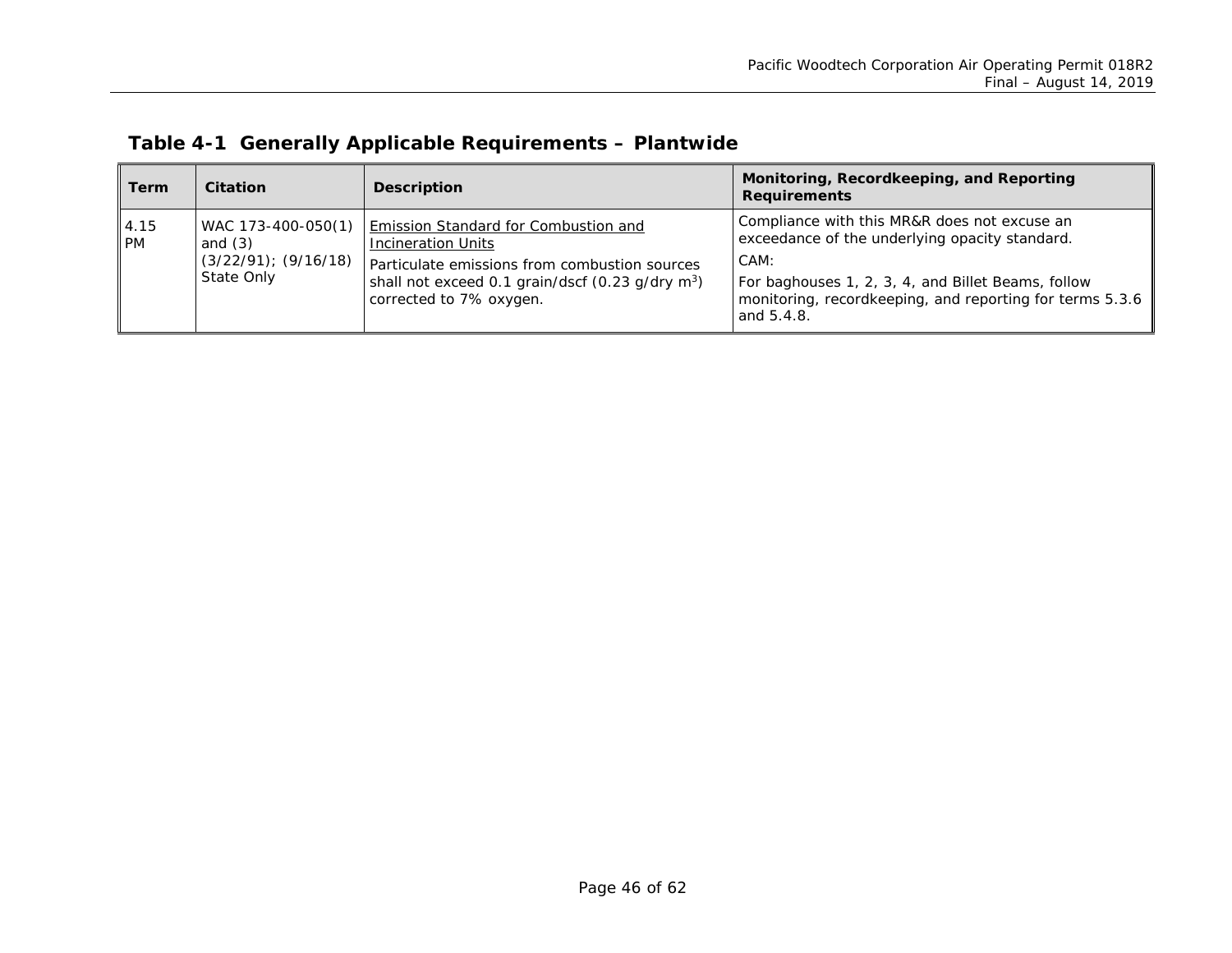| <b>Term</b>             | <b>Citation</b>                                                          | <b>Description</b>                                                                                                                                                                                                                                                                                                                                                                                                                                                   | Monitoring, Recordkeeping, and Reporting<br><b>Requirements</b>                                    |  |
|-------------------------|--------------------------------------------------------------------------|----------------------------------------------------------------------------------------------------------------------------------------------------------------------------------------------------------------------------------------------------------------------------------------------------------------------------------------------------------------------------------------------------------------------------------------------------------------------|----------------------------------------------------------------------------------------------------|--|
| 4.16<br>SO <sub>2</sub> | NWCAA 520.11,<br>520.12, 520.13, and<br>520.15<br>(4/14/93)              | <b>Sulfur Compounds in Fuel</b><br>Prohibited to burn, sell, or make available for sale<br>for burning in fuel burning equipment within the<br>jurisdiction of the NWCAA, fuel containing sulfur in<br>excess of the following for a time period not to<br>exceed 30 days in a 12-month period:<br>#1 distillate $-0.3$ wt%<br>#2 distillate $-0.5$ wt%<br>other fuel oils - 2.0 wt%<br>solid fuels $-2.0$ wt%                                                       | Directly Enforceable:<br>Burn only natural gas.<br>Comply with the requirements in AOP term 5.6.1. |  |
| 4.17<br>SO <sub>2</sub> | NWCAA 520.11,<br>520.12, 520.13,<br>520.15, 520.2<br>(5/9/96 State Only) | Sulfur Compounds in Fuel<br>Prohibited to burn, sell, or make available for sale<br>for burning in fuel burning equipment within the<br>jurisdiction of the NWCAA, fuel containing sulfur in<br>excess of the following for a time period not to<br>exceed 30 days in a 12-month period:<br>#1 distillate $-0.3$ wt%<br>#2 distillate $-0.5$ wt%<br>$\bullet$<br>other fuel oils - 2.0 wt%<br>solid fuels $-2.0$ wt%<br>$\bullet$<br>Ocean-going vessels are exempt. |                                                                                                    |  |
| 4.18<br>SO <sub>2</sub> | NWCAA 462<br>(10/13/94)                                                  | <b>Emission of Sulfur Compounds</b><br>Sulfur compounds emissions, calculated as $SO2$ ,<br>shall not exceed 1,000 ppmvd at 7% oxygen.<br>This requirement is not violated if reasonable<br>evidence is presented that concentrations will not<br>exceed ambient standards and the permittee<br>demonstrates that no practical method of<br>reducing the concentration exists.                                                                                       |                                                                                                    |  |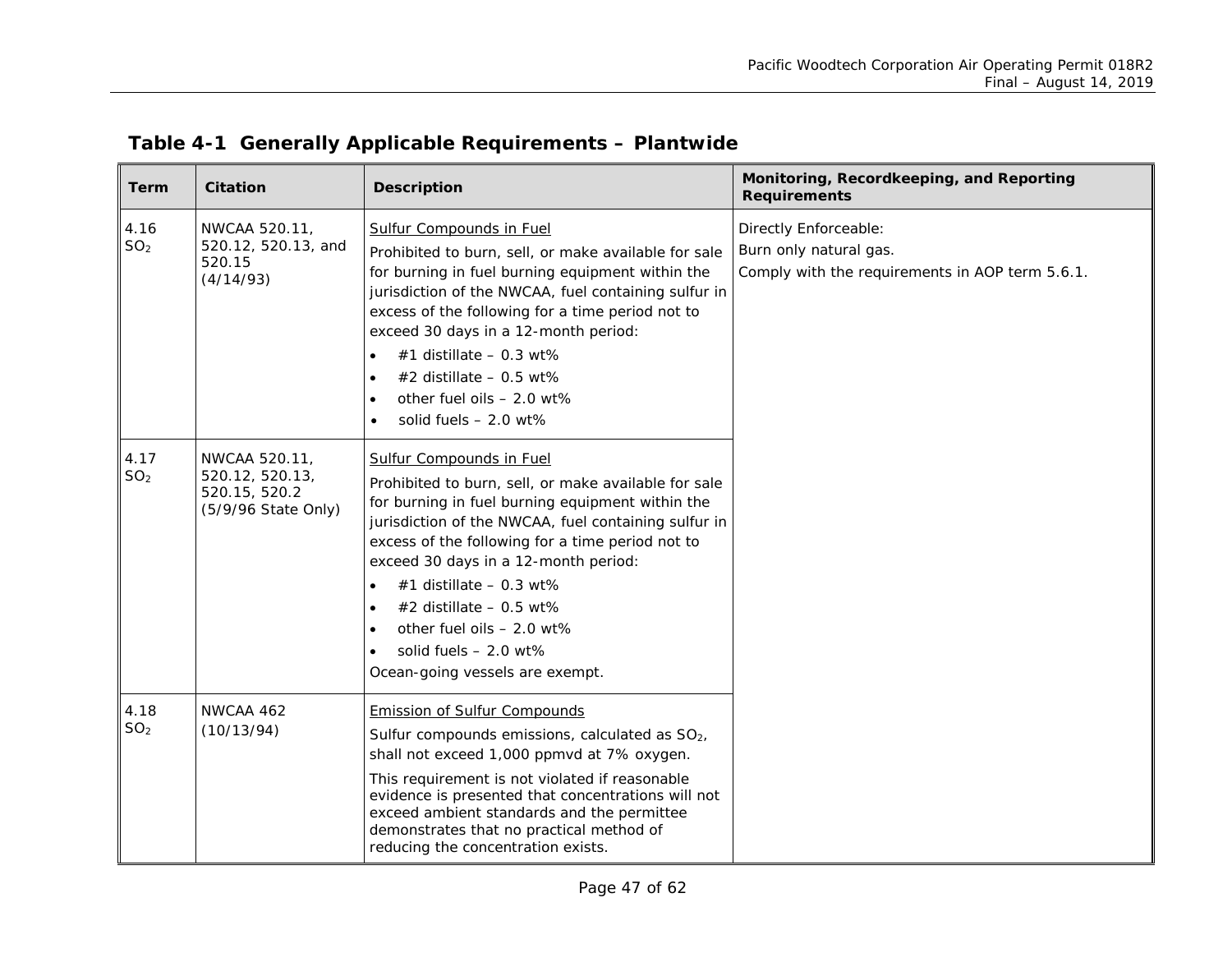| <b>Term</b>             | <b>Citation</b>                                                                                       | <b>Description</b>                                                                                                                                                                                                                                                                                                                                                                                                            | Monitoring, Recordkeeping, and Reporting<br><b>Requirements</b> |
|-------------------------|-------------------------------------------------------------------------------------------------------|-------------------------------------------------------------------------------------------------------------------------------------------------------------------------------------------------------------------------------------------------------------------------------------------------------------------------------------------------------------------------------------------------------------------------------|-----------------------------------------------------------------|
| 4.19<br>SO <sub>2</sub> | NWCAA 462<br>(3/13/97 State Only)                                                                     | <b>Emission of Sulfur Compounds</b><br>Sulfur compounds emissions, calculated as $SO2$ ,<br>shall not exceed 1,000 ppmvd at 7% oxygen<br>averaged for a 60 consecutive minute period.<br>This requirement is not violated if reasonable<br>evidence is presented that concentrations will not<br>exceed ambient standards and the permittee<br>demonstrates that no practical method of<br>reducing the concentration exists. |                                                                 |
| 4.20<br>SO <sub>2</sub> | WAC 173-400-040(6)<br>(9/20/93) first<br>paragraph only;<br>WAC 173-400-040(7)<br>(9/6/18) State Only | <b>Sulfur Dioxide</b><br>Sulfur dioxide emissions shall not exceed 1,000<br>ppmvd, corrected to 7% oxygen for combustion<br>sources, based on the average of any 60<br>consecutive minute period.                                                                                                                                                                                                                             |                                                                 |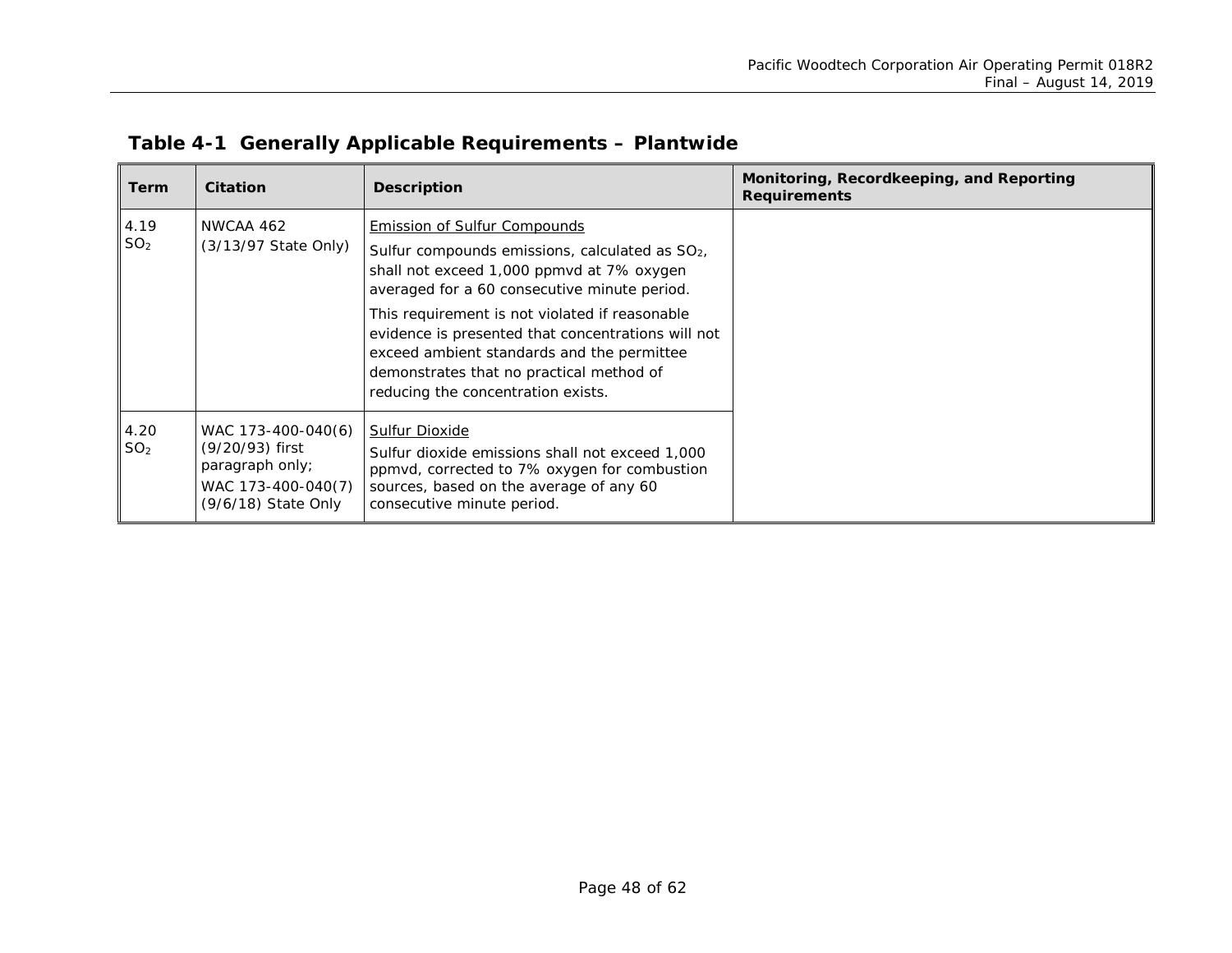#### **SECTION 5 SPECIFICALLY APPLICABLE REQUIREMENTS**

The cited requirements in the "Citation" column and incorporated herein by reference are applicable to emission units specified in the header of the table. These requirements are federally enforceable unless identified as "State Only". A requirement designated "State Only" is enforceable only by the state or the NWCAA, and not by the EPA or through citizen suits. "State Only" WAC citations are enforceable by NWCAA because they are adopted by reference in NWCAA 104.1, as amended September 13, 2018. All of the federal regulations listed in Section 5 have been adopted by reference in NWCAA 104.2, as amended September 13, 2018.

The "Description" column is a brief description of the applicable requirements for informational purposes only and is not enforceable. Periodic or continuous monitoring requirements, including testing, are specified in the "Monitoring, Recordkeeping and Reporting" (MR&R) column, which identifies MR&R obligations the source must perform as required by WAC 173-401-605(1) and 615(1) and (2) or the underlying requirement. MR&R obligations do not apply to insignificant emission units. The test method cited or any credible evidence may be used to determine compliance.

MR&R requirements noted as "CAM" are part of the Compliance Assurance Monitoring (CAM) Plan for the specified unit(s) as required by 40 CFR 64.6(c) (10/22/97). The CAM plan submitted by the facility per 40 CFR 64.4 is included in the Statement of Basis document accompanying this permit.

<span id="page-48-0"></span>The requirements in the MR&R column labeled "Directly Enforceable" are legally enforceable requirements added under the NWCAA's "gap-filling" authority of WAC 173-401-615(1)(b) & (c), 10/17/02. Other requirements not labeled "Directly Enforceable" are brief descriptions of the regulatory requirements for information purposes, and are not enforceable. Unless the text of the MR&R column is specifically identified to be directly enforceable, the language of the cited regulation takes precedence over a paraphrased requirement.

<span id="page-48-1"></span>

| Permit<br>Term | Regulatory<br><b>Citation</b>          | <b>Regulatory Description</b>                                                                                                                                                                                    | Monitoring, Recordkeeping, and Reporting Requirements                                |
|----------------|----------------------------------------|------------------------------------------------------------------------------------------------------------------------------------------------------------------------------------------------------------------|--------------------------------------------------------------------------------------|
| 5.1.1<br>O&M   | OAC 933.<br>Condition 14<br>(10/10/05) | <u>O&amp;M</u><br>Facility equipment shall be operated<br>and maintained in accordance with<br>the manufacturer's specifications,<br>good operating practices, and Order<br>of Approval to Construct conditions. | Directly Enforceable:<br>Comply with the requirements of terms 4.2, 4.12, and 5.3.5. |

## **Table 5-1 Specifically Applicable Requirements – Lines 1 & 2 Press, Baghouses 1, 2, & 3**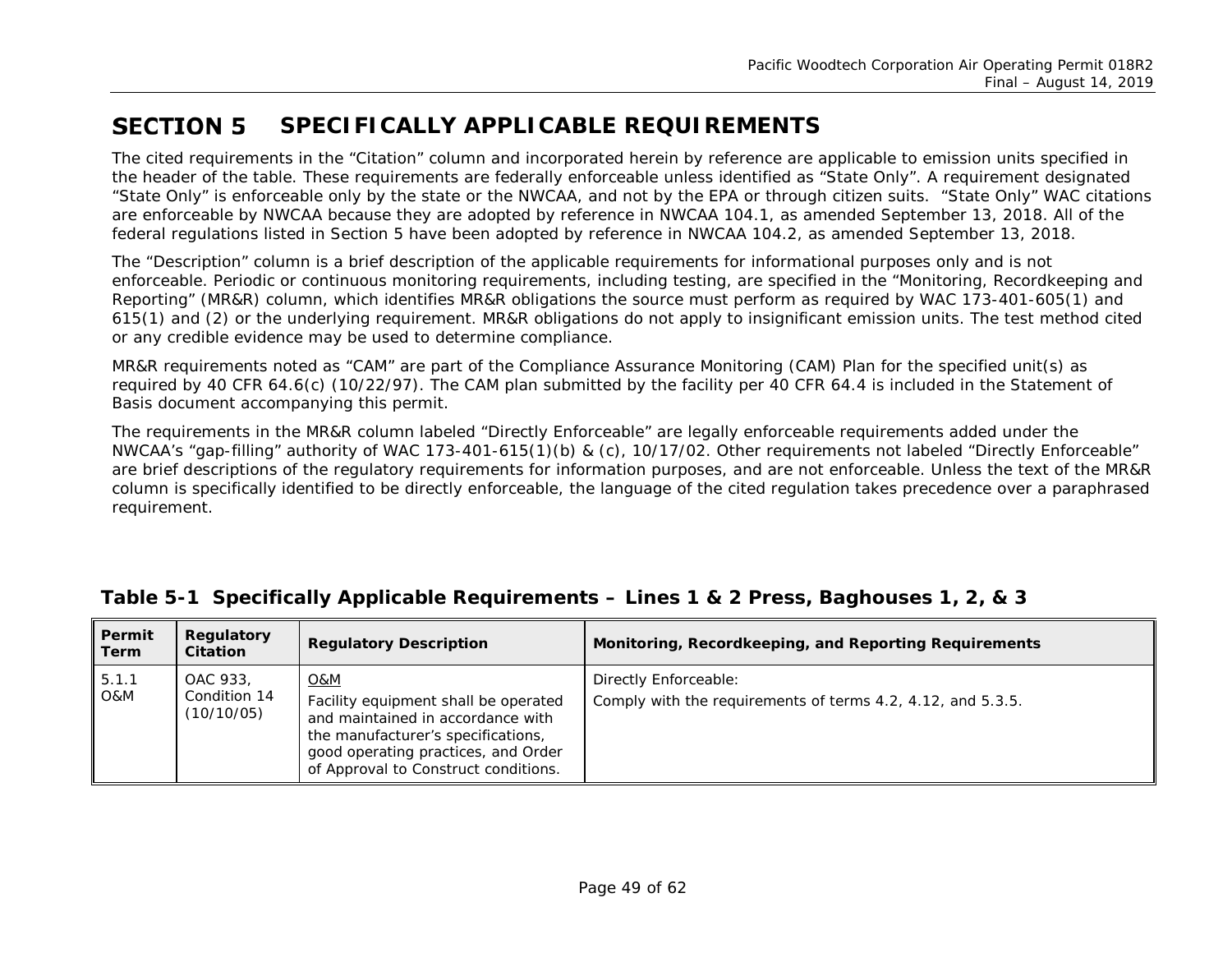## **Table 5-1 Specifically Applicable Requirements – Lines 1 & 2 Press, Baghouses 1, 2, & 3**

| Permit<br>Term | Regulatory<br><b>Citation</b>          | <b>Regulatory Description</b>                                                                                                                        | Monitoring, Recordkeeping, and Reporting Requirements                             |
|----------------|----------------------------------------|------------------------------------------------------------------------------------------------------------------------------------------------------|-----------------------------------------------------------------------------------|
| 5.1.2<br>Odors | OAC 933.<br>Condition 16<br>(10/10/05) | <u>Odors</u><br>Odors from the facility shall not result<br>in a nuisance at or beyond the<br>property boundary as determined by<br>the NWCAA staff. | Directly Enforceable:<br>Comply with the MR&R requirements of terms 4.3 and 4.12. |

## **Table 5-2 Specifically Applicable Requirements – Line 1 Press & Line 2 Press**

<span id="page-49-0"></span>

| Permit<br><b>Term</b> | Regulatory<br><b>Citation</b>         | <b>Regulatory Description</b>                                                                                                                                          | Monitoring, Recordkeeping, and Reporting Requirements                                                                                                                                                                                                                                                                                                                                                                                                                                                                                                                                                                                                                                                                      |
|-----------------------|---------------------------------------|------------------------------------------------------------------------------------------------------------------------------------------------------------------------|----------------------------------------------------------------------------------------------------------------------------------------------------------------------------------------------------------------------------------------------------------------------------------------------------------------------------------------------------------------------------------------------------------------------------------------------------------------------------------------------------------------------------------------------------------------------------------------------------------------------------------------------------------------------------------------------------------------------------|
| 5.2.1<br><b>HAP</b>   | OAC 933,<br>Condition 1<br>(10/10/05) | Hazardous Air Pollutants (HAP)<br>All resin usage and purchase shall<br>be tracked.                                                                                    | Records of all resin usage shall be kept on-site and available to NWCAA<br>inspectors for at least five years. Annually, an emissions inventory shall be<br>submitted to the NWCAA no later than April 15 <sup>th</sup> of each year, unless an<br>extension is requested and granted.                                                                                                                                                                                                                                                                                                                                                                                                                                     |
| 5.2.2<br><b>HAP</b>   | OAC 933,<br>Condition 2<br>(10/10/05) | <b>HAP</b><br>Calculate and track emissions of<br>formaldehyde and methanol.                                                                                           | Formaldehyde emissions from both presses shall be calculated using the<br>emission factor of 1.35E-04 pounds per pound of Cascophen SF 54773 PWT-2.5<br>resin used. This factor is based on the manufacturer's specifications assuming<br>15% of the formaldehyde is unreacted and emitted. Methanol emissions from<br>both presses shall be calculated using the emission factor of 1.30E-03 pounds<br>per pound of Cascophen resin. This factor is based on the manufacturer's<br>specifications assuming all methanol is emitted. Alternative emission factors<br>may be approved by the NWCAA upon written request by the facility and<br>demonstration that other emission factors better represent actual emissions. |
| 5.2.3<br><b>HAP</b>   | OAC 933,<br>Condition 3<br>(10/10/05) | <b>HAP</b><br>The NWCAA shall be notified and a<br>Safety Data Sheet (SDS) submitted<br>prior to changing resin, catalyst, I-<br>joist adhesive, or lube oil products. | Directly Enforceable:<br>Prior to changing resin, catalyst, I-joist adhesive, or lube oil, notify NWCAA in<br>writing. The notification shall include a copy of the SDS for the currently used<br>product, a copy of the SDS for the proposed new product, and an evaluation of<br>the impact to air emissions due to the use of the new product.<br>Maintain SDSs for all resin, catalyst, I-joist adhesive, lube oil products, and<br>related materials. Make SDSs available to NWCAA upon request.                                                                                                                                                                                                                      |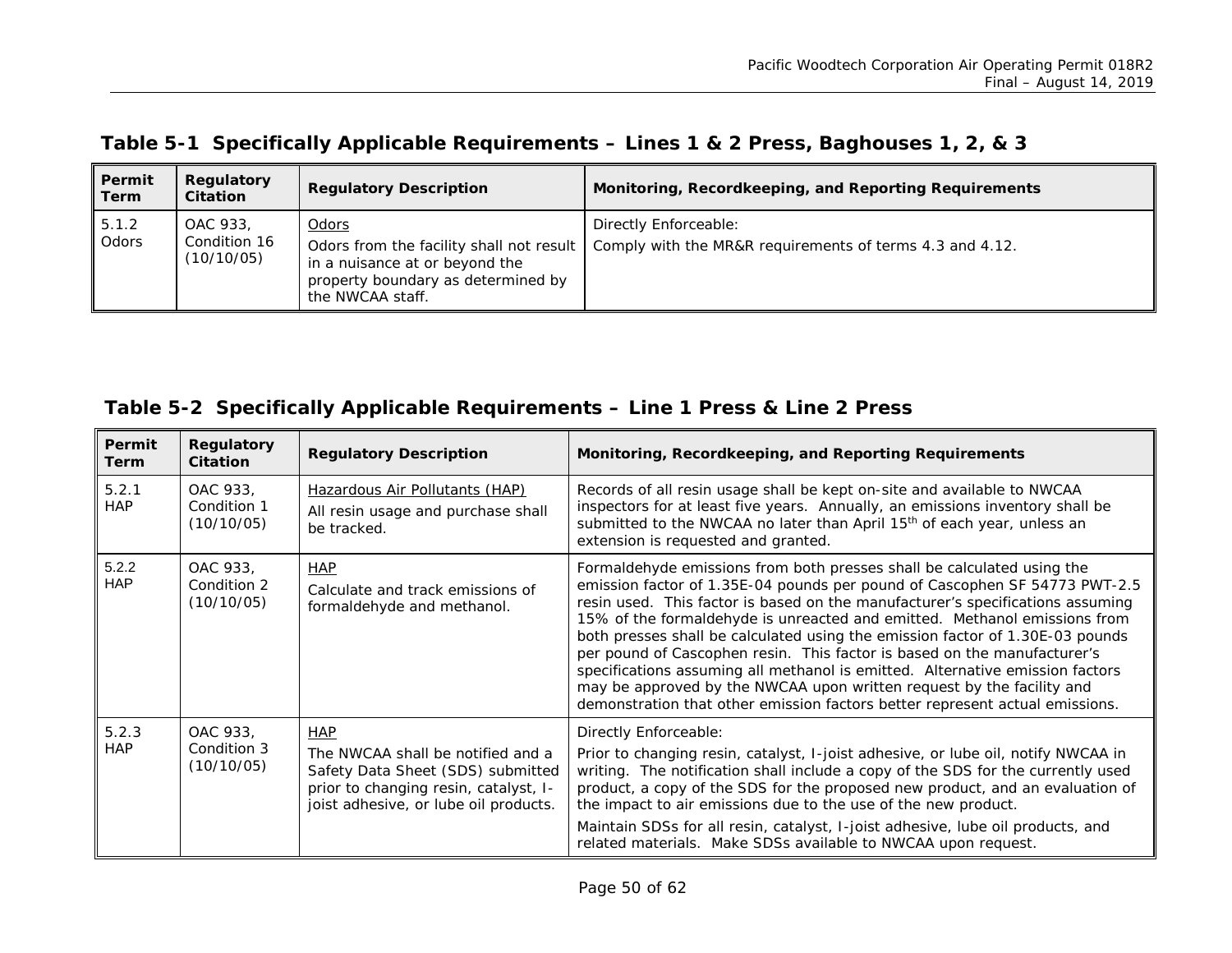| Permit<br>Term                  | Regulatory<br><b>Citation</b>          | <b>Regulatory Description</b>                                                                                                                                                                                                                                                                                  | Monitoring, Recordkeeping, and Reporting Requirements                                                                                                                                                                                                                                                                                                                                                                                                                                                                                                                                                                      |
|---------------------------------|----------------------------------------|----------------------------------------------------------------------------------------------------------------------------------------------------------------------------------------------------------------------------------------------------------------------------------------------------------------|----------------------------------------------------------------------------------------------------------------------------------------------------------------------------------------------------------------------------------------------------------------------------------------------------------------------------------------------------------------------------------------------------------------------------------------------------------------------------------------------------------------------------------------------------------------------------------------------------------------------------|
| 5.2.4<br><b>HAP</b>             | OAC 933,<br>Condition 4<br>(10/10/05)  | <b>HAP</b><br>Resins, solvents and organic liquid<br>wastes shall be kept in covered<br>containers when not in use.                                                                                                                                                                                            | Directly Enforceable:<br>Check work areas on a daily basis for compliance. Record checks.                                                                                                                                                                                                                                                                                                                                                                                                                                                                                                                                  |
| 5.2.5<br>Line 2<br>Opacity      | OAC 933,<br>Condition 12<br>(10/10/05) | Opacity<br>The Line 2 Press shall be equipped<br>with a hood and vent exhausted<br>through a vertical stack extending<br>at least nine feet above the<br>building's roof. Visible emissions<br>from the exhaust stack of the<br>second press line shall not exceed<br>10% opacity as measured by<br>Method 9A. | Directly Enforceable:<br>Comply with the requirements of term 4.12.<br>Check the Line 2 Press exhaust stack no less than once per day during<br>operation for visible emissions. If, during the periodic check, or at any other<br>time visible emissions above 10% opacity are observed from the Line 2 Press<br>exhaust stack, confirm with a Method 9A observation as soon as possible. If<br>excess emissions are confirmed by Method 9A, take corrective action as soon as<br>possible but no later than within 24 hours of the initial observation. Maintain<br>records of observations and corrective action taken. |
| 5.2.6<br>Line 2<br><b>Stack</b> | OAC 933,<br>Condition 15<br>(10/10/05) | Sampling and testing facilities<br>Sampling and testing facilities shall<br>be provided and maintained for the<br>Line 2 Press outfeed hood exhaust<br>stack for both toxic air pollutant<br>testing and opacity measurement.                                                                                  | Directly Enforceable:<br>Inspect sampling and testing facilities at least 60 days prior to any scheduled<br>source test to ensure safety and adequacy. Maintain a record of the inspection<br>results.                                                                                                                                                                                                                                                                                                                                                                                                                     |

## **Table 5-2 Specifically Applicable Requirements – Line 1 Press & Line 2 Press**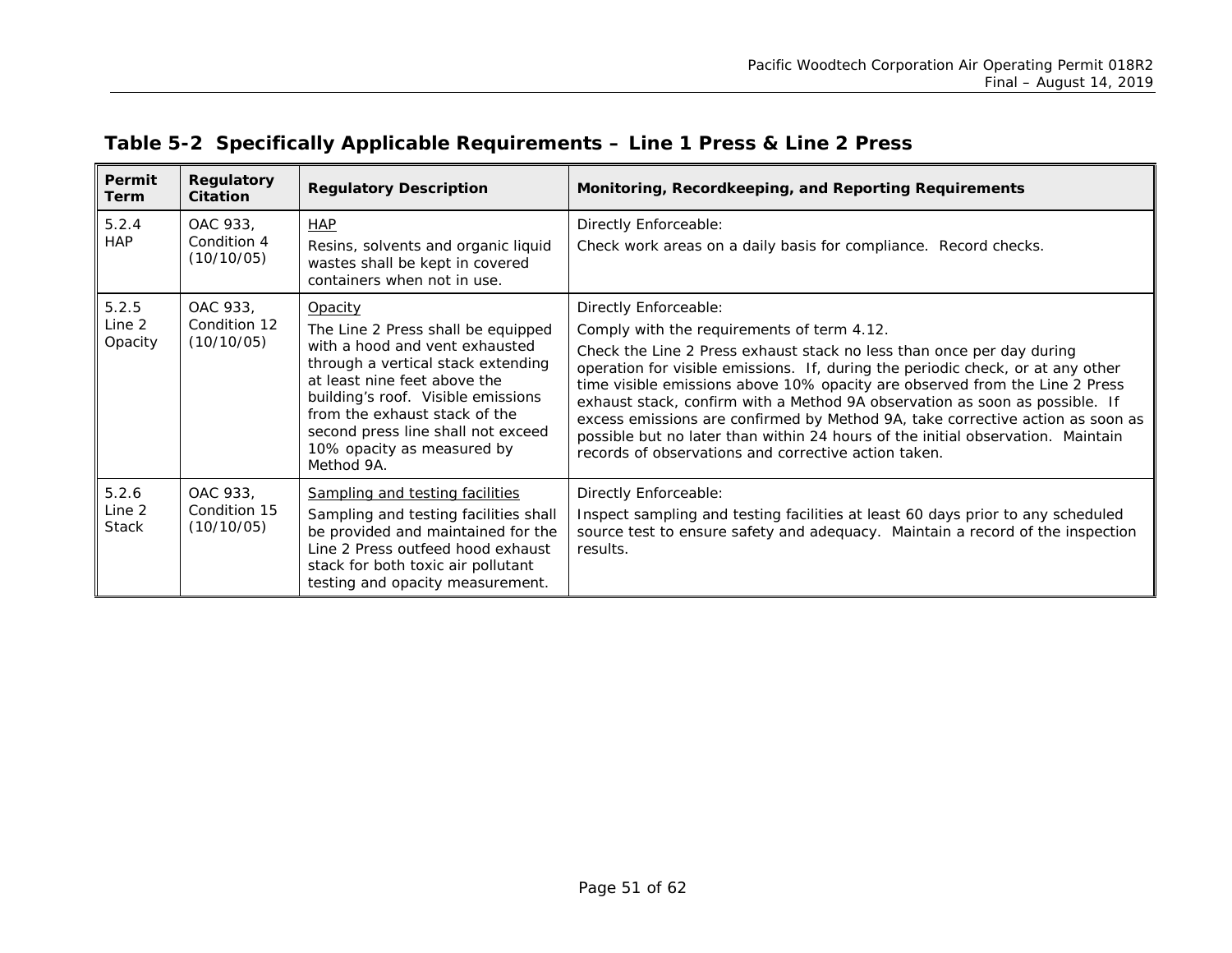<span id="page-51-0"></span>

| Permit<br><b>Term</b> | Regulatory<br><b>Citation</b>                                                                                                                                                                         | <b>Regulatory Description</b>                                                                                                                                                                                                                                                                                                                                        | Monitoring, Recordkeeping, and Reporting Requirements                                                                                                                                                                                                                                                                                                                                                                                                                                                                                                                                     |
|-----------------------|-------------------------------------------------------------------------------------------------------------------------------------------------------------------------------------------------------|----------------------------------------------------------------------------------------------------------------------------------------------------------------------------------------------------------------------------------------------------------------------------------------------------------------------------------------------------------------------|-------------------------------------------------------------------------------------------------------------------------------------------------------------------------------------------------------------------------------------------------------------------------------------------------------------------------------------------------------------------------------------------------------------------------------------------------------------------------------------------------------------------------------------------------------------------------------------------|
| 5.3.1<br>Opacity      | OAC 933,<br>Conditions 6 & 7<br>(10/10/05)<br>40 CFR 64.3(b);<br>$64.6(c)$ ; 64.7(c),<br>$(d)$ , & $(e)$ ; and<br>$64.9(a)$ & (b)<br>$(10/22/97)$ (CAM)<br>WAC 173-401-<br>615(4) (10/17/02)<br>(CAM) | Opacity<br>Visible emissions from the<br>baghouses shall not exceed 5%<br>opacity for more than three<br>minutes in any one-hour period, as<br>measured by Washington State<br>Department of Ecology Source Test<br>Method 9A.                                                                                                                                       | Visible emissions detected for more than two minutes shall be reduced<br>to 0% opacity or monitored by Ecology Method 9A as soon as possible<br>and no later than twenty four hours after detection. Record results of<br>observations, periods of opacity greater than 0% monitored by facility<br>personnel, any related equipment or operational failure, the occurrence<br>dates and the action taken to resolve the problem(s). Keep records of<br>all observations available to the NWCAA for inspection.<br>CAM:<br>Follow monitoring, recordkeeping, and reporting in term 5.3.6. |
| 5.3.2<br>Opacity      | OAC 933,<br>Condition 8<br>(10/10/05)                                                                                                                                                                 | Opacity<br>There shall be no visible emissions<br>from the baghouse fines collection<br>hopper, except during maintenance<br>activities and periods when hopper<br>fines are transferred to a container<br>for load out.                                                                                                                                             | Directly Enforceable:<br>Check the baghouse fines collection hopper no less than once per day<br>during operation for signs of visible emissions. If, during the periodic<br>check, or at any other time (except during maintenance activities and<br>periods when hopper fines are transferred to a container for load out)<br>visible emissions are observed from the baghouse fines collection<br>hopper, take corrective action as soon as possible but no later than<br>within 24 hours of the initial observation. Maintain records of<br>observations and corrective action taken. |
| 5.3.3<br>ΔΡ           | OAC 933,<br>Condition 9<br>(10/10/05)                                                                                                                                                                 | $\Delta P$<br>A differential pressure gauge shall<br>be installed on each baghouse to<br>assist in monitoring performance.<br>The acceptable differential pressure<br>range, as established by the<br>manufacturer or through<br>engineering judgment, shall be<br>written on or near the gauge and<br>included in the facility's operation<br>and maintenance plan. | Once per operating day, each baghouse pressure differential gauge shall<br>be checked to ensure that each baghouse is operating within the<br>established range. If the unit is not operating within the acceptable<br>range, the affected equipment shall be shut down immediately and<br>operation shall not resume until the problem has been identified and<br>corrected.                                                                                                                                                                                                             |

## **Table 5-3 Specifically Applicable Requirements – Baghouses 1, 2, & 3**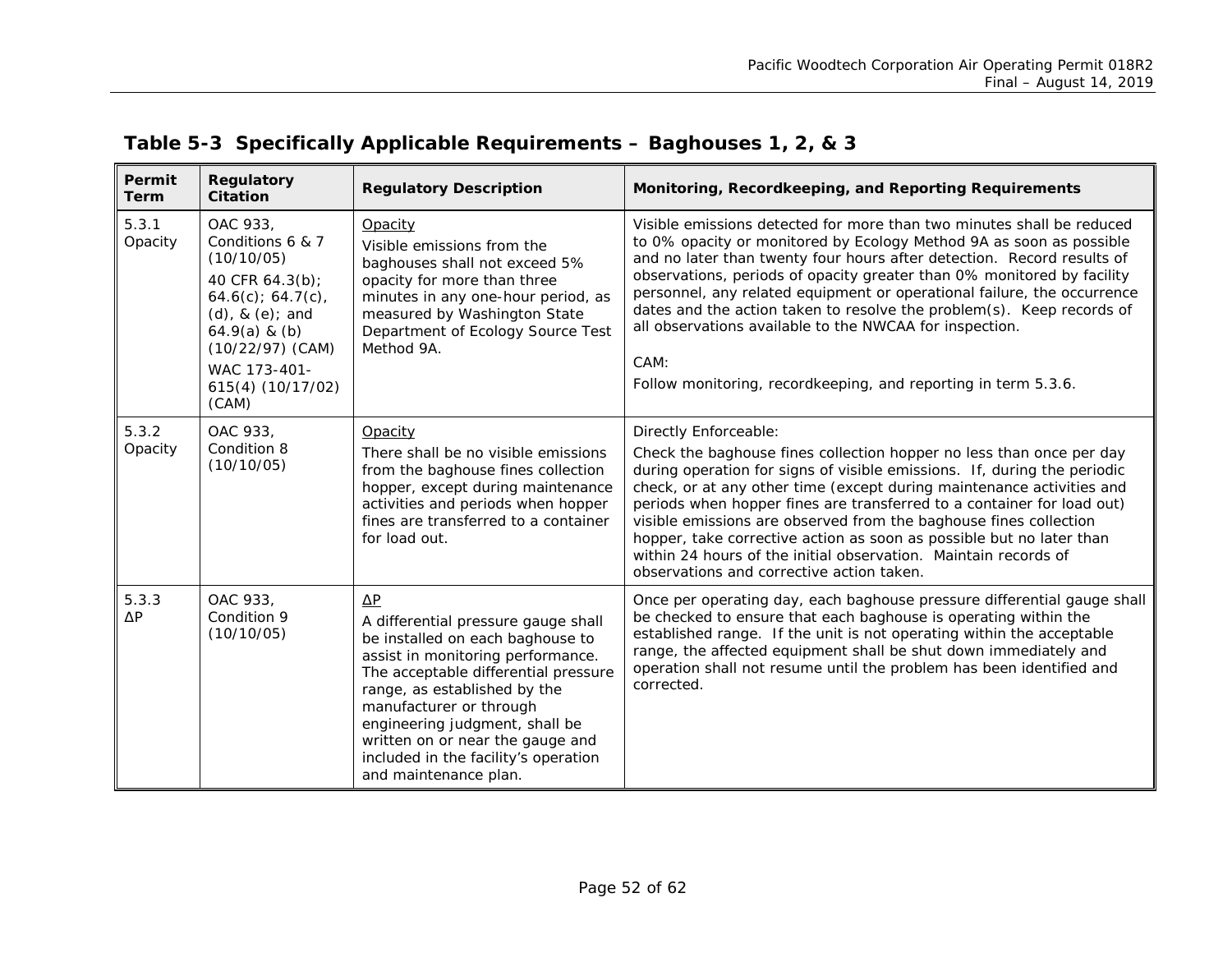<span id="page-52-0"></span>

| Permit<br><b>Term</b> | <b>Regulatory</b><br><b>Citation</b>                                                                                                                                                                                                                                                        | <b>Regulatory Description</b>                                                                                              | Monitoring, Recordkeeping, and Reporting Requirements                                                                                                                                                                                                                                                                                                                                                                                                                                                                                                                                                                                                                                                                                                                                                                                                                                                                                                                                                                                                          |
|-----------------------|---------------------------------------------------------------------------------------------------------------------------------------------------------------------------------------------------------------------------------------------------------------------------------------------|----------------------------------------------------------------------------------------------------------------------------|----------------------------------------------------------------------------------------------------------------------------------------------------------------------------------------------------------------------------------------------------------------------------------------------------------------------------------------------------------------------------------------------------------------------------------------------------------------------------------------------------------------------------------------------------------------------------------------------------------------------------------------------------------------------------------------------------------------------------------------------------------------------------------------------------------------------------------------------------------------------------------------------------------------------------------------------------------------------------------------------------------------------------------------------------------------|
| 5.3.4<br>$\Delta P$   | OAC 933,<br>Condition 10<br>(10/10/05)                                                                                                                                                                                                                                                      | ΔΡ<br>A written log of the differential<br>pressure gauge readings shall be<br>maintained at the facility.                 | The log of differential pressure gauge readings shall include any bag<br>failures or repairs, the time and date that the inspection or repair was<br>conducted, and the initials of the individual performing the inspection or<br>repair.                                                                                                                                                                                                                                                                                                                                                                                                                                                                                                                                                                                                                                                                                                                                                                                                                     |
| 5.3.5<br>O&M          | OAC 933.<br>Condition 11<br>(10/10/05)                                                                                                                                                                                                                                                      | O&M<br>A written operation and<br>maintenance (O/M) manual shall be<br>developed for the baghouses and<br>kept up-to-date. | The O/M manual shall be consistent with the manufacturer's<br>recommendations and shall include internal inspection schedules,<br>maintenance requirements and operating procedures. The O/M manual<br>shall be kept on-site, up-to-date, and readily available for inspection by<br>the NWCAA.                                                                                                                                                                                                                                                                                                                                                                                                                                                                                                                                                                                                                                                                                                                                                                |
| 5.3.6<br><b>PM</b>    | <b>NWCAA 455.1</b><br>$(4/14/93)$ ;<br>(5/11/95) State<br>Only<br>WAC 173-400-060<br>$(3/22/91)$ ;<br>(2/10/05) State<br>Only<br>40 CFR 64.3(b);<br>$64.6(c)$ ; $64.7(c)$ ,<br>$(d)$ , & $(e)$ ; and<br>$64.9(a)$ & (b)<br>$(10/22/97)$ (CAM)<br>WAC 173-401-<br>615(4) (10/17/02)<br>(CAM) | Emission of Particulate Matter<br>Emissions shall not exceed 0.10<br>grain/dscf $(0.23$ g/dry m <sup>3</sup> )             | CAM:<br>Observe each baghouse stack at least once per operating day while<br>each baghouse is operating and controlling emissions from sawing<br>operations. If, at any time, visible emissions are observed by plant<br>personnel, PWC will take immediate corrective action and will maintain<br>records of observations and corrective action taken.<br>Once per operating day, the differential pressure of the baghouse shall<br>be checked and recorded. If the baghouse is operating outside of the<br>acceptable range, the baghouse and all equipment routed to the<br>baghouse shall be shut down immediately and operation shall not<br>resume until the problem has been identified and corrected. A written<br>log of the differential pressure gauge readings shall be maintained at<br>the facility. The log of differential pressure gauge readings shall include<br>any bag failures or repairs, the time and date that the inspection or<br>repair was conducted, and the initials of the individual performing the<br>inspection or repair. |

## **Table 5-3 Specifically Applicable Requirements – Baghouses 1, 2, & 3**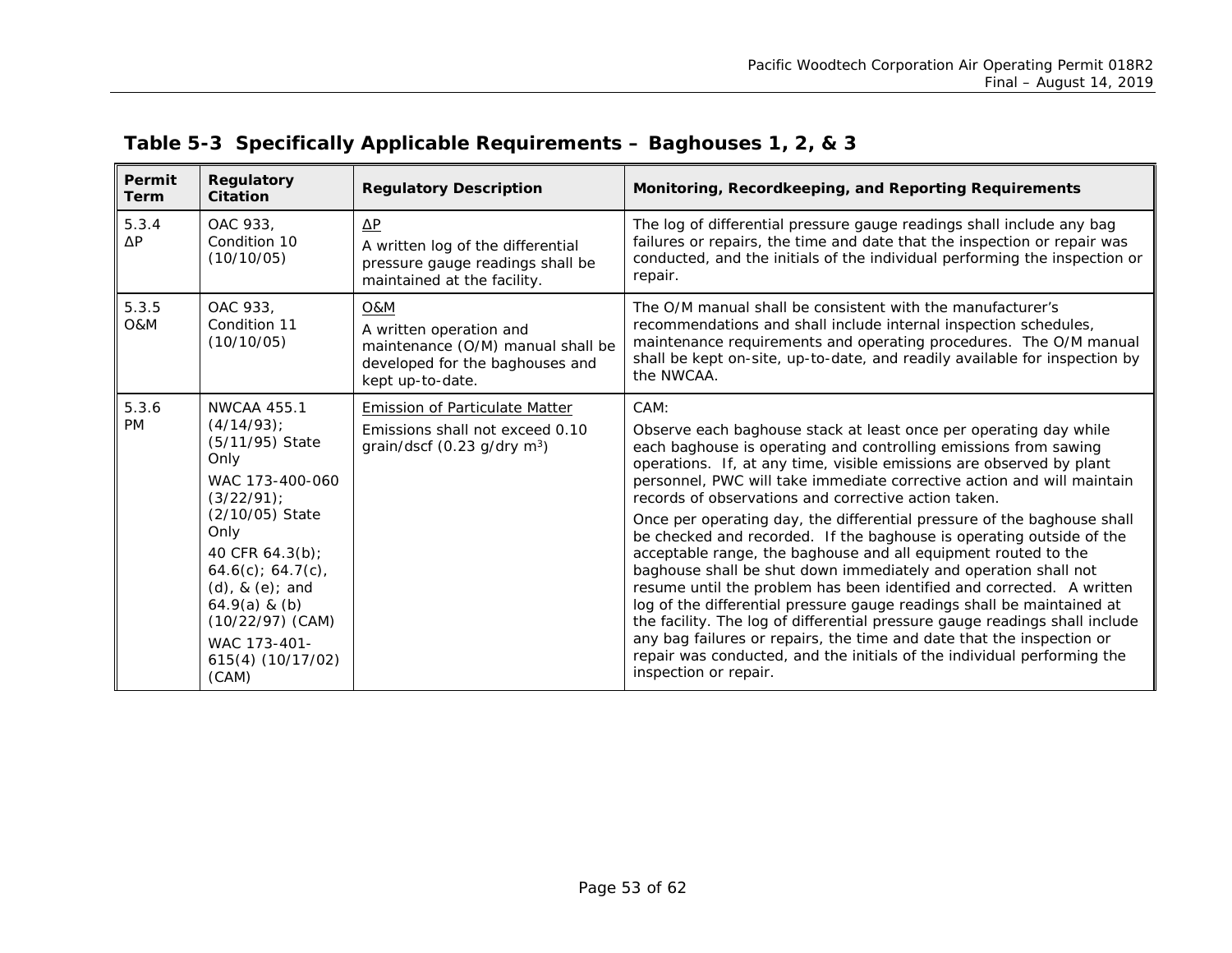<span id="page-53-0"></span>

| Permit<br><b>Term</b>           | <b>Regulatory Citation</b>                                                                                                                                                          | <b>Regulatory Description</b>                                                                                                                                                                                                                     | Monitoring, Recordkeeping, and Reporting Requirements                                                                                                                                                                   |
|---------------------------------|-------------------------------------------------------------------------------------------------------------------------------------------------------------------------------------|---------------------------------------------------------------------------------------------------------------------------------------------------------------------------------------------------------------------------------------------------|-------------------------------------------------------------------------------------------------------------------------------------------------------------------------------------------------------------------------|
| 5.4.1<br><b>PM</b>              | OAC 1151a.<br>Condition 1<br>(11/12/15)<br>40 CFR 64.3(b);<br>$64.6(c)$ ; 64.7(c), (d),<br>& (e); and 64.9(a) &<br>(b) (10/22/97) (CAM)<br>WAC 173-401-615(4)<br>$(10/17/02)$ (CAM) | <b>PM</b><br>Total particulate emissions<br>from the baghouse shall not<br>exceed 0.005 grains per dry<br>standard cubic foot (gr/dscf).                                                                                                          | CAM:<br>Follow monitoring, recordkeeping, and reporting in term 5.4.8.                                                                                                                                                  |
| 5.4.2<br><b>Stack</b><br>height | OAC 1151a,<br>Condition 5<br>(11/12/15)                                                                                                                                             | Stack height<br>The baghouse shall vent<br>vertically through an<br>unobstructed stack that<br>exhausts to the atmosphere at<br>least 43 feet 10 inches above<br>grade.                                                                           | Directly Enforceable:<br>"As Built" drawings for the baghouse and/or other documentation that<br>shows the baghouse vent vertical height shall be maintained and shall be<br>readily available for review by the NWCAA. |
| 5.4.3<br><b>O&amp;M</b>         | OAC 1151a,<br>Condition 6<br>(11/12/15)                                                                                                                                             | Operation of emission control<br>Emissions from the saws and<br>veneer drum chipper approved<br>by this Order, shall be<br>collected and routed through<br>the baghouse during periods<br>when the saws and veneer<br>drum chipper are operating. | Directly Enforceable:<br>Comply with the requirements of terms 4.2 and 4.12.                                                                                                                                            |

## **Table 5-4 Specifically Applicable Requirements – Baghouse 4**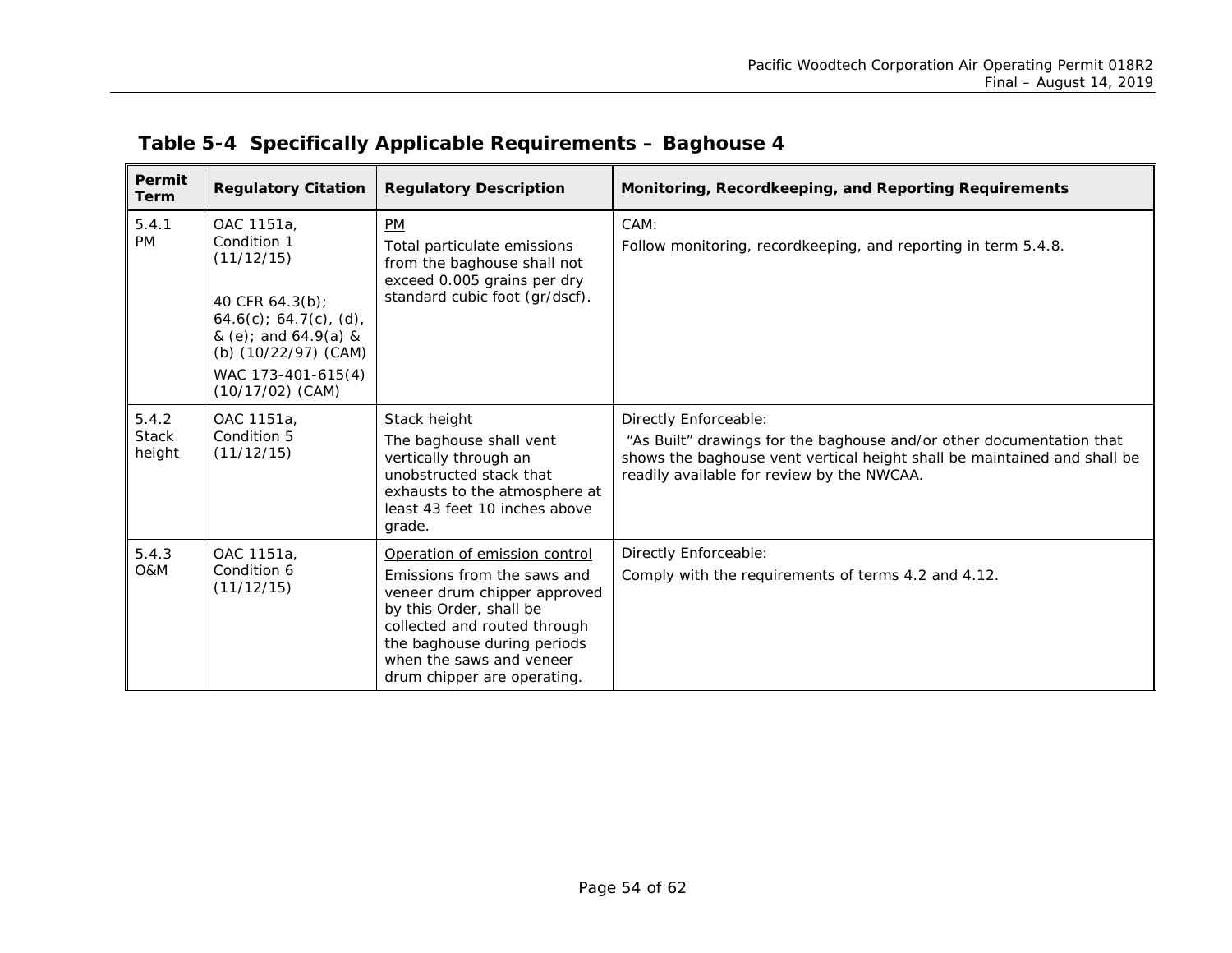| Permit<br>Term      | <b>Regulatory Citation</b>                                                                                                                                                                 | <b>Regulatory Description</b>                                                                                                                                                                                                                                                                                                                                                          | Monitoring, Recordkeeping, and Reporting Requirements                                                                                                                                                                                                                                                                                                                                                                                                                                                                                                                                                                                               |
|---------------------|--------------------------------------------------------------------------------------------------------------------------------------------------------------------------------------------|----------------------------------------------------------------------------------------------------------------------------------------------------------------------------------------------------------------------------------------------------------------------------------------------------------------------------------------------------------------------------------------|-----------------------------------------------------------------------------------------------------------------------------------------------------------------------------------------------------------------------------------------------------------------------------------------------------------------------------------------------------------------------------------------------------------------------------------------------------------------------------------------------------------------------------------------------------------------------------------------------------------------------------------------------------|
| 5.4.4<br>$\Delta P$ | OAC 1151a,<br>Conditions 7, 8, & 13<br>(11/12/15)                                                                                                                                          | $\Delta P$<br>A differential pressure gauge<br>shall be installed on the<br>baghouse that continuously<br>measures the differential<br>pressure drop across the fabric<br>filtration system. An<br>acceptable differential<br>pressure range shall be<br>established for the baghouse<br>that is based on the<br>manufacturer's<br>recommendations and/or good<br>engineering judgment | The acceptable differential pressure range shall be posted on or near the<br>gauge, and the baghouse shall be operated within this range.<br>Once per operating day, the differential pressure of the baghouse shall be<br>checked and recorded. If the baghouse is operating outside of the<br>acceptable range, the baghouse and all equipment routed to the<br>baghouse shall be shut down immediately and operation shall not resume<br>until the problem has been identified and corrected.<br>Records shall be kept onsite for no less than five years from the date of<br>generation and shall be readily available for review by the NWCAA. |
| 5.4.5<br>O&M        | OAC 1151a,<br>Conditions 9 & 13<br>(11/12/15)                                                                                                                                              | <b>O&amp;M</b><br>The baghouse and ancillary<br>systems shall be maintained<br>and operated in accordance<br>with the manufacturers'<br>specifications and associated<br>operation and maintenance<br>manuals.                                                                                                                                                                         | All maintenance activities performed on the baghouse shall be recorded in<br>a maintenance log.<br>Records shall be kept onsite for no less than five years from the date of<br>generation and shall be readily available for review by the NWCAA.                                                                                                                                                                                                                                                                                                                                                                                                  |
| 5.4.6<br>Opacity    | OAC 1151a,<br>Conditions 10 & 11<br>(11/12/15)<br>40 CFR 64.3(b);<br>$64.6(c)$ ; 64.7(c), (d),<br>& (e); and 64.9(a) &<br>(b) (10/22/97) (CAM)<br>WAC 173-401-615(4)<br>$(10/17/02)$ (CAM) | Opacity<br>Visible emissions from the<br>baghouse shall not exceed 5%<br>opacity for a period or periods<br>aggregating more than 3<br>minutes in any 60 minute<br>period as determined by the<br>Washington Department of<br>Ecology Method 9A.                                                                                                                                       | OAC 1151, Condition 11:<br>If visible emissions are observed, the problem shall be corrected as soon<br>as practical, but in no case later than 24 hours after the initial<br>observation. If visible emissions are not corrected within 24 hours, the<br>emission units that are controlled by the baghouse shall be shutdown<br>until the problem is corrected.<br>Directly Enforceable:<br>Record each observation, including if visible emissions were observed or<br>not, date, time, background conditions, and initials of observer.<br>CAM:<br>Follow monitoring, recordkeeping, and reporting in term 5.4.8.                               |

## **Table 5-4 Specifically Applicable Requirements – Baghouse 4**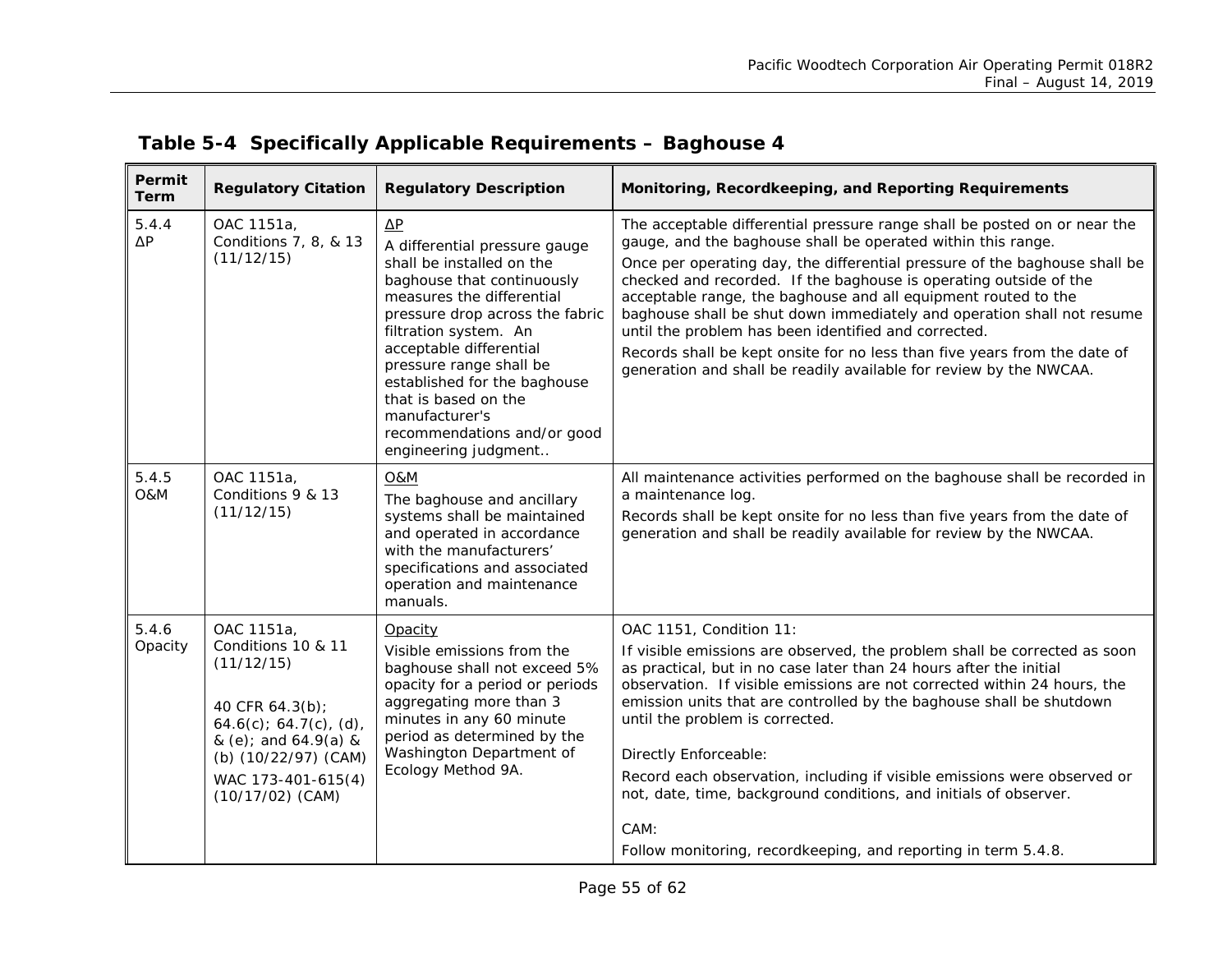| Permit<br><b>Term</b> | <b>Regulatory Citation</b>                                                                                                                                                                                                                                                | <b>Regulatory Description</b>                                                                                                                                                                                                         | Monitoring, Recordkeeping, and Reporting Requirements                                                                                                                                                                                                                                                                                                                                                                                                                                                                                                                                                                                                                                                                                                                                                                                                                                                                                                                                                                                                          |
|-----------------------|---------------------------------------------------------------------------------------------------------------------------------------------------------------------------------------------------------------------------------------------------------------------------|---------------------------------------------------------------------------------------------------------------------------------------------------------------------------------------------------------------------------------------|----------------------------------------------------------------------------------------------------------------------------------------------------------------------------------------------------------------------------------------------------------------------------------------------------------------------------------------------------------------------------------------------------------------------------------------------------------------------------------------------------------------------------------------------------------------------------------------------------------------------------------------------------------------------------------------------------------------------------------------------------------------------------------------------------------------------------------------------------------------------------------------------------------------------------------------------------------------------------------------------------------------------------------------------------------------|
| 5.4.7<br>Fugitive     | OAC 1151a.<br>Condition 12<br>(11/12/15)                                                                                                                                                                                                                                  | <b>Fugitive emissions</b><br>Best management practices<br>shall be taken to prevent<br>fugitive dust from becoming<br>released to the atmosphere<br>from the sawing and baghouse<br>operations that are approved<br>under this Order. | Directly Enforceable:<br>Comply with the requirements of terms 4.3 and 4.12.                                                                                                                                                                                                                                                                                                                                                                                                                                                                                                                                                                                                                                                                                                                                                                                                                                                                                                                                                                                   |
| 5.4.8<br><b>PM</b>    | <b>NWCAA 455.1</b><br>$(4/14/93)$ ; $(5/11/95)$<br>State Only<br>WAC 173-400-060<br>$(3/22/91);$ $(2/10/05)$<br>State Only<br>40 CFR 64.3(b);<br>$64.6(c)$ ; $64.7(c)$ , (d),<br>& (e); and 64.9(a) &<br>(b) (10/22/97) (CAM)<br>WAC 173-401-615(4)<br>$(10/17/02)$ (CAM) | Emission of Particulate Matter<br>Emissions shall not exceed<br>0.10 grain/dscf (0.23 g/dry<br>m <sup>3</sup>                                                                                                                         | CAM:<br>Observe each baghouse stack at least once per operating day while each<br>baghouse is operating and controlling emissions from sawing operations.<br>If, at any time, visible emissions are observed by plant personnel, PWC<br>will take immediate corrective action and will maintain records of<br>observations and corrective action taken.<br>Once per operating day, the differential pressure of the baghouse shall be<br>checked and recorded. If the baghouse is operating outside of the<br>acceptable range, the baghouse and all equipment routed to the<br>baghouse shall be shut down immediately and operation shall not resume<br>until the problem has been identified and corrected. A written log of the<br>differential pressure gauge readings shall be maintained at the facility.<br>The log of differential pressure gauge readings shall include any bag<br>failures or repairs, the time and date that the inspection or repair was<br>conducted, and the initials of the individual performing the inspection or<br>repair. |

## **Table 5-4 Specifically Applicable Requirements – Baghouse 4**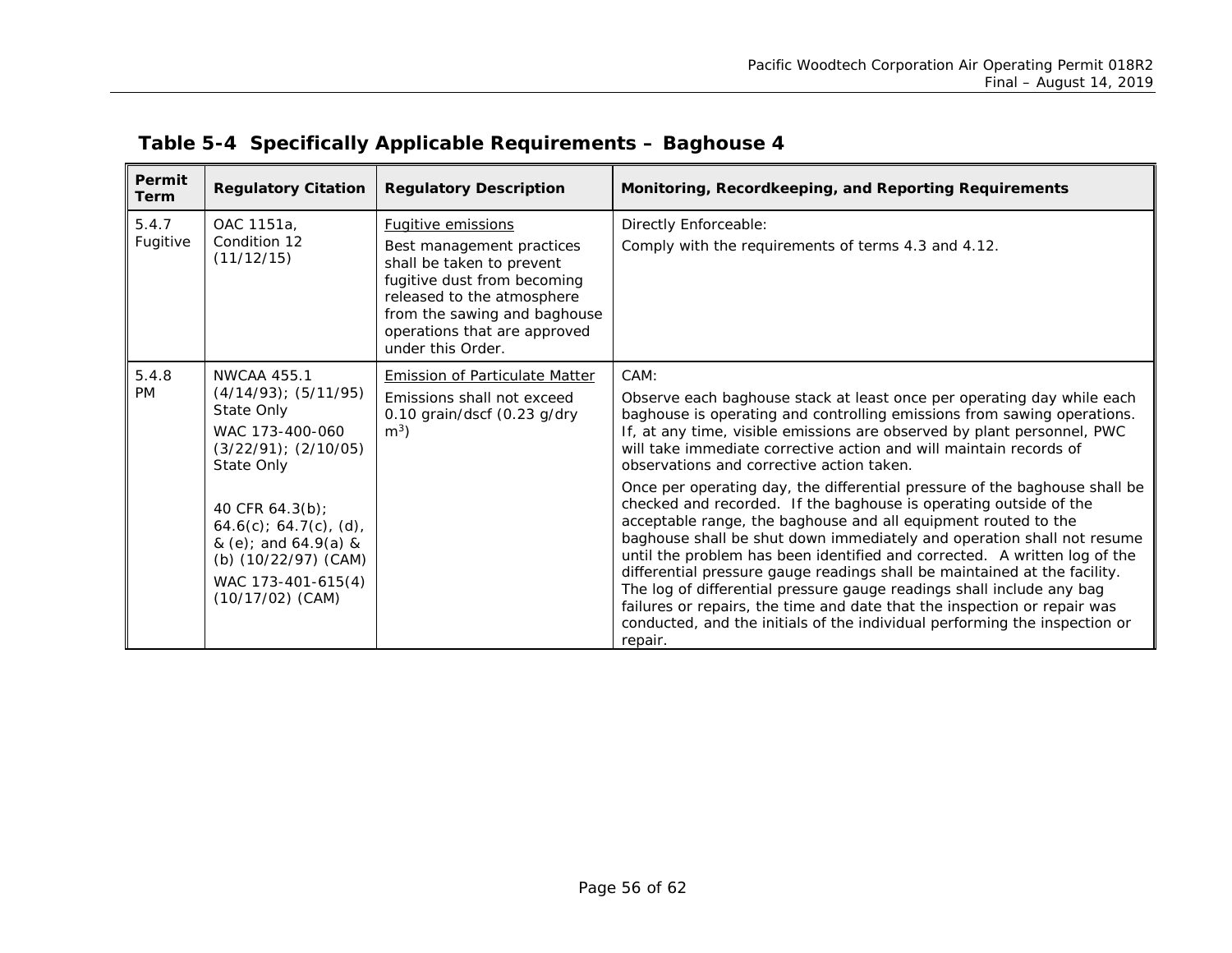<span id="page-56-0"></span>

| Permit<br><b>Term</b> | Regulatory<br><b>Citation</b>                                                                                                                                                                                               | <b>Regulatory Description</b>                                                                                                                                                                                                                                                                                                                                                                                                                                                                                                                                   | Monitoring, Recordkeeping, and Reporting Requirements                                                                                                                                                                                                                                                                                                                                                                                                                                                                                                                                                                                                                                                                                                                                                                                                                                                                                                                                                                                                                                                      |
|-----------------------|-----------------------------------------------------------------------------------------------------------------------------------------------------------------------------------------------------------------------------|-----------------------------------------------------------------------------------------------------------------------------------------------------------------------------------------------------------------------------------------------------------------------------------------------------------------------------------------------------------------------------------------------------------------------------------------------------------------------------------------------------------------------------------------------------------------|------------------------------------------------------------------------------------------------------------------------------------------------------------------------------------------------------------------------------------------------------------------------------------------------------------------------------------------------------------------------------------------------------------------------------------------------------------------------------------------------------------------------------------------------------------------------------------------------------------------------------------------------------------------------------------------------------------------------------------------------------------------------------------------------------------------------------------------------------------------------------------------------------------------------------------------------------------------------------------------------------------------------------------------------------------------------------------------------------------|
| 5.5.1<br>PM           | OAC 1285,<br>Conditions 1, 5,<br>6, 9, 10, and 16<br>(09/12/17)<br>40 CFR 64.3(b);<br>64.6(c); 64.7(c),<br>$(d)$ , & $(e)$ ; and<br>$64.9(a)$ & (b)<br>(10/22/97)<br>(CAM)<br>WAC 173-401-<br>615(4)<br>(10/17/02)<br>(CAM) | Do not exceed 0.005 grains per<br>dry standard cubic foot (gr/dscf)<br>of total particulate emissions<br>from the Billet Beam baghouse.<br>Vent the baghouse vertically<br>through an unobstructed stack<br>that exhausts to the atmosphere<br>at least 50 feet above grade.<br>Visible emissions from the Billet<br>Beam baghouse exhaust stack<br>are prohibited that exceed 0%<br>opacity for more than an<br>aggregate of 3 minutes in any<br>consecutive 60-minute period,<br>as determined by the<br>Washington State Department<br>of Ecology Method 9A. | Collect and route the emissions from the planer, edge easer and bundle<br>saw approved by OAC 1285 through the cyclone and Billet Beam<br>baghouse during periods when any of the equipment is operating.<br>Observe the Billet Beam baghouse stack at least once per operating day<br>when the planer, edge easer or bundle saw are operating. If visible<br>emissions are observed, correct the problem as soon as practical, but in<br>no case later than 24 hours after the initial observation. If visible<br>emissions are not corrected within 24-hours, shutdown the emission units<br>that are controlled by the cyclone and baghouse until the problem is<br>corrected. Maintain a record of each daily observation including the time<br>and date, the name of the observer, the results of the observation and<br>any corrective action taken to reduce visible emissions to zero.<br>Keep records onsite for no less than five years from the date of<br>generation, and readily available for review by the NWCAA.<br>CAM:<br>Follow monitoring, recordkeeping, and reporting in term 5.4.8. |
| 5.5.2                 | OAC 1285,<br>Conditions 7, 8<br>and 16<br>(09/12/17)                                                                                                                                                                        | Install a differential pressure<br>gauge on the Billet Beam<br>baghouse that continuously<br>measures the differential<br>pressure drop across the fabric<br>filtration system. Establish an<br>acceptable differential pressure<br>range for the baghouse that is<br>based on the manufacturer's<br>recommendations and/or good<br>engineering judgment. Post the<br>acceptable differential pressure<br>range on or near the gauge, and<br>operate the baghouse within this<br>range.                                                                         | Once per operating day, check and record the differential pressure of the<br>Billet Beam baghouse. If the baghouse is operating outside of the<br>acceptable range, shutdown the baghouse and all equipment routed to<br>the baghouse immediately and do not resume operation until the problem<br>has been identified and corrected.<br>Keep records onsite for no less than five years from the date of<br>generation, and readily available for review by the NWCAA.                                                                                                                                                                                                                                                                                                                                                                                                                                                                                                                                                                                                                                    |

## **Table 5-5 Specifically Applicable Requirements – Billet Beam Baghouse**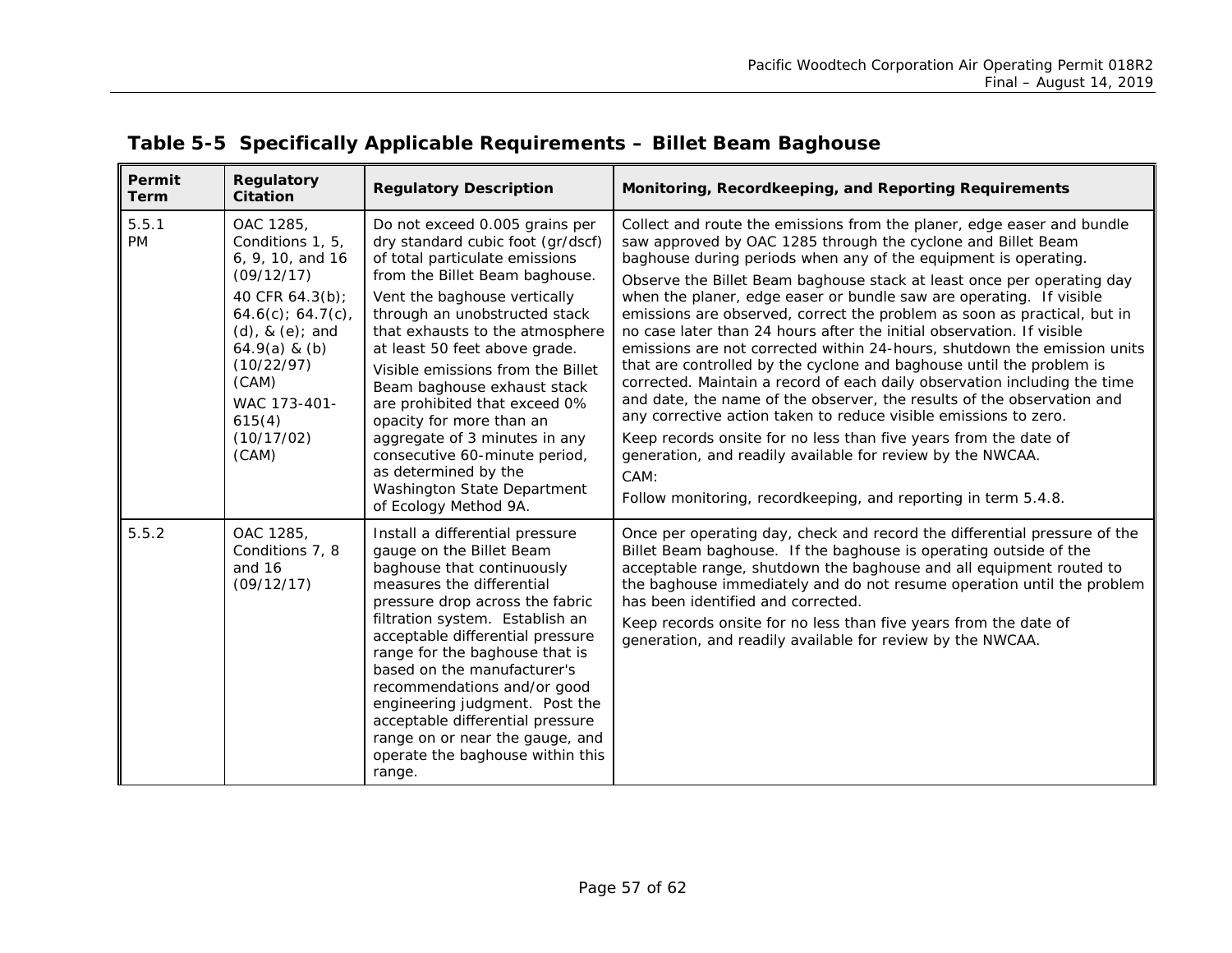| Permit<br><b>Term</b> | Regulatory<br><b>Citation</b>                               | <b>Regulatory Description</b>                                                                                                                                                                                                                                                                                                                          | Monitoring, Recordkeeping, and Reporting Requirements                                                                                                                                                                                                                                                                                                                                                         |
|-----------------------|-------------------------------------------------------------|--------------------------------------------------------------------------------------------------------------------------------------------------------------------------------------------------------------------------------------------------------------------------------------------------------------------------------------------------------|---------------------------------------------------------------------------------------------------------------------------------------------------------------------------------------------------------------------------------------------------------------------------------------------------------------------------------------------------------------------------------------------------------------|
| 5.5.3                 | OAC 1285,<br>Conditions 11,<br>12, and 16<br>(09/12/17)     | Use best management practices<br>to prevent fugitive dust from<br>becoming released to the<br>atmosphere from the Billet<br>Beam planer, edge easer,<br>bundle saw, cyclone and<br>baghouse approved under OAC<br>1285.                                                                                                                                | Maintain and operate the Billet Beam dust collection system (cyclone and<br>baghouse) in accordance with the manufacturers' specifications and<br>associated operation and maintenance manuals. Record all maintenance<br>activities performed on the baghouse and cyclone.<br>Keep records onsite for no less than five years from the date of<br>generation, and readily available for review by the NWCAA. |
| 5.5.4                 | OAC 1285,<br>Conditions 13,<br>14, 15, and 16<br>(09/12/17) | Keep adhesives, any solvents or<br>solvent-laden rags and organic<br>liquid wastes in covered<br>containers when not in use.<br>Notify NWCAA and submit MSDS<br>prior to changing either 2-<br>component adhesive system<br>reviewed for the Billet Beam<br>Line (Ashland's Isoset adhesive<br>package or Dural's adhesive and<br>crosslinker system). | Track and record adhesive usage in the cold press Billet Beam line on a<br>monthly basis. Purchase records can be tracked in lieu of usage.<br>Keep records onsite for no less than five years from the date of<br>generation, and readily available for review by the NWCAA.                                                                                                                                 |

## **Table 5-5 Specifically Applicable Requirements – Billet Beam Baghouse**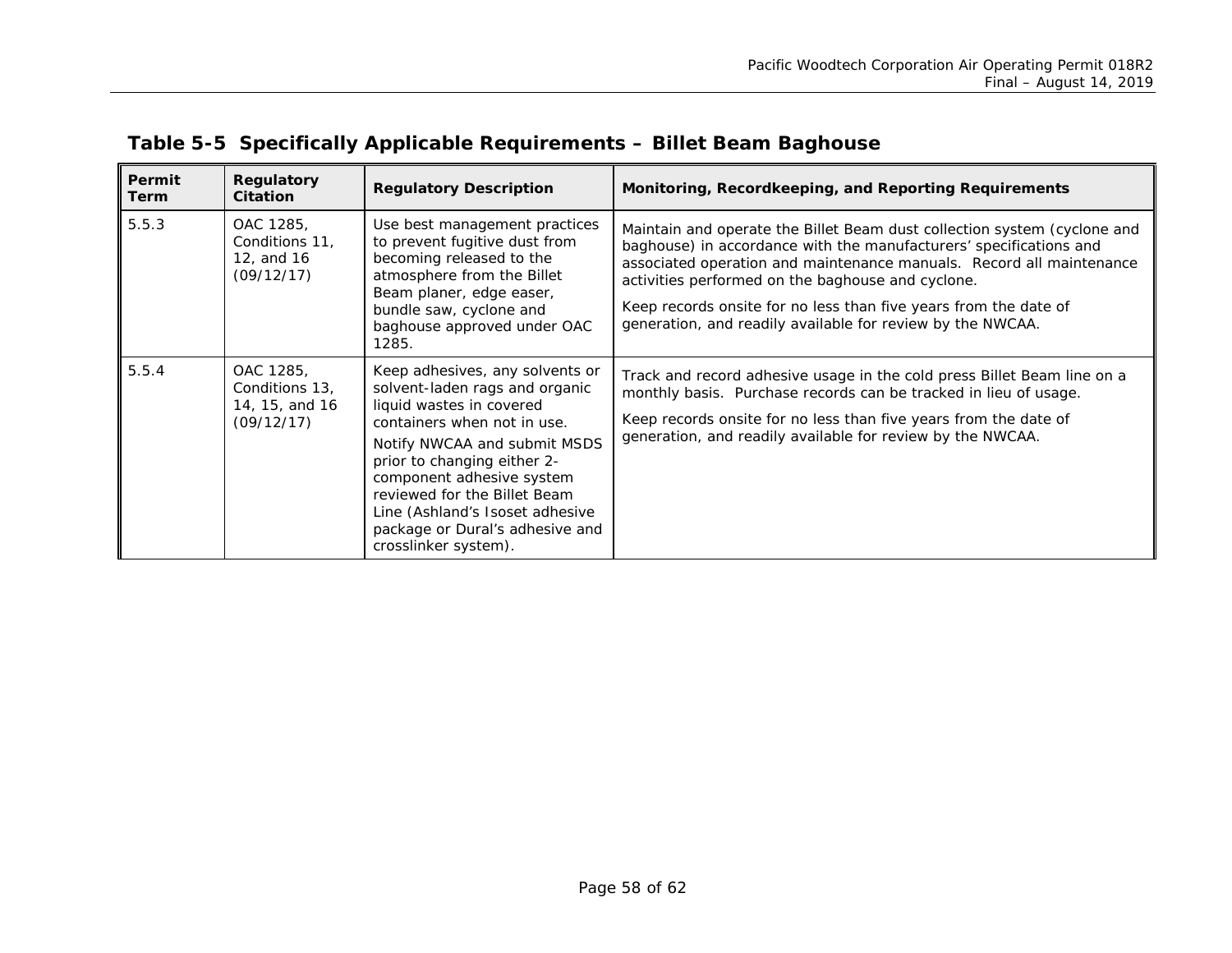<span id="page-58-0"></span>

| Permit<br>Term                                                                                                                                             | Regulatory<br><b>Citation</b>                                                                                                                                                            | <b>Regulatory Description</b>                                                                                                                                                                                                                                                                                                         | Monitoring, Recordkeeping, and Reporting Requirements                                                                                                                                                                                                                                                                                                                                                                                                                                                                                                                                                                                                                                 |  |
|------------------------------------------------------------------------------------------------------------------------------------------------------------|------------------------------------------------------------------------------------------------------------------------------------------------------------------------------------------|---------------------------------------------------------------------------------------------------------------------------------------------------------------------------------------------------------------------------------------------------------------------------------------------------------------------------------------|---------------------------------------------------------------------------------------------------------------------------------------------------------------------------------------------------------------------------------------------------------------------------------------------------------------------------------------------------------------------------------------------------------------------------------------------------------------------------------------------------------------------------------------------------------------------------------------------------------------------------------------------------------------------------------------|--|
| 5.6.1<br>SO <sub>2</sub>                                                                                                                                   | OAC 933,<br>Condition 5<br>(10/10/05)                                                                                                                                                    | SO <sub>2</sub><br>All heaters shall burn only<br>natural gas.                                                                                                                                                                                                                                                                        | Directly Enforceable:<br>Maintain fuel consumption records on site. Monthly bills from fuel<br>supplier will suffice.                                                                                                                                                                                                                                                                                                                                                                                                                                                                                                                                                                 |  |
| Permit Terms 5.6.2 - 5.6.4 apply to the Line 1 Press & Line 2 Press 7.5 MMBtu/hr Thermal Oil Heaters (2) and 2.8 MMBtu/hr I-<br>Line Hot House Heaters (2) |                                                                                                                                                                                          |                                                                                                                                                                                                                                                                                                                                       |                                                                                                                                                                                                                                                                                                                                                                                                                                                                                                                                                                                                                                                                                       |  |
| 5.6.2<br>O&M                                                                                                                                               | 40 CFR<br>63.7500(a)(3)<br>$(1/31/13)$ ;<br>63.7555(i) and<br>$(i)$ (1/31/13)<br>40 CFR<br>63.7500(f)<br>$(1/31/13)$ ;<br>63.7505(a)<br>$(1/31/13)$ ;<br><b>NWCAA 104.2</b><br>(3/14/13) | O&M and Startup/Shutdown<br>At all times, you must operate<br>and maintain any affected<br>source (as defined in §63.7490),<br>including associated air pollution<br>control equipment and<br>monitoring equipment, in a<br>manner consistent with safety<br>and good air pollution control<br>practices for minimizing<br>emissions. | Determination of whether such operation and maintenance procedures<br>are being used will be based on information available to the Administrator<br>that may include, but is not limited to, monitoring results, review of<br>operation and maintenance procedures, review of operation and<br>maintenance records, and inspection of the source.<br>These standards apply at all times the affected unit is operating, except<br>during periods of startup and shutdown during which time you must<br>comply only with Table 3 to this subpart.<br>Maintain records of date, time, occurrence, duration, and the types and<br>amounts of fuel used during each startup and shutdown. |  |

## **Table 5-6 Specifically Applicable Requirements – Heaters and Burners**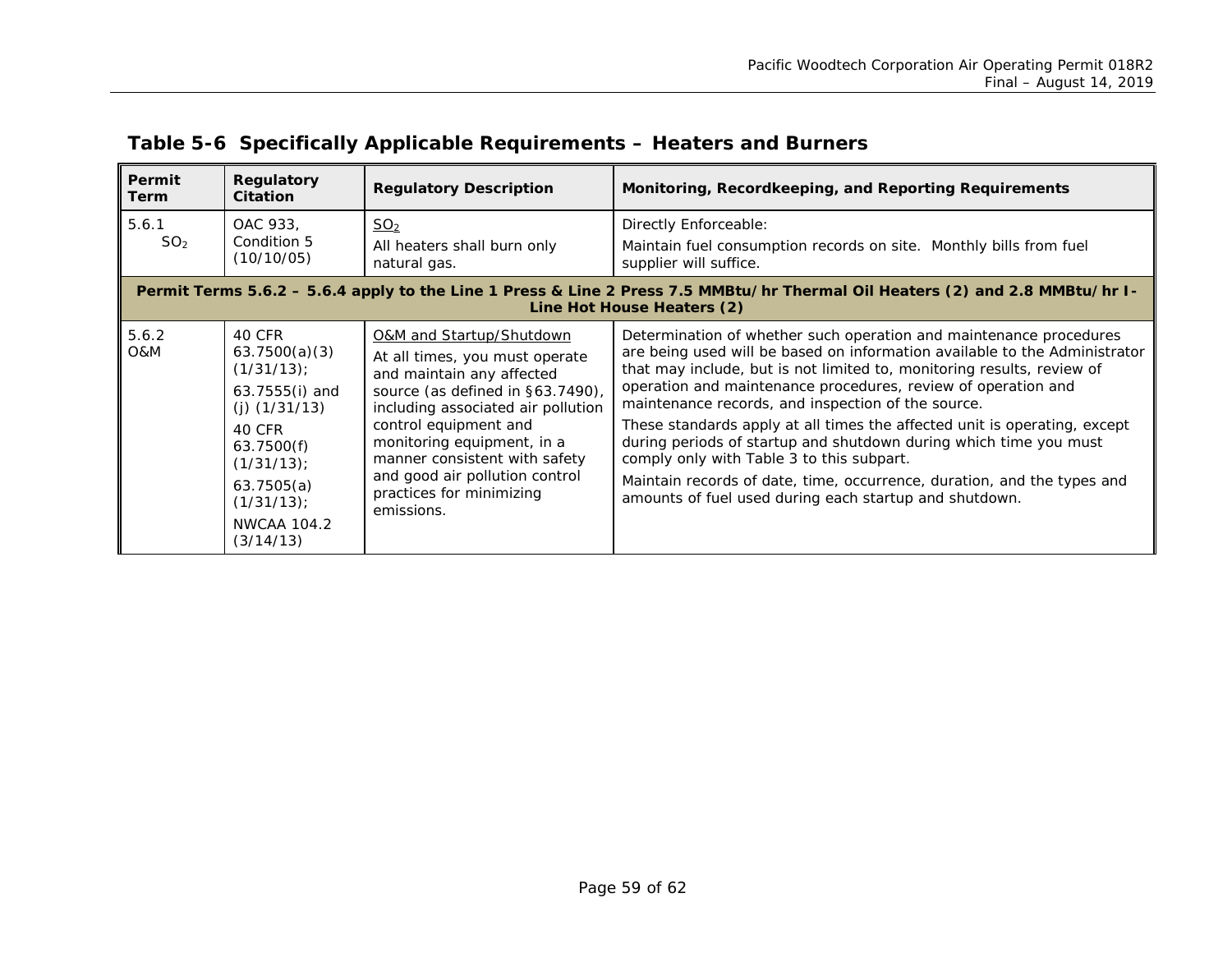| Permit<br><b>Term</b>   | Regulatory<br><b>Citation</b>                                                                                                                                                                                                                                                                                                                                                                                                                                                                                             | <b>Regulatory Description</b>                                                                                                                                                                                                                                                                                                                                                            | Monitoring, Recordkeeping, and Reporting Requirements                                                                                                                                                                                                                                                                                                                                                                                                                                                                                                                                                                                                                                                                                                                                                                                                                                                                                                                                                                                                                                                                                                                                                                                                                                                                                                                                                                                                                                                                                                                                                                                                                                                                                                                                                                                                                                                                                                                                                             |
|-------------------------|---------------------------------------------------------------------------------------------------------------------------------------------------------------------------------------------------------------------------------------------------------------------------------------------------------------------------------------------------------------------------------------------------------------------------------------------------------------------------------------------------------------------------|------------------------------------------------------------------------------------------------------------------------------------------------------------------------------------------------------------------------------------------------------------------------------------------------------------------------------------------------------------------------------------------|-------------------------------------------------------------------------------------------------------------------------------------------------------------------------------------------------------------------------------------------------------------------------------------------------------------------------------------------------------------------------------------------------------------------------------------------------------------------------------------------------------------------------------------------------------------------------------------------------------------------------------------------------------------------------------------------------------------------------------------------------------------------------------------------------------------------------------------------------------------------------------------------------------------------------------------------------------------------------------------------------------------------------------------------------------------------------------------------------------------------------------------------------------------------------------------------------------------------------------------------------------------------------------------------------------------------------------------------------------------------------------------------------------------------------------------------------------------------------------------------------------------------------------------------------------------------------------------------------------------------------------------------------------------------------------------------------------------------------------------------------------------------------------------------------------------------------------------------------------------------------------------------------------------------------------------------------------------------------------------------------------------------|
| 5.6.3<br><b>O&amp;M</b> | 40 CFR 63.7500<br>(e) $(1/31/13)$ ;<br>63.7515(d)<br>$(1/31/13)$ ;<br>$63.7530(d)$ , (e)<br>$(1/31/13)$ ;<br>63.7540 (a)(10),<br>$(a)(12)$ , $(a)(13)$<br>$(1/31/13)$ ;<br>$63.7545(a)$ , (e)<br>$(1/31/13)$ ;<br>$63.7550$ (b),<br>$(c)(1)$ , $(c)(5)(i)$ -<br>$(vi)$ , $(c)(xi)$ ,<br>$(c)(xiii), (c)(xv)$ -<br>$(xvii)$ , $(e)$<br>(1/31/13)<br>63.7555(a)(1)<br>(1/31/13)<br>Table 3 to<br>Subpart DDDDD<br>Row 2<br>$(1/31/13)$ ;<br>Table 9 to<br>Subpart DDDDD<br>$(1/31/13)$ ;<br><b>NWCAA 104.2</b><br>(3/14/13) | Tune-up Requirements-<br>boiler/heater greater than 5<br>MMBtu/hr but less than 10<br>MMBtu/hr<br>Conduct a tune-up biennially.<br>Each biennial tune-up must be<br>conducted no more than 25<br>months after the previous tune-<br>up.<br>If the unit is not operating on<br>the required date for a tune-up,<br>the tune-up must be conducted<br>within 30 calendar days of<br>startup | Inspect the burner, and clean or replace any components of the burner as<br>necessary (you may delay the burner inspection until the next scheduled<br>unit shutdown). At units where entry into a piece of process equipment or<br>into a storage vessel is required to complete the tune-up inspections,<br>inspections are required only during planned entries into the storage<br>vessel or process equipment;<br>Inspect the flame pattern, as applicable, and adjust the burner as<br>necessary to optimize the flame pattern. The adjustment should be<br>consistent with the manufacturer's specifications, if available;<br>Inspect the system controlling the air-to-fuel ratio, as applicable, and<br>ensure that it is correctly calibrated and functioning properly (you may<br>delay the inspection until the next scheduled unit shutdown);<br>Optimize total emissions of CO. This optimization should be consistent<br>with the manufacturer's specifications, if available, and with any NO <sub>x</sub><br>requirement to which the unit is subject;<br>Measure the concentrations in the effluent stream of CO in parts per<br>million, by volume, and oxygen in volume percent, before and after the<br>adjustments are made (measurements may be either on a dry or wet<br>basis, as long as it is the same basis before and after the adjustments are<br>made). Measurements may be taken using a portable CO analyzer.<br>Submit a signed certification in the Notification of Compliance Status<br>(NCS) in accordance with AOP Term 3.1.11.2<br>Submit a biennial report, in accordance with AOP term 4.1, within 30<br>days after the end of the period that the report covers, containing<br>information required by 40 CFR 63.7550(c)(1) and Table 9 to Subpart<br>DDDDD.<br>Submit copy of reports electronically to CEDRI if CEDRI reporting form is<br>available.<br>Maintain a copy of each notification and report submitted for 5 years in<br>accordance with AOP Term 2.4.3. |

## **Table 5-6 Specifically Applicable Requirements – Heaters and Burners**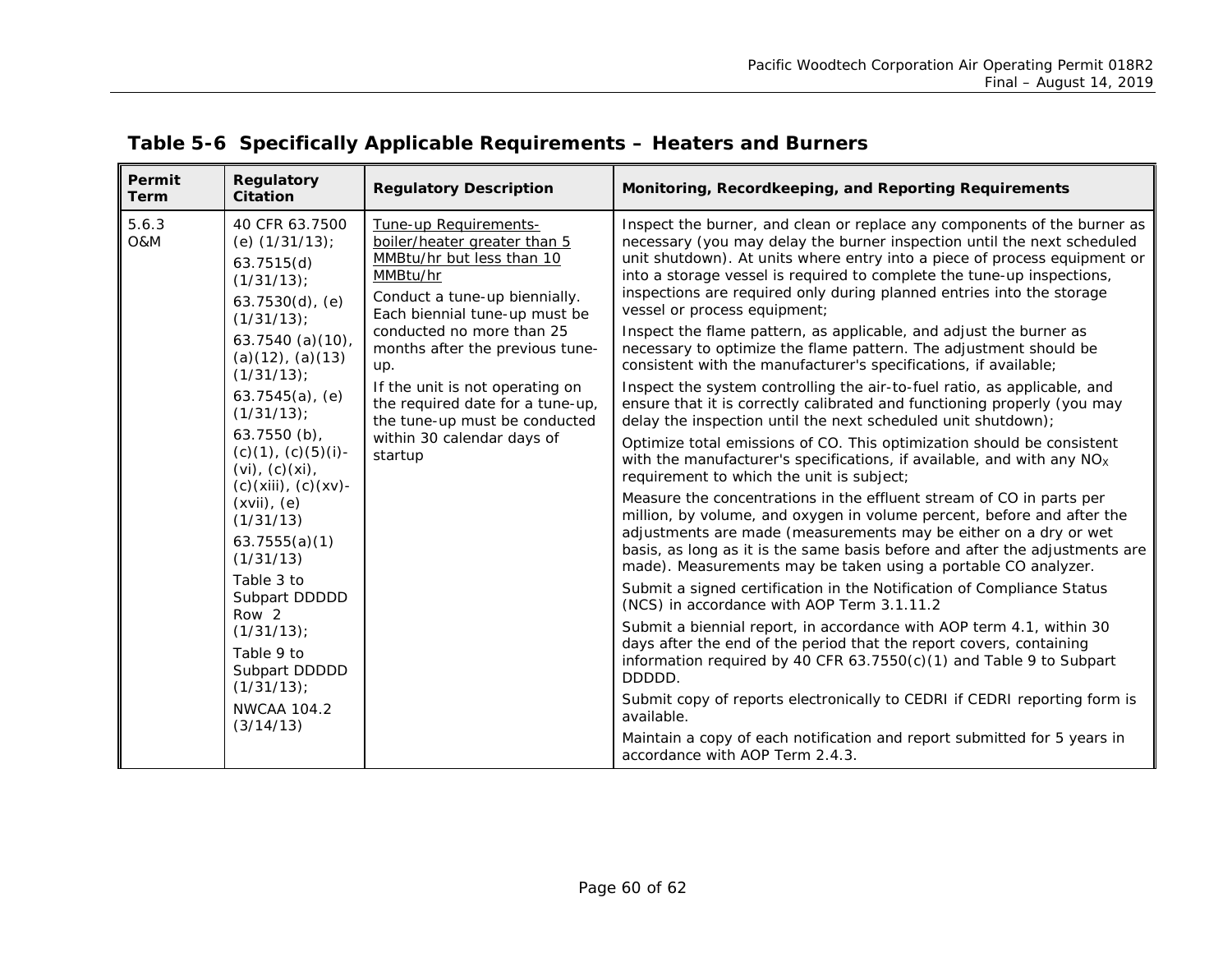| Permit<br>Regulatory<br><b>Citation</b><br>Term                                                                                                                                                                                                                                                                                                                                                                                                                                                      | <b>Regulatory Description</b>                                                                                                                                                                                                                                                                                                                                             | Monitoring, Recordkeeping, and Reporting Requirements                                                                                                                                                                                                                                                                                                                                                                                                                                                                                                                                                                                                                                                                                                                                                                                                                                                                                                                                                                                                                                                                                                                                                                                                                                                                                                                                                                                                                                                                                                                                                                                                                                                                                                                                                                                                                                                                                                                                                              |
|------------------------------------------------------------------------------------------------------------------------------------------------------------------------------------------------------------------------------------------------------------------------------------------------------------------------------------------------------------------------------------------------------------------------------------------------------------------------------------------------------|---------------------------------------------------------------------------------------------------------------------------------------------------------------------------------------------------------------------------------------------------------------------------------------------------------------------------------------------------------------------------|--------------------------------------------------------------------------------------------------------------------------------------------------------------------------------------------------------------------------------------------------------------------------------------------------------------------------------------------------------------------------------------------------------------------------------------------------------------------------------------------------------------------------------------------------------------------------------------------------------------------------------------------------------------------------------------------------------------------------------------------------------------------------------------------------------------------------------------------------------------------------------------------------------------------------------------------------------------------------------------------------------------------------------------------------------------------------------------------------------------------------------------------------------------------------------------------------------------------------------------------------------------------------------------------------------------------------------------------------------------------------------------------------------------------------------------------------------------------------------------------------------------------------------------------------------------------------------------------------------------------------------------------------------------------------------------------------------------------------------------------------------------------------------------------------------------------------------------------------------------------------------------------------------------------------------------------------------------------------------------------------------------------|
| 5.6.4<br>40 CFR 63.7500<br>(e) $(1/31/13)$ ;<br>63.7515(d)<br>$(1/31/13)$ ;<br>$63.7530$ (d), (e)<br>$(1/31/13)$ ;<br>63.7540 (a)(10),<br>$(a)(12)$ , $(a)(13)$<br>$(1/31/13)$ ;<br>$63.7545(a)$ , (e)<br>$(1/31/13)$ ;<br>$63.7550(b)$ ,<br>$(c)(1)$ , $(c)(5)(i)$ -<br>$(iv)$ , $(c)(5)(xiv)$ ,<br>$(h)(3)$ $(1/31/13)$<br>63.7555(a)(1)<br>(1/31/13)<br>Table 3 to<br>Subpart DDDDD<br>Rows 1<br>$(1/31/13)$ ;<br>Table 9 to<br>Subpart DDDDD<br>$(1/31/13)$ ;<br><b>NWCAA 104.2</b><br>(3/14/13) | Tune-up Requirements -<br>boiler/heater less than or equal<br>to 5 MMBtu/hr<br>Conduct a tune-up every five<br>years. Each 5-year tune-up<br>must be conducted no more<br>than 61 months after the<br>previous tune-up.<br>If the unit is not operating on<br>the required date for a tune-up,<br>the tune-up must be conducted<br>within 30 calendar days of<br>startup. | Inspect the burner, and clean or replace any components of the burner as<br>necessary (you may delay the burner inspection until the next scheduled<br>unit shutdown). At units where entry into a piece of process equipment or<br>into a storage vessel is required to complete the tune-up inspections,<br>inspections are required only during planned entries into the storage<br>vessel or process equipment;<br>Inspect the flame pattern, as applicable, and adjust the burner as<br>necessary to optimize the flame pattern. The adjustment should be<br>consistent with the manufacturer's specifications, if available;<br>Inspect the system controlling the air-to-fuel ratio, as applicable, and<br>ensure that it is correctly calibrated and functioning properly (you may<br>delay the inspection until the next scheduled unit shutdown);<br>Optimize total emissions of CO. This optimization should be consistent<br>with the manufacturer's specifications, if available, and with any NO <sub>x</sub><br>requirement to which the unit is subject;<br>Measure the concentrations in the effluent stream of CO in parts per<br>million, by volume, and oxygen in volume percent, before and after the<br>adjustments are made (measurements may be either on a dry or wet<br>basis, as long as it is the same basis before and after the adjustments are<br>made). Measurements may be taken using a portable CO analyzer.<br>Submit a signed certification in the Notification of Compliance Status<br>(NCS) in accordance with AOP Term 3.1.11.2.<br>Submit a biennial report, in accordance with AOP term 4.1, within 30<br>days after the end of the period that the report covers, containing<br>information required by 40 CFR 63.7550(c)(1) and Table 9 to Subpart<br>DDDDD.<br>Submit copy of reports electronically to CEDRI if CEDRI reporting form is<br>available.<br>Maintain a copy of each notification and report submitted for 5 years in<br>accordance with AOP Term 2.4.3. |

## **Table 5-6 Specifically Applicable Requirements – Heaters and Burners**